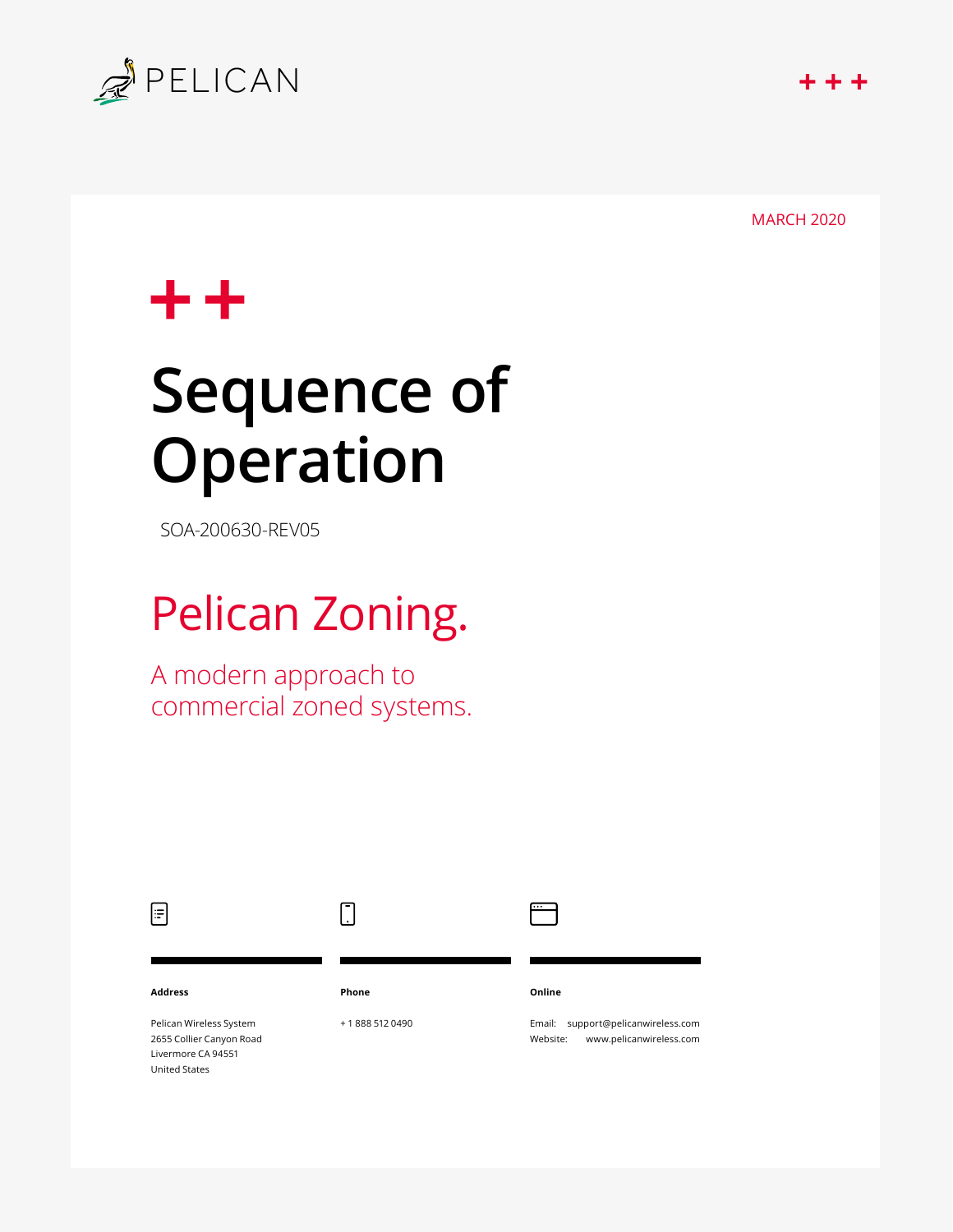# **Table of Content Sequence of Operation**

| 2.2.1 Variable Air Volume (VVT) (VAV) & Parallel Fan Powered Box (FPB-VAV) Zones 10 |  |
|-------------------------------------------------------------------------------------|--|
|                                                                                     |  |
|                                                                                     |  |
|                                                                                     |  |
|                                                                                     |  |
|                                                                                     |  |
|                                                                                     |  |
|                                                                                     |  |
|                                                                                     |  |
|                                                                                     |  |
|                                                                                     |  |
|                                                                                     |  |
|                                                                                     |  |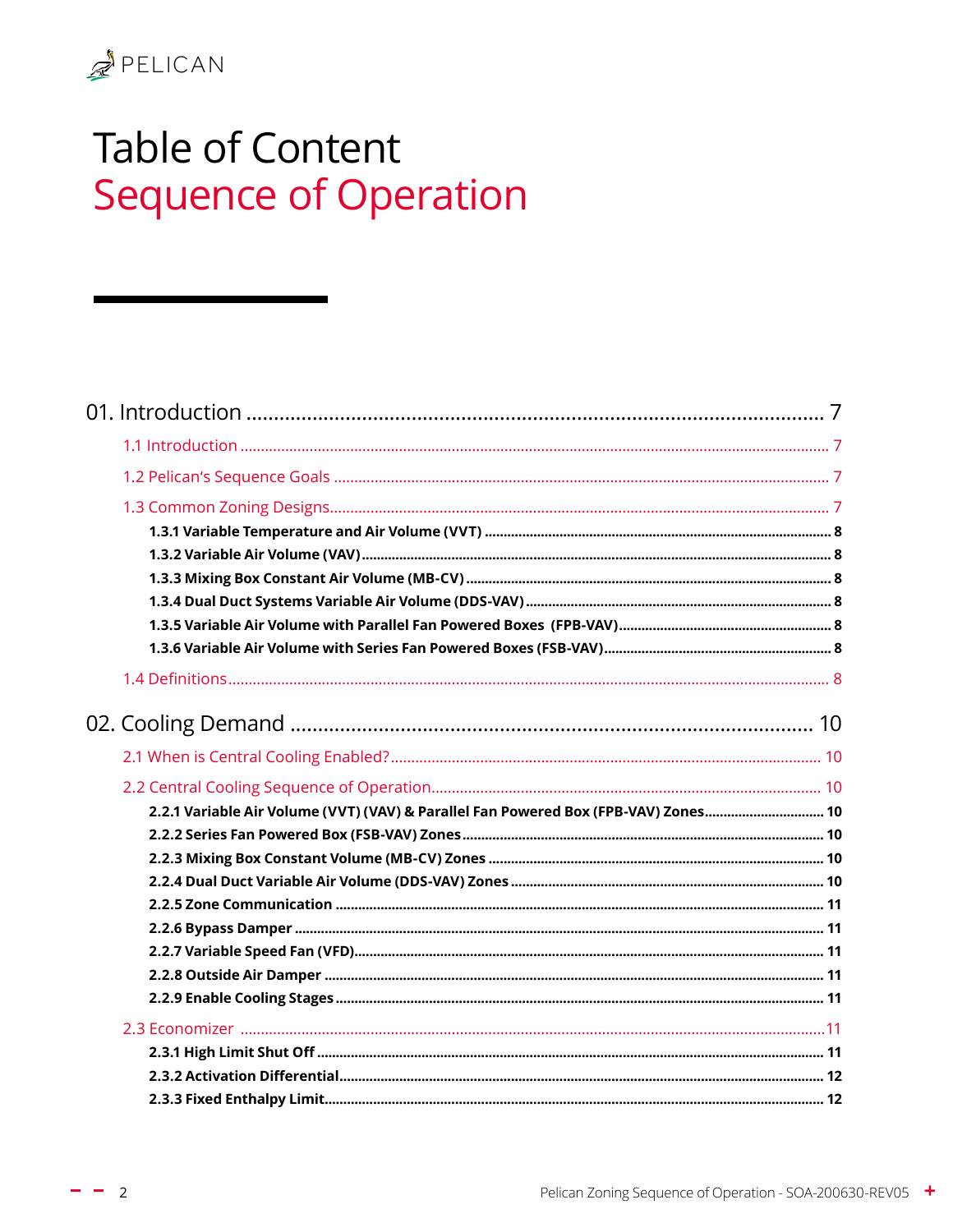

| 2.7.4 Sequence of Operation: Multi-Stage Air Handler with a Modulating First Stage 15 |  |
|---------------------------------------------------------------------------------------|--|
|                                                                                       |  |
|                                                                                       |  |
|                                                                                       |  |
|                                                                                       |  |
|                                                                                       |  |
|                                                                                       |  |
|                                                                                       |  |
|                                                                                       |  |
|                                                                                       |  |
|                                                                                       |  |
|                                                                                       |  |
|                                                                                       |  |
| 3.2.1 Variable Air Volume (VVT) (VAV) & Parallel Fan Powered Box (FPB-VAV) Zones      |  |
|                                                                                       |  |
|                                                                                       |  |
|                                                                                       |  |
|                                                                                       |  |
|                                                                                       |  |
|                                                                                       |  |
|                                                                                       |  |
|                                                                                       |  |
|                                                                                       |  |
|                                                                                       |  |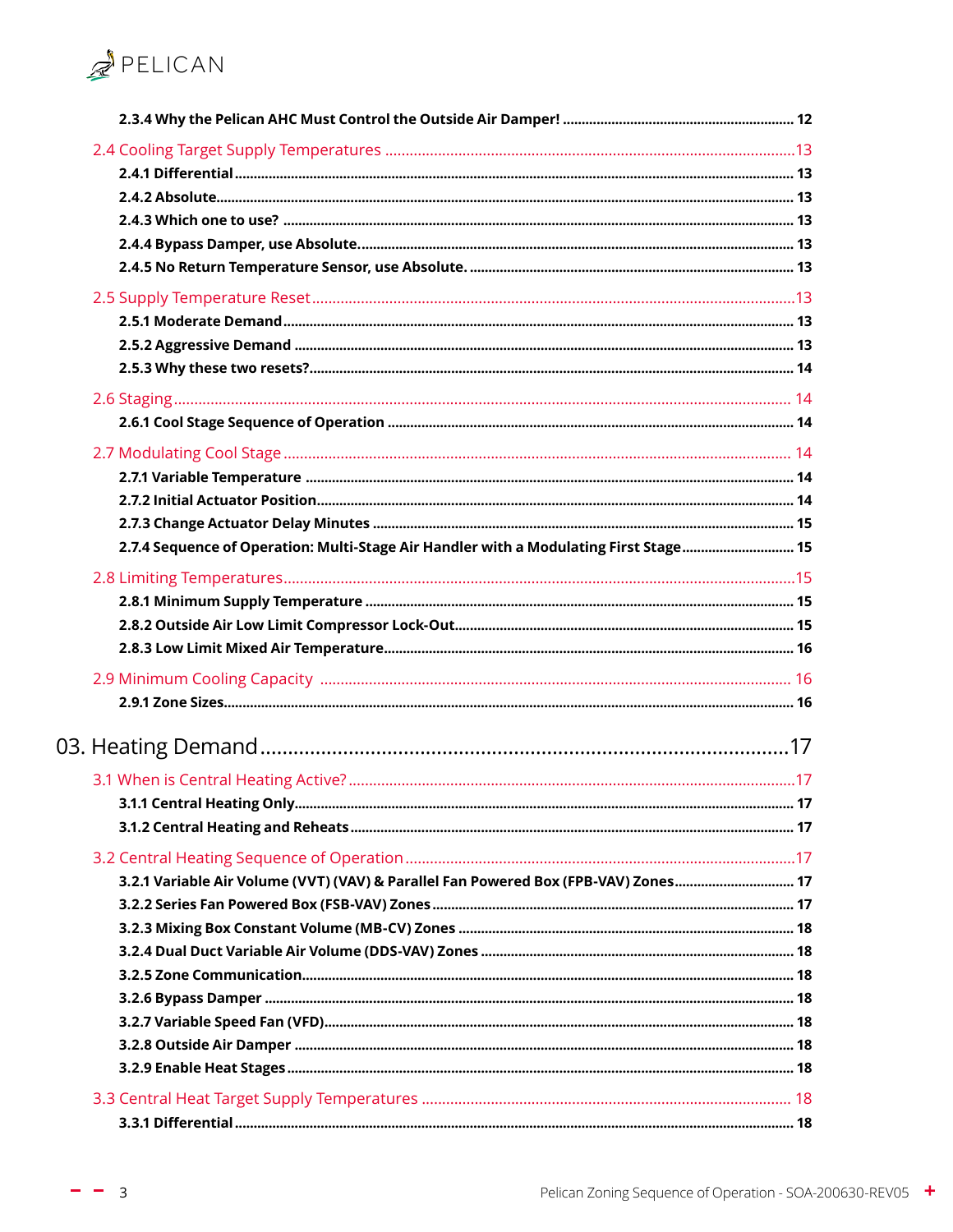| 3.5.4 Lowest Heating Stage Produces too much Heat, set Allow Zero Heat Stages to Yes 20 |  |
|-----------------------------------------------------------------------------------------|--|
|                                                                                         |  |
|                                                                                         |  |
|                                                                                         |  |
|                                                                                         |  |
| 3.6.4 Sequence of Operation: Multi-Stage Air Handler with a Modulating First Stage 21   |  |
|                                                                                         |  |
|                                                                                         |  |
|                                                                                         |  |
|                                                                                         |  |
|                                                                                         |  |
|                                                                                         |  |
|                                                                                         |  |
|                                                                                         |  |
|                                                                                         |  |
|                                                                                         |  |
|                                                                                         |  |
|                                                                                         |  |
|                                                                                         |  |
|                                                                                         |  |
|                                                                                         |  |
|                                                                                         |  |
|                                                                                         |  |
|                                                                                         |  |
|                                                                                         |  |
|                                                                                         |  |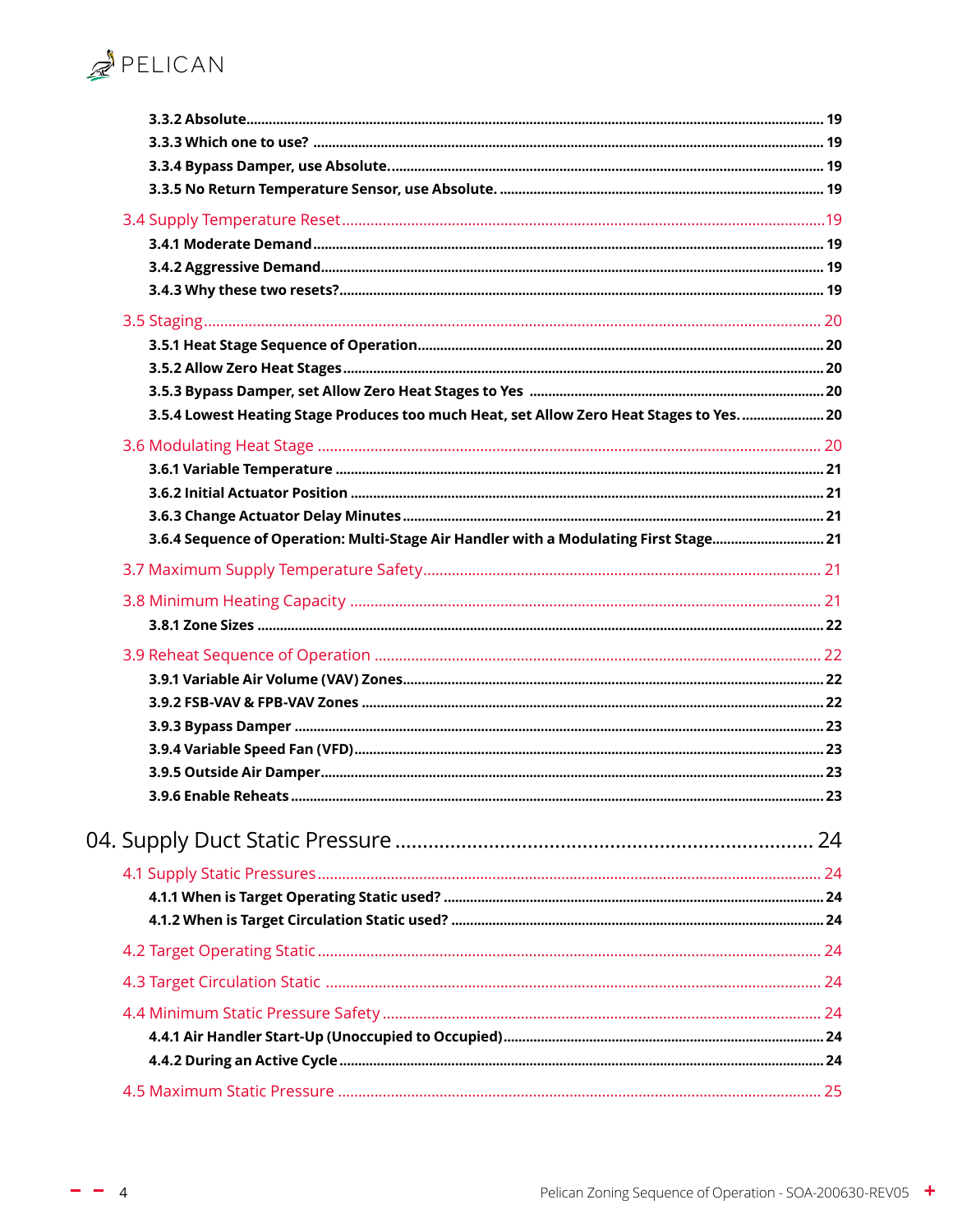| 5.7.4 Ventilation in Fan Powered Variable Air Volume (FPB-VAV) & (FSB-VAV) Zones  30        |  |
|---------------------------------------------------------------------------------------------|--|
|                                                                                             |  |
|                                                                                             |  |
|                                                                                             |  |
|                                                                                             |  |
|                                                                                             |  |
|                                                                                             |  |
|                                                                                             |  |
|                                                                                             |  |
|                                                                                             |  |
| 6.3.3 California 2019 Title 24 Regulations on Economizer Fault Detection and Diagnostics 35 |  |
|                                                                                             |  |
|                                                                                             |  |
|                                                                                             |  |
|                                                                                             |  |
|                                                                                             |  |
|                                                                                             |  |
|                                                                                             |  |
|                                                                                             |  |
|                                                                                             |  |

 $- - 5$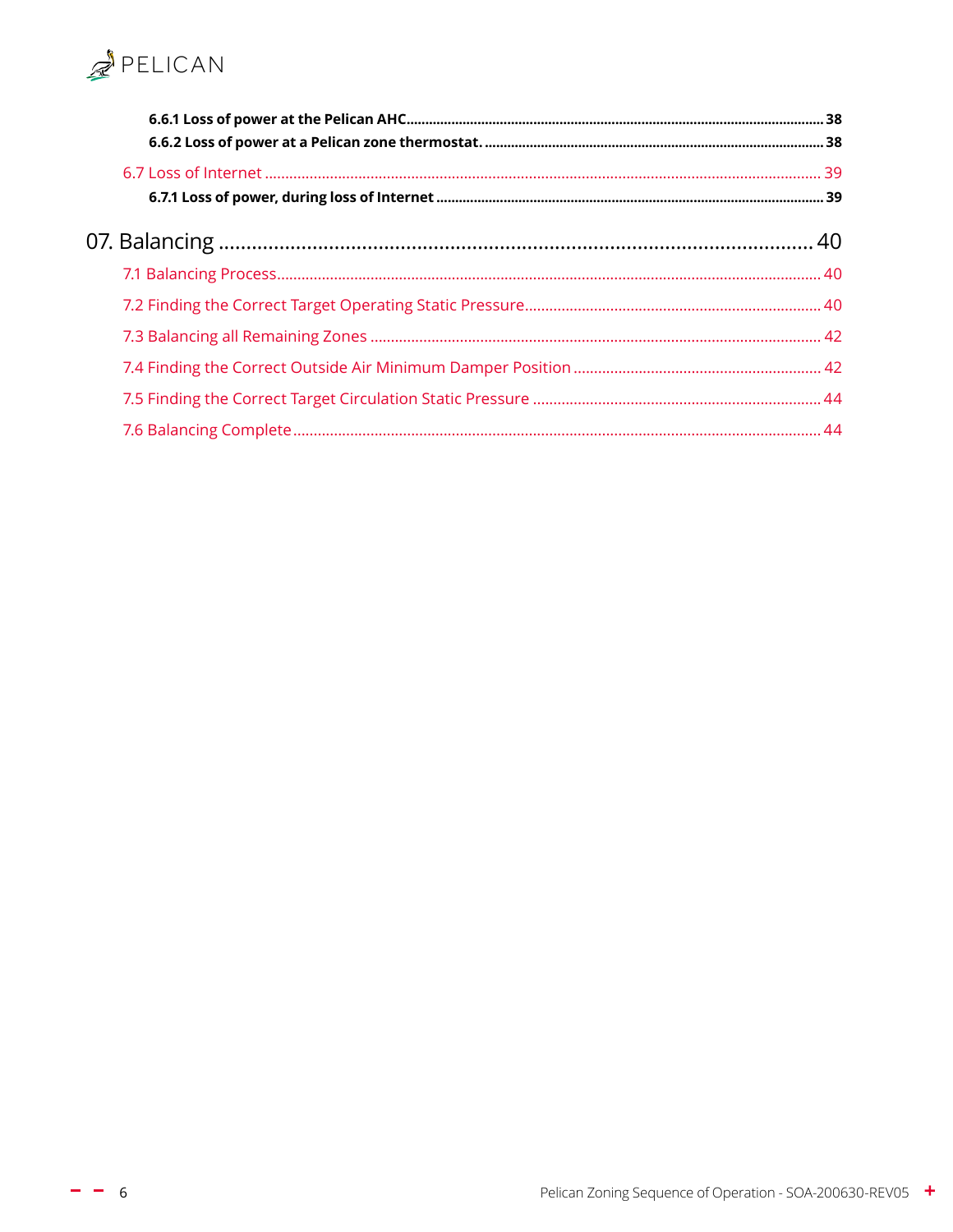<span id="page-6-0"></span>

# 360 Degrees of Visibility





The Pelican Zoning Solution's basis of design is built around using zone demand to directly affect the state of the AHU. To do this, Pelican uses a wireless mesh network communication backbone to create real-time communication between all Pelican zones thermostats and a Pelican air handler controller. This realtime data transfer turns a seemingly separate mechanical system into a single ecosystem. As each zone thermostat continuously communicates their demand, the air handler controller can optimize the output of the air handler and properly affect the overall building's climate.

The Pelican system architecture is built around this real-time relation between space demand and airflow adjustment.

# 01. Introduction Sequence of Operation

# 1.1 Introduction 01

This document's intent is to inform HVAC contractors, mechanical engineers, facilities managers, building owners, and others associated with indoor climate design and controls, with the sequence of operations behind Pelican's zoning solution. The descriptions in this document identify key aspects to Pelican's approach to enhancing mechanically zoned systems. But, this document might not represent the entirety of the solution and does not restrict or hold Pelican at fault as changes or updates to the solution are made due to new discoveries. Pelican retains all rights to the following information.

#### 1.2 Pelican's Sequence Goals

When developing these sequence of operations, Pelican had three primary goals:

- 1. Enhance tenant/occupant comfort.
- 2. Retain and enhance safeties.
- 3. Reduce inefficiencies.
- 4. Utilize on-demand automation.
- 5. Improve through data analysis.

#### <span id="page-6-1"></span>1.3 Common Zoning Designs

There are six common mechanical designs the Pelican zoning solution can retrofit and control. Pelican's sequence of operation changes, in some aspects, between each system type. Through-out the document the acronym for these mechanical system will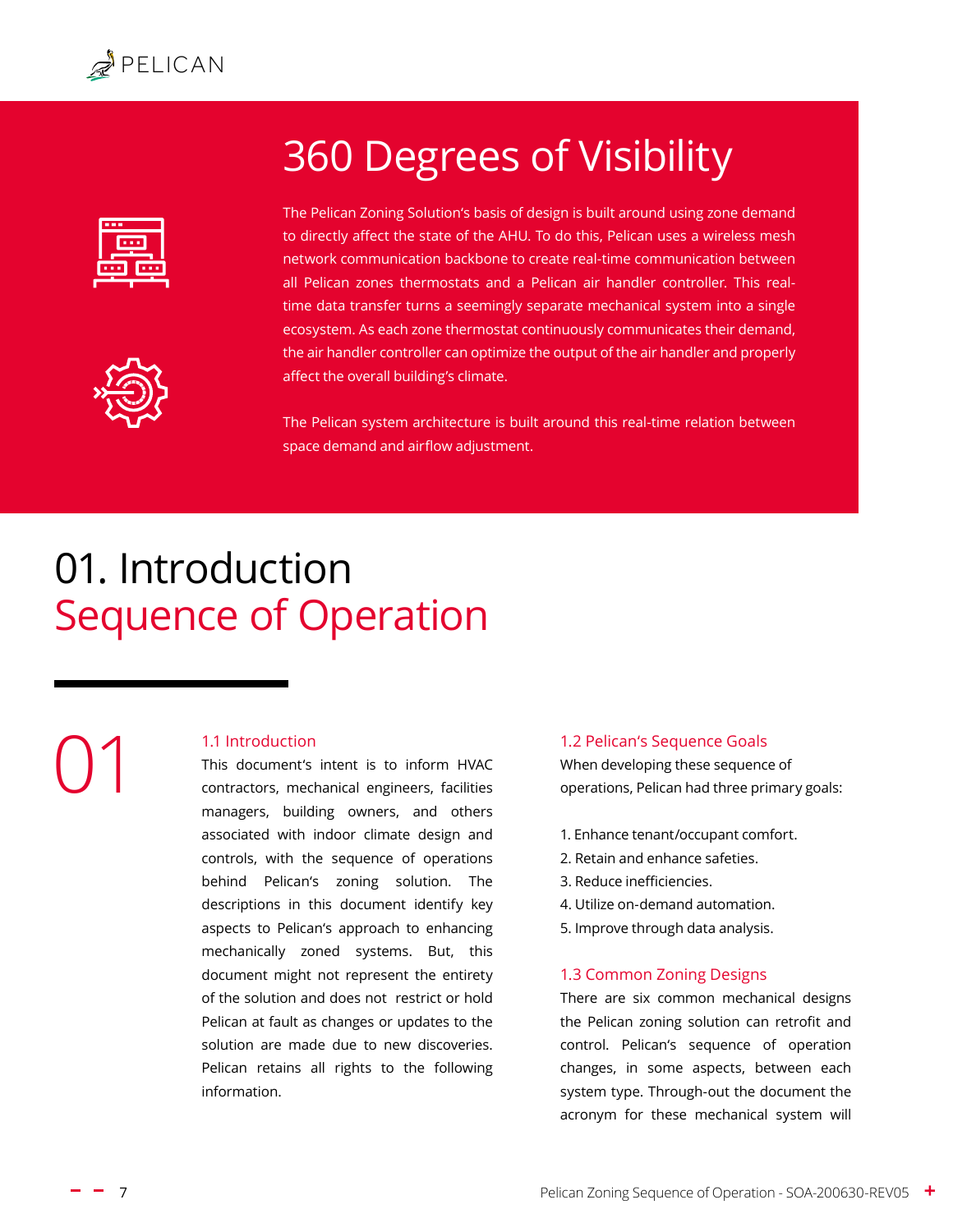<span id="page-7-0"></span>be identified if a unique sequence occurs for that operation. If there is no acronym then the sequence being described is used in all of the different mechanical designs.

#### **1.3.1 Variable Temperature and Air Volume (VVT)**

A single air handler which provides central heating, cooling, and ventilation to multiple ducted zones. Each zone has a local damper which opens and closes to allow heating, cooling, and recirculated air into its space.

#### **1.3.2 Variable Air Volume (VAV)**

A single air handler which provides central cooling, ventilation, and sometimes central heat to multiple ducted zone. Each zone has a local damper that opens and closes to allow cooling and recirculation air into the space. All or some zones (perimeter) have a local reheat capable of reheating the incoming air to heat the space.

#### **1.3.3 Mixing Box Constant Air Volume (MB-CV)**

A single air handler which provides central cooling and ventilation through one duct to multiple zones and central heating through a second duct to multiple zones. Each zone has two dampers connected to a single actuator. The dampers operate in reverse of each other, so either the cold deck is open and the hot deck is close, or vise versa.

#### **1.3.4 Dual Duct Systems Variable Air Volume (DDS-VAV)**

Two air handlers where one provides central cooling and ventilation to multiple zones through a single duct run and the other provides central heating to multiple zones through a second duct run. In some cases, the air handlers share a common fan. Each zone has two dampers, which operate separate from each other, and can be opened to allow

heating, cooling, or recirculated air into its space.

#### **1.3.5 Variable Air Volume with Parallel Fan Powered Boxes (FPB-VAV)**

A single air handler which provides central cooling, ventilation, and sometimes central heat to multiple ducted zones. Each zone has a local damper that opens and closes to allow cooling and recirculation air into the space. All or some zones (perimeter) have a local reheat and a local fan that pulls air from a plenum (above the zone) through the reheat and back into the zone to heat the space.

#### **1.3.6 Variable Air Volume with Series Fan Powered Boxes (FSB-VAV)**

A single air handler which provides central cooling, ventilation, and sometimes central heat to multiple ducted zones. Each or some zones have a local damper that opens and closes and a local fan to pull cooling and recirculation air into its space. Some zones (perimeter) have a local reheat and a local fan that pull air from the plenum (above the zone) through the reheat and back into the zone to heat the space.

#### 1.4 Definitions

#### **Air Handler (AHU)**

An air handler, or air handling unit, is a device used to regulate and circulate air as part of a heating, ventilating, and air-conditioning (HVAC) system.

#### **Air Handler Controller (AHC)**

An air handler controller is a digital device used to control an air handler.

#### **Pelican Z24**

A Pelican air handler controller capable of communicating with up to 30 Pelican zone thermostats.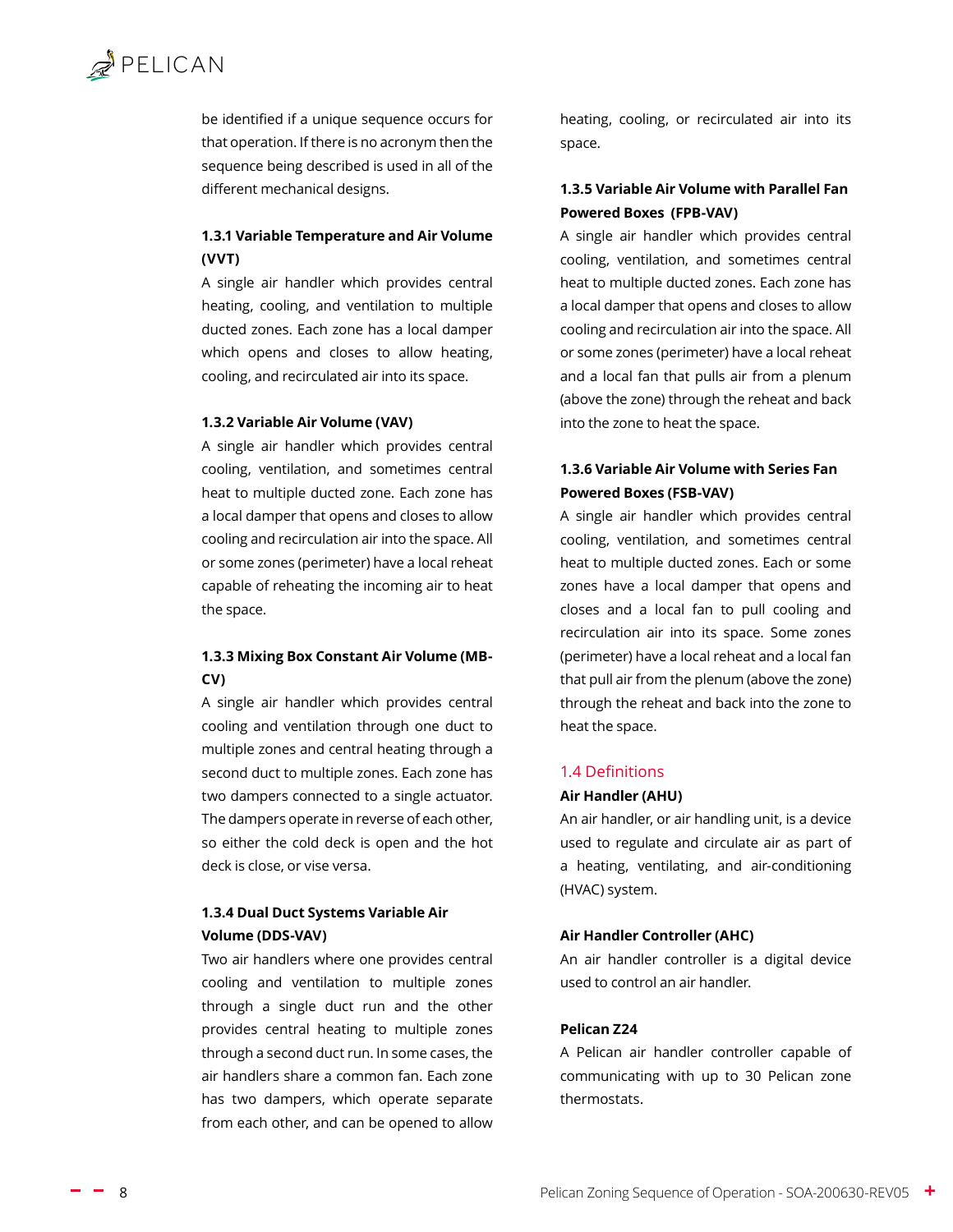# $\mathbb{Z}$  PELICAN

#### **Pelican Z8**

A Pelican air handler controller capable of communicating with up to eight (8) Pelican zone thermostats.

#### **Pelican Zone Thermostat**

A Pelican zone thermostat is installed in a zone and is used to open and close a zone damper, activate a reheat, and/or start a local fan.

#### **Zone Damper**

A zone damper is a valve or plate that stops or regulates the flow of air inside a duct or VAV box.

#### **Zone Reheat**

A mechanically valve or on/off electric heater installed after a zone damper, controlled by a zone thermostat, used to reheat airflow into a zone.

#### **Outside Air Damper**

An Outside Air Damper is a motorized damper designed to mix fresh air (ventilation) with a building's return air and provide free cooling (economization).

#### **Cubic Feet Per Minute (CFM)**

CFM is short for cubic feet per minute (cu ft/ min). It is a measurement of the velocity at which air flows into or out of a space.

#### **Carbon Dioxide (CO2)**

A colorless, odorless gas produced by respiration; a gas humans breath out.

#### **Demand Control Ventilation**

Demand controlled ventilation (DCV) is a feedback control method to maintain indoor air quality that automatically adjusts the ventilation rate provided to a space in response to changes in conditions such as occupant number or indoor pollutant concentration. The control strategy is

mainly intended to reduce the energy use by heating, cooling, and ventilation systems compared to buildings that use open-loop controls with constant ventilation rates.

#### **Parts Per Million (PPM)**

Parts per million (ppm) is the number of units of mass of a contaminant per million units of total mass.

#### **Modulation**

A modulating control actuator is an auxiliary controlled actuator that is used to control the amount of flow in a system or process. They offer precise control of flow rates and some have feedback signals to verify they are in the correct position.

#### **Floating**

A floating control damper is a digital controlled actuator that is used to control the amount of flow in a system or process. They "float" between two points and can be placed anywhere in between these points.

#### **Wireless Mesh Network**

A wireless mesh network is made up of multiple wireless devices, normally spread across large footprints, which work together to create a single communication grid. Pelican devices use this form of a network to communicate between the AHC and zone dampers.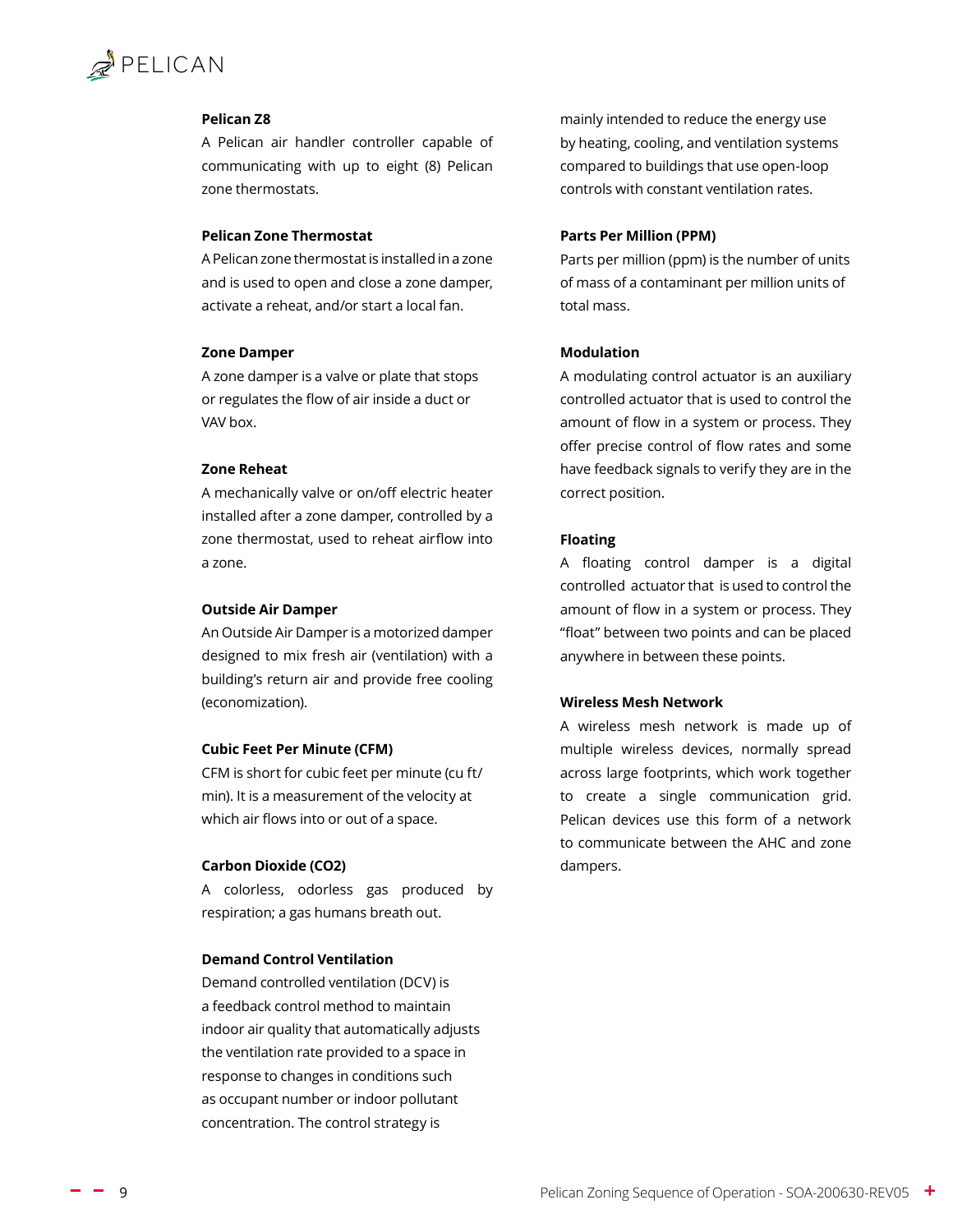# <span id="page-9-0"></span>02. Cooling Demand Sequence of Operation

# 02

#### 2.1 When is Central Cooling Enabled?

A central cooling cycle will be enabled when there is one or more zone thermostats in need of cooling and there are no heating cycles currently in operation. If a heating cycle is currently in operation and there is cooling demand, zones with cooling demand will be placed in a *waiting* state until a change-oversequence occurs [\(Section 6.1 Change-Over](#page-32-1)  [Logic\)](#page-32-1).

#### 2.2 Central Cooling Sequence of Operation

The Pelican AHC will communicate to all zone thermostats when a central cooling cycle is available, but has not started.

#### **2.2.1 Variable Air Volume (VVT) (VAV) & Parallel Fan Powered Box (FPB-VAV) Zones**

Variable Temperature and Air Volume (VVT), Variable Air Volume (VAV), and Parallel Fan Powered Box Variable Air Volume (FPB-VAV) Zones in cooling demand will open their dampers to either 100% open or to their configured *Maximum Damper Position*.

At the same time, zones that do not need cooling will shut their dampers 100% to prevent over-cooling and to force all the conditioned air into the zones that are in cooling demand.

#### **2.2.2 Series Fan Powered Box (FSB-VAV) Zones**

Series Fan Powered Box Variable Air Volume FSB-VAV) zones in cooling demand, will follow the same damper sequence as above, but will also enable their fans.

#### **2.2.3 Mixing Box Constant Volume (MB-CV) Zones**

Mixing Box (MB-CV) Zones in cooling demand will rotate their dampers so the cool deck is 100% open and the hot deck is 100% closed.

At the same time, zones which do not need cooling will rotate their dampers so the hot deck is 100% open and the cold deck is 100% closed to prevent over-cooling and to force all the conditioned air into the zones that are in cooling demand.

#### **2.2.4 Dual Duct Variable Air Volume (DDS-VAV) Zones**

Dual Duct (TDS-VAV) Zones in cooling demand will open their cold deck dampers to either 100% or to their configured *Maximum Damper Position*.

At the same time, zones which do not need cooling will shut their cold deck dampers 100% to prevent over-cooling and to force all the conditioned air into the zones that are in cooling demand.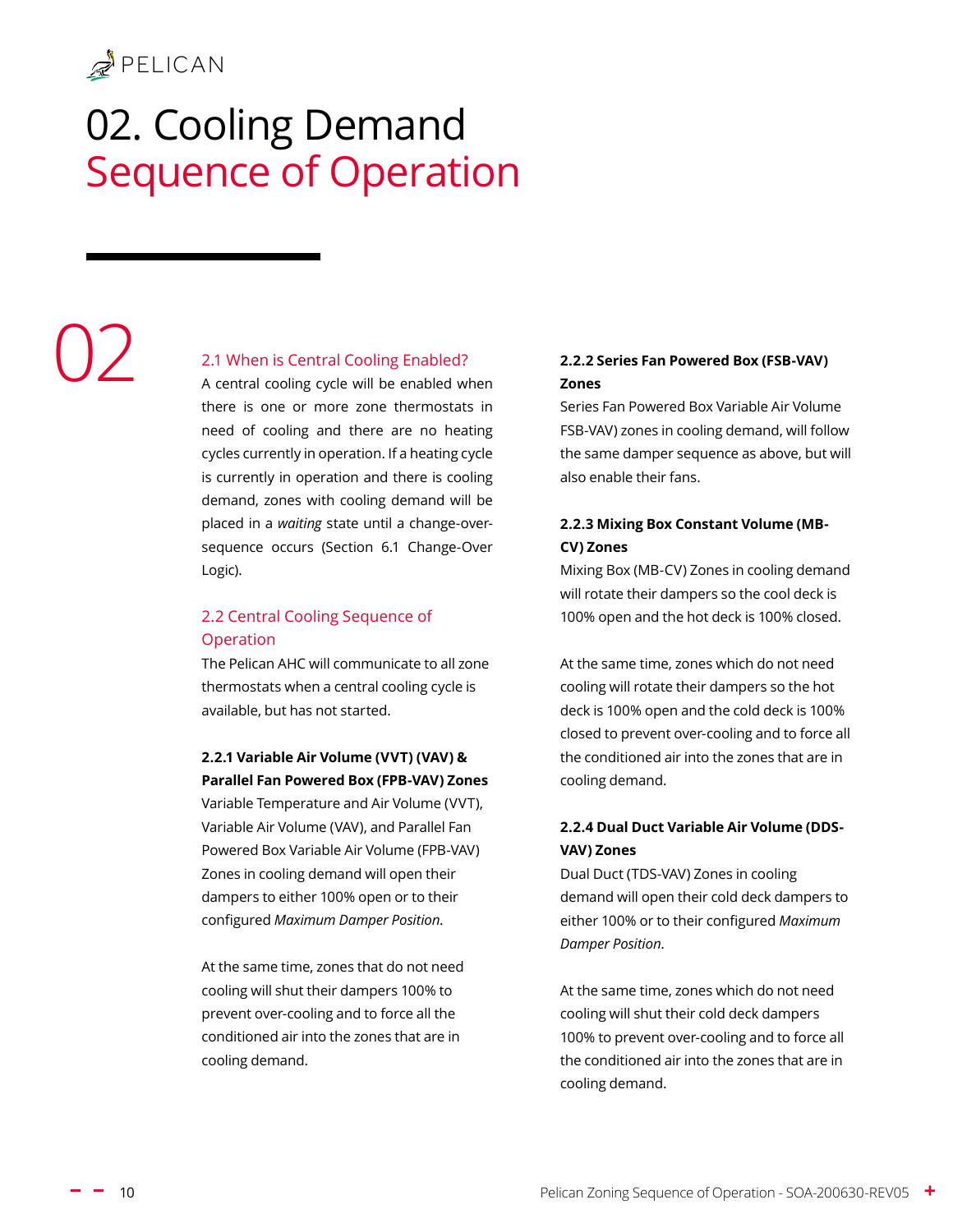#### <span id="page-10-0"></span>**2.2.5 Zone Communication**

Zone thermostats will communicate to the Pelican AHC when their dampers are opened or closed and the AHC will start a cooling cycle.

#### **2.2.6 Bypass Damper**

If a Bypass Damper (VVT) is installed for supply static management, the Pelican AHC will open it to 100% Bypass before enabling the fan, to prevent any dramatic pressure rises. The Bypass Damper position will be adjusted to maintain the configured *[Target](#page-23-1)  [Operating Static](#page-23-1)*.

#### **2.2.7 Variable Speed Fan (VFD)**

If a Variable Speed Fan (VFD) is installed for supply static pressure management, the Pelican AHC will enable the VFD at the minimum fan speed, and adjust the speed to the configured *[Target Operating Static](#page-23-1)*.

The default sequence is for the Pelican AHC to enable the Fan and cooling source at the same time and verify the *[Minimum Static](#page-23-2)  [Pressure](#page-23-2)* configuration is met. If the *[Minimum](#page-23-2)  [Static Pressure](#page-23-2)* is not met, the Pelican AHC will immediate disable mechanical cooling, but keep the Fan enabled.

On optional sequence is for the Pelican AHC to enable the Fan two (2) minutes before, and verify the *[Minimum Static Pressure](#page-23-2)* configuration is met, before starting any mechanical cooling.

Note: The Pelican AHC uses its built-in static pressure transducers to monitor and control the supply duct static pressure.

#### **2.2.8 Outside Air Damper**

If the Pelican AHC is controlling an outside air damper and the [Economizer](#page-10-1) configuration is set to **ON**, the AHC will identify if the outside

air is more suitable to cool the building, than mechanical cooling. Economizer sequence of operation is further explained in section [2.3](#page-10-1)  [Economizer.](#page-10-1)

If Economizer is active, the outside air damper will open to provide free cooling. If Economizer is not allowed, the outside air damper will open to the configured *[Minimum](#page-25-1)  [Damper Position](#page-25-1)* to provide ventilation.

#### **2.2.9 Enable Cooling Stages**

If the supply air temperature is above the *[Target Supply Air Temperature](#page-12-1)*, the first stage of mechanical cooling will be enabled to further condition the air. Mechanical cooling will stay enabled until all cooling demand is eliminated or a change-over-cycle occurs. Cooling staging sequence of operation is further explained in section [2.6 Staging.](#page-13-1)

#### <span id="page-10-1"></span>2.3 Economizer

There are three Pelican AHC economizer configurations which affect when the economizer becomes active during a cooling cycle: *[High Limit Shut Off](#page-10-2)*, *[Activation](#page-11-1)  [Differential](#page-11-1)*, and *[Fixed Enthalpy Limit](#page-11-2)*.

(Reference section [6.3 Economizer Fault](#page-32-2)  [Detection and Diagnostic,](#page-32-2) for details on economizer fault detection and diagnostic capabilities).

#### <span id="page-10-2"></span>**2.3.1 High Limit Shut Off**

Default = AUTO

If the outside air temperature is above this configured limit, the Pelican AHC will NOT open the outside air for economization. Leaving this configuration (BLANK), places the configuration into **AUTO** mode.

In **AUTO** mode the Pelican AHC will look at the difference (ΔT) between the return air temperature and the outside air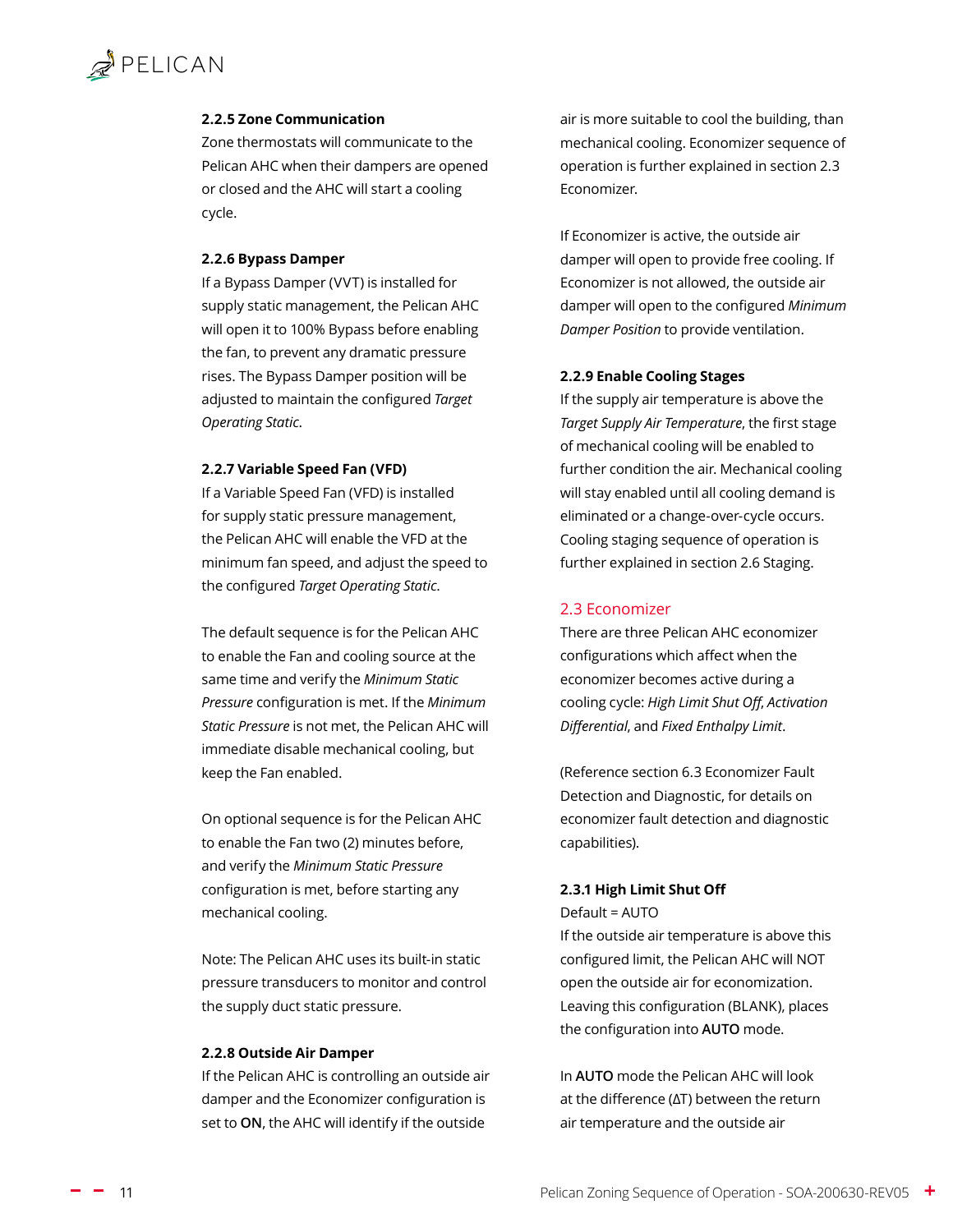<span id="page-11-0"></span>temperature. If the outside air temperature is colder than the return air damper, by at least the configured *[Activation Differential](#page-11-1)*, the outside air damper will open for economization.

The **AUTO** configuration makes the *High Limit Shutoff* configuration more dynamic than setting a fixed outside air temperature limit and allows for a greater usage of economization. A fixed *High Limit Shutoff* can be configured in the Pelican AHC.

#### <span id="page-11-1"></span>**2.3.2 Activation Differential**

Default = 2°F

The outside air temperature must be this many degrees colder than the return air temperature for the economizer to be active. This is an adjustable parameter on a 2°F scale from 0°F to 6°F.

#### <span id="page-11-2"></span>**2.3.3 Fixed Enthalpy Limit**

Default = OFF

When this configuration is enabled, the economizer will be active if the outside enthalpy is below 28 BTU/lbs or, at higher elevations, below the calculated enthalpy at 75°F and 50% relative humidity at that elevation.

Enthalpy levels are calculated by each Pelican AHC. The AHC looks at its local outside air temperature sensor, while receiving humidity levels and barometric pressure information from the Internet (this information is provided based on installation location zip code). These three data points are applied to an enthalpy calculation to generate the outdoor enthalpy level.

#### **2.3.4 Why the Pelican AHC Must Control the Outside Air Damper!**

It is important that if the AHU has a modulating outside air damper the Pelican AHC is in direct control over the movement of this damper, and not a third-party controller. If a third-party controller (or the air handler itself) is managing the outside air damper it has been found that the economizer is less affective and it does not meet many local and state codes.

Why? The Pelican AHC targets a supply temperature to condition the building. If a call for first stage of mechanical cooling occurs, the Pelican AHC expects a certain rate-of-change of the supply air temperature vs when the economizer is active.

When a third-party controller (acting as man-in-the-middle) is in control of enabling or disabling the outside air damper vs. the AHU's mechanical cooling, the Pelican AHC will not know what has occurred and might request additional mechanical cooling earlier than needed.

Another issue is the rebound affect. This occurs as the Pelican AHC stages down the AHU. For example, if while the Pelican AHC was staging up the AHU, the third-party controller enabled the economizer, but, as the Pelican AHC stages down the AHU, the third-party controller decided to switch to mechanical cooling and not economizer, the supply air temperatures will be irregular; moving at different rates than expected.

The final common challenge when the Pelican AHC is not controlling the outside air damper is [low-limit mixed air prevention](#page-14-1). The Pelican AHC has different low-limit safeties between when the economizer is active with mechanical cooling vs. when just mechanical cooling is active. If a third-party controller is used to control the outside air damper, the Pelican controller will not be able to utilize its low-limit safeties as effectively.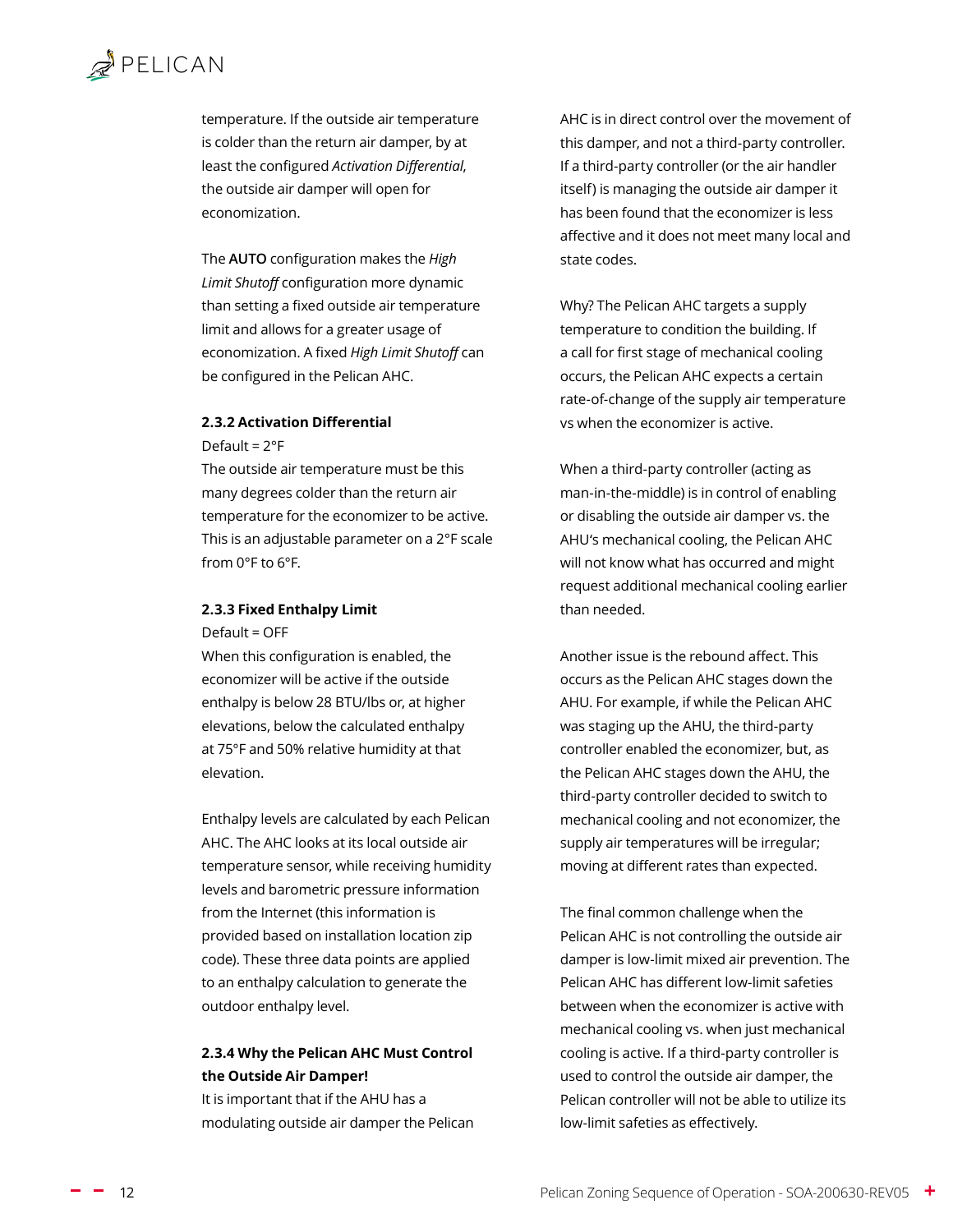<span id="page-12-0"></span>None of these scenarios will create any mechanical problems or noticeable discomfort, but they are not ideal since they add unknown mechanical sequences to the operation of the AHU equipment.

For information on why the Pelican AHC needs to control the outside air damper to meet local and state ventilation codes, go to section [5.6.3 Why the Pelican AHC Must](#page-27-1)  [Control the Outside Air Damper!](#page-27-1)

#### <span id="page-12-1"></span>2.4 Cooling Target Supply Temperatures

Default = Differential

There are two Target Supply Temperature Strategies that can be applied to a Pelican AHC: *[Differential](#page-12-2)* or *[Absolute](#page-12-3)*.

#### <span id="page-12-2"></span>**2.4.1 Differential**

The Pelican AHC will target a differential temperature (ΔT) between its return air temperature reading and the configured differential temperature setting. The ΔT targets are fully adjustable, with the defaults set to:

*Moderate Cool Differential* = 10°F *Aggressive Cool Differential* = 20°F

#### <span id="page-12-3"></span>**2.4.2 Absolute**

The Pelican AHC will target a specific supply air temperature. The supply targets are fully adjustable, with the defaults set to: *Moderate Cool Target* = 60°F *Aggressive Cool Target* = 55°F

#### **2.4.3 Which one to use?**

In most cases *Differential* vs. *Absolute* strategies will be very similar in their supply targets and in how they stage the available mechanical cooling sources.

The only advantage of *Differential* is that it is more dynamic, such as when the building goes from unoccupied to occupied and is

starting in a very hot state. There are a two scenarios where *Absolute* must be used: *Bypass Damper* and/or *No Return Air Probe*.

#### **2.4.4 Bypass Damper, use Absolute.**

If a Bypass damper is used for supply duct static pressure management, *Absolute* must be used.

Why? A Bypass damper recirculates the discharge air from the air handler back to the return air instead of allowing it into the zones. This will accentuate the supply air low temperature issue.

#### **2.4.5 No Return Temperature Sensor, use Absolute.**

If there is no return air temperature sensor connected to the Pelican AHC or the return air temperature sensor is not reading temperatures correctly, *Absolute* must be used.

Why? The *Differential* strategy uses the return air temperature reading to calculate a target supply temperature. If the Pelican AHC does not know the return air temperature or it is not reading it correctly, the supply air target will not be correct.

#### 2.5 Supply Temperature Reset

The supply temperature the Pelican AHC will target is determined by zone thermostat demand: *[Moderate](#page-12-4)* or *Aggressive*.

#### <span id="page-12-4"></span>**2.5.1 Moderate Demand**

Zone thermostats request a *Moderate* cooling cycle if or when their space temperature is 1°F or less above their cool temperature setpoint.

#### **2.5.2 Aggressive Demand**

Zone thermostats request *Aggressive*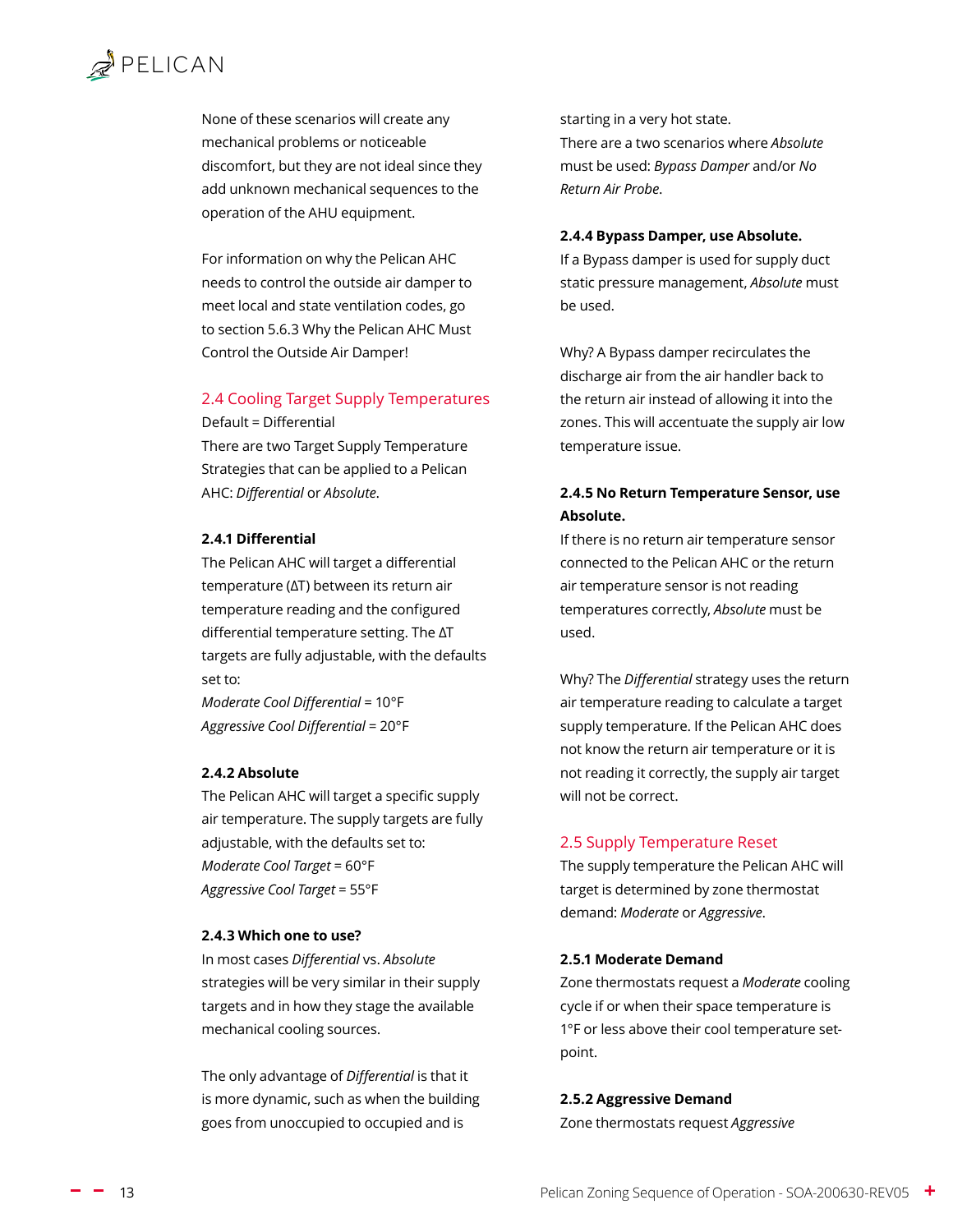<span id="page-13-0"></span>cooling cycle when their space temperature is greater than 1°F above their cool temperature set-point.

#### **2.5.3 Why these two resets?**

In most situation, zones start with an *Aggressive* cycle when transition from unoccupied to occupied. But, once zones are tempered they are maintained by Moderate cycles.

This two step strategy is effective because it uses a lower supply temperature target (*Aggressive*) to quickly bring the building to occupied temperature set-points, while running at a slightly higher supply temperature (*Moderate*) to maintain spaces at their temperature.

#### <span id="page-13-1"></span>2.6 Staging

**2.6.1 Cool Stage Sequence of Operation**

A Pelican Z8 AHC can control up to three (3) stages of cooling + economizer, while a Pelican Z24 AHC can control up to six (6) stages of cooling + economizer.

Economization is considered an added (+1) stage to the total number of cooling stages configured. For example, if the Pelican AHC is configured for three (3) stages of cooling and economizer is set to ON, the Pelican AHC does effectively operate with four (4) stages of cooling when economization is available.

When a cooling cycle is active, the Pelican AHC will stage the air handler up and down to maintain a [target supply temperature.](#page-12-1)

The AHC will continue to stage up mechanical cooling until the supply temperature is at the supply temperature target, with an allowance of 5°F below the target supply temperature. For example, if the target supply temperature is 55°F, the Pelican AHC will continue to

enable additional stages until 55°F is reached. It will keep that number of stages active until either the supply temperature drops to 49°F, at which point it will disable a stage, OR the target supply temperature resets, which can require either an increase or decrease in the number of active stages, OR cooling demand is eliminated, which requires all stages to be disabled.

The Pelican AHC has four-minute anti-short cycle timers built into the staging algorithm to allow for equalization before enabling a compressor again.

Note: During a cooling cycle the AHC will keep the first stage of mechanical cooling enabled, even if the supply temperature is more than 5°F below its target supply temperature, unless the supply temperature reaches the *[Minimum Supply Temperature](#page-14-2)* configuration.

#### 2.7 Modulating Cool Stage

If the AHU has a modulating chilled water valve or a modulating DX compressor, the Pelican AHC can be configured to control this modulation point to the target supply temperature.

#### **2.7.1 Variable Temperature**

The Pelican AHC can be configured to send 0 - 10 VDC control signal to a variable input to increase or decrease the cooling output of the AHU.

There are two configurations that affect the Pelican AHC modulating algorithm: *[Initial](#page-13-2)  [Actuator Position](#page-13-2)* and *[Change Actuator Delay](#page-14-3)  [Minutes](#page-14-3)*.

#### <span id="page-13-2"></span>**2.7.2 Initial Actuator Position**

Default = 30%

This sets the starting percentage the Pelican AHC will place the variable cooling source to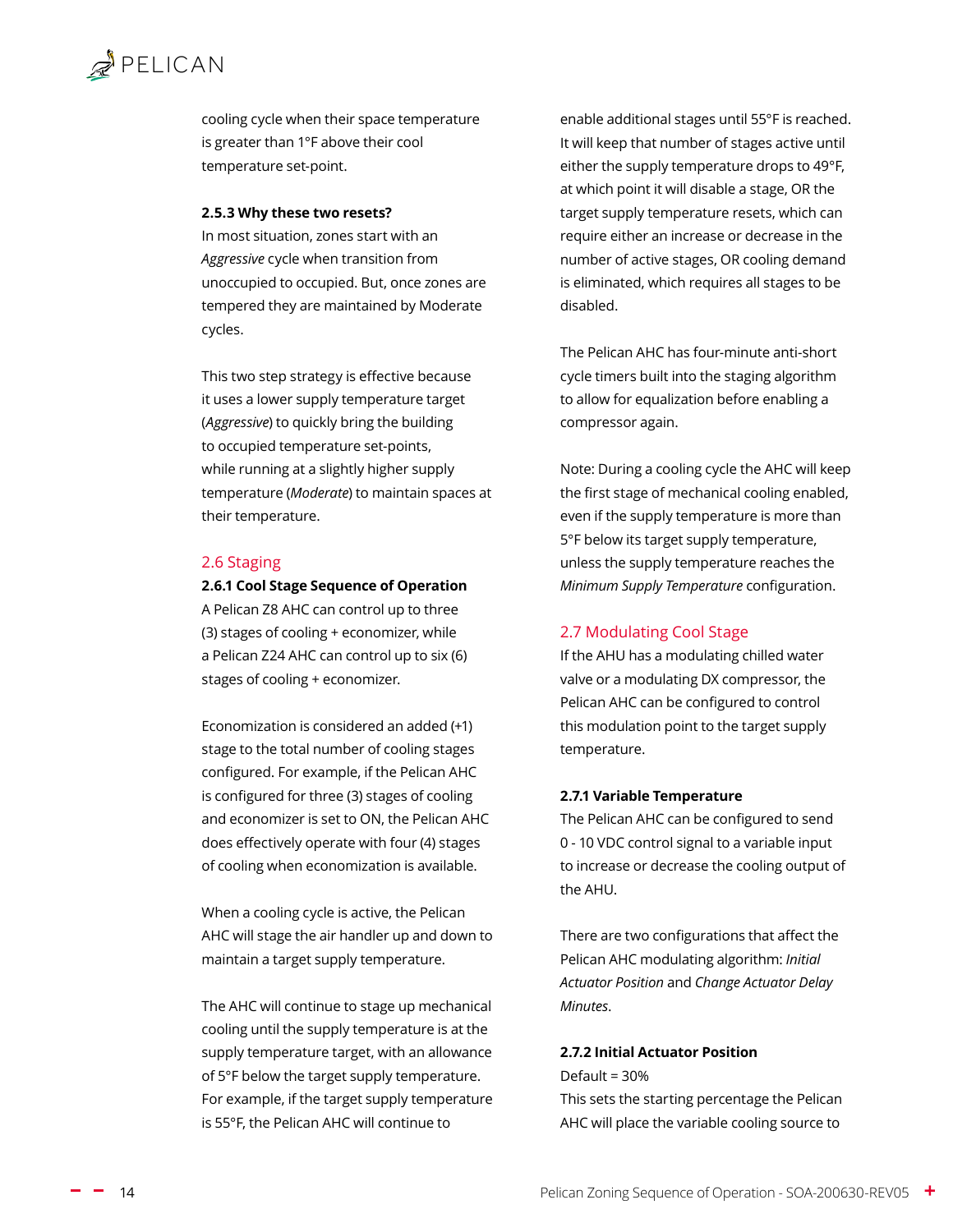<span id="page-14-0"></span>when cooling is first enabled. As the supply air temperature changes, the Pelican AHC will calculate a new variable output position and continue to adjust this position to maintain a [target supply](#page-12-1)  [temperature.](#page-12-1)

It is important for the supply air temperature to drop at a proper rate when cooling is enabled. The percentage set in this configuration should correlate with a good initial supply temperature drop, but not be so extreme that the supply temperature surpasses the Pelican or AHU low limit temperature safeties.

#### <span id="page-14-3"></span>**2.7.3 Change Actuator Delay Minutes** Default =  $1$

This sets a delay between when the last variable output adjustment was made by the Pelican AHC and the next one occurs.

In most cases this should be left at 1 minute. The only reason to change this setting is if when the Pelican AHC makes an adjustment the affect on the supply air temperature is delayed over a long period. This occurrence is seen in some chilled water systems, but rarely seen on modulating DX compressors.

#### **2.7.4 Sequence of Operation: Multi-Stage Air Handler with a Modulating First Stage**

If the AHU's first stage of cooling is modulating and the other stages are fixed On/Off, the Pelican controller will modulate the first stage continuously to maintain the target supply temperature.

For example, at the start of a cooling cycle the first stage of cooling will be enabled. If the first stage modulates to 100% output, but the supply temperature is above the target supply temperature, then a second stage of mechanical cooling will be enabled by the

Pelican AHC. Depending on the movement of the supply air temperature, the Pelican AHC will modulate the first stage of cooling to hit the target supply temperature. This sequence continues through all available cooling stages with a goal of maintaining the target supply temperature.

#### <span id="page-14-1"></span>2.8 Limiting Temperatures

There are three cooling temperature limits built into the Pelican AHC: *[Minimum Supply](#page-14-2)  [Temperature](#page-14-2)*, *[Outside Air Low Limit Compressor](#page-14-4)  [Lock Out](#page-14-4)*, and, if Economizer is enabled, *[Low](#page-15-1)  [Limit Mixed Air Temperature](#page-15-1)*.

#### <span id="page-14-2"></span>**2.8.1 Minimum Supply Temperature** Default = 48°F

During a cooling cycle, if the Pelican AHC sees the supply air temperature drop to or below the configured *Minimum Supply Temperature*, it will immediate back-off the number of stages active to allow the supply temperature to increase.

If the configured *Minimum Supply Temperature* is reached when only the first stage of cooling is active, the AHC will turn off first stage of cooling, wait four (4) minute (anti-short cycle timer), and for the supply temperature to raise to or above the target supply temperature before re-energizing stage one cooling.

#### <span id="page-14-4"></span>**2.8.2 Outside Air Low Limit Compressor Lock-Out**

#### Default = NONE

If an outside air temperature sensor is installed anywhere in your Pelican solution, the Pelican AHC will have an Outside Air Low Limit Compressor Lock-Out configuration.

If left blank, then there is no outside air temperature limit. If a temperature is configured, the Pelican AHC will not enable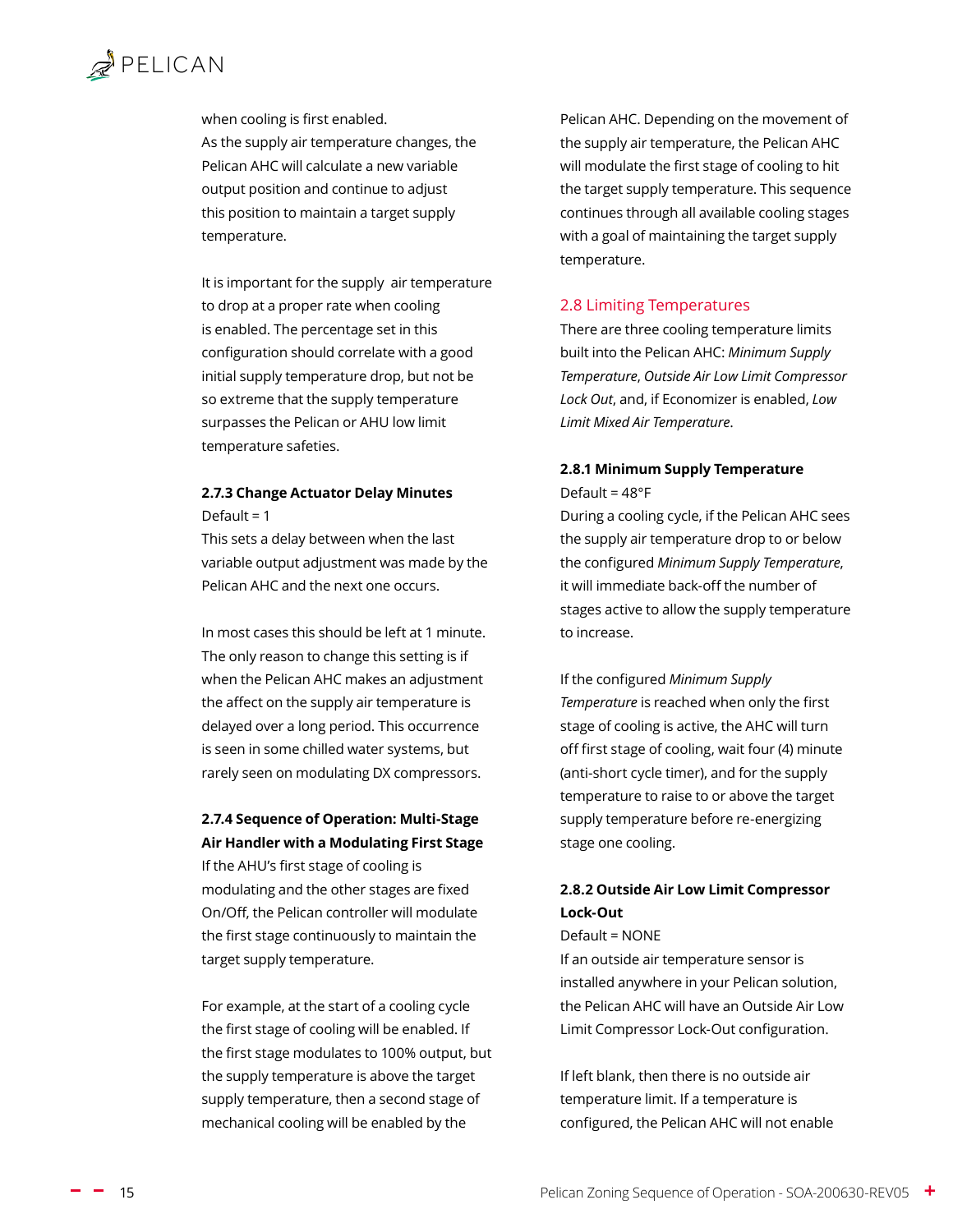<span id="page-15-0"></span>mechanical cooling when the outside air temperature is at or below the configured temperature.

The Pelican AHC will still enable economization, if available.

#### <span id="page-15-1"></span>**2.8.3 Low Limit Mixed Air Temperature** Default = 56°F

If the outside air damper is open for economization, the Pelican AHC will modulate the outside air damper to this configured mixed air temperature limit.

This is also true for when the Pelican AHC is economizing and running stages of mechanical cooling.

#### 2.9 Minimum Cooling Capacity

Some AHU's do not have a small enough first stage of cooling to keep the discharge air temperature from getting too cold or the airflow over the evaporator coil from going too slow when only one small zone is in cooling demand.

When this occurs, the moisture in the supply air, which condenses on the evaporator coil, will begin to freeze. This can create mechanical issues, but Pelican's *[Minimum](#page-14-2)  [Supply Temperature](#page-14-2)* will prevent this occurrence.

To help manage this rare situation, Pelican uses their *[Capacity Management Algorithm](#page-34-1)*. *Capacity Management* is further explained in section [6.4 Capacity Management](#page-34-1) and *Minimum Cooling Capacity* is further explained in this section.

#### **2.9.1 Zone Sizes**

Each Pelican zone thermostat can be configured to a *size* in the Pelican EMS. These sizes indicate how much airflow (CFM) is delivered into the space during a cooling

#### cycle

*Size Options:* 

x-small (< 200 sq. ft.) small (200 - 500 sq. ft.) medium (500 - 1000 sq. ft.) (*default)* large (1000 - 2000 sq. ft.) x-large (> 2000 sq. ft.)

When zones are configured with *sizes*, the Pelican AHC can be configured with a *Minimum Cooling Capacity* percentage to prevents cooling from being enabled until that percentage of cooling demand is reached. Default = 0%. *Minimum Cooling Capacity* can be set from 0% to 100%. When a cooling cycle is in demand, the Pelican AHC divides the total square footage of all its zones by the square footage of the zone in cooling demand. If this percentage is at or above the configured *Minimum Cooling Capacity*, cooling will be enabled. If this percentage is below, then cooling will be held off.

This strategy is designed to prevent cooling when there is not enough cooling demand. This algorithm should only be used as a last resort option since it can create discomfort in some zones during low cooling demand periods.

For more detail on the entire Capacity Management algorithm, go to sectio[n 6.4](#page-34-1)  [Capacity Management.](#page-34-1)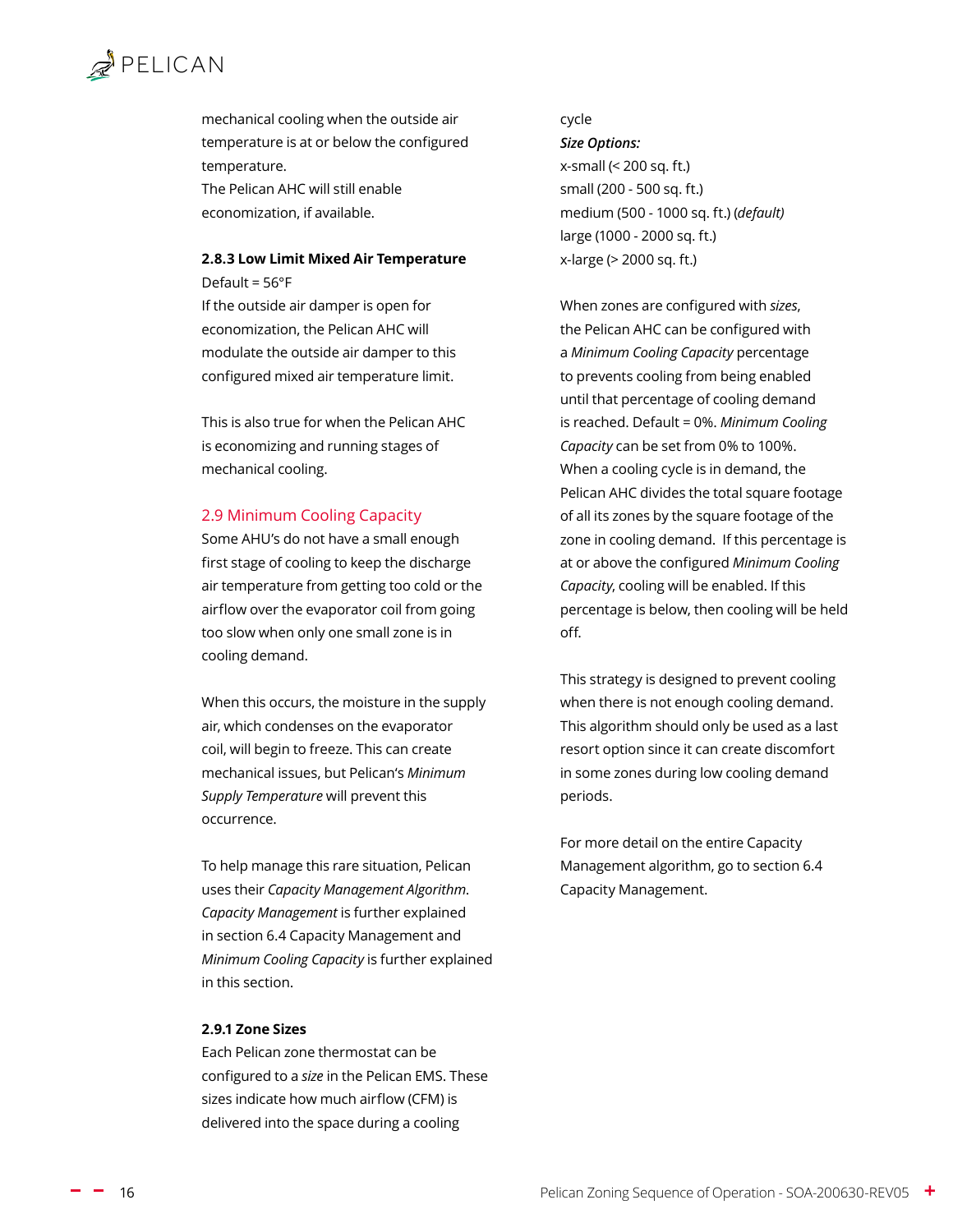# <span id="page-16-0"></span>03. Heating Demand Sequence of Operation

# 03

#### 3.1 When is Central Heating Active?

**3.1.1 Central Heating Only**

The Pelican AHC will only allow a heating cycle if one or more zone thermostats are in need of heating and there are no cooling cycles currently active. If a cooling cycle is active, zone thermostats with heating demand, will be placed in a *waiting* state until a [Change-](#page-32-1)[Over-Cycle](#page-32-1) occurs and heating becomes active.

Note: In a Dual Duct Zoning Systems (TDS-DD), even though the only available heat source is a central heating cycle, heating can begin even if there is a central cooling cycle active. This is because the heating system has its own separate duct route to the zones from the cooling system. But, the Pelican AHC will never mixed the hot deck with the cold deck.

#### **3.1.2 Central Heating and Reheats**

If there is central heating and local zone reheats, a central heating cycle is active when there is *Aggressive* heating demand and/or the individual zone reheat(s) are unable to heat the space at a proper rate-of-change.

This generally means that central heating will only be used during morning warm-up. But, it also allows for more dynamic access to central heating than traditional morning warm-up sequences. For example, if zones are struggling to heat on extremely cold days or if the boiler or reheats fail, central heat will automatically be used as a back-up to prevent the building from freezing and other mechanical issues from occurring.

For the sequence of operation for systems that have only reheats, go to [Section 3.9](#page-21-1) [Reheat Sequence of Operation.](#page-21-1)

#### 3.2 Central Heating Sequence of Operation

The Pelican AHC will communicate to all zone thermostats when a central heating cycle is available, but has not started.

#### **3.2.1 Variable Air Volume (VVT) (VAV) & Parallel Fan Powered Box (FPB-VAV) Zones**

Variable Temperature and Air Volume (VVT), Variable Air Volume (VAV), and Parallel Fan Powered Variable Air Volume (FPB-VAV) zones in heating demand will open their dampers to either 100% open or to their configured *Maximum Damper Position*.

At the same time, zones that do not need heating will shut their dampers 100% to prevent over-heating and to force all the conditioned air into the zones that are in heating demand.

#### **3.2.2 Series Fan Powered Box (FSB-VAV) Zones**

Series Fan Powered Variable Air Volume (FSB-VAV) zones in heating demand, will follow the same damper sequence as above, but will also enable their fans.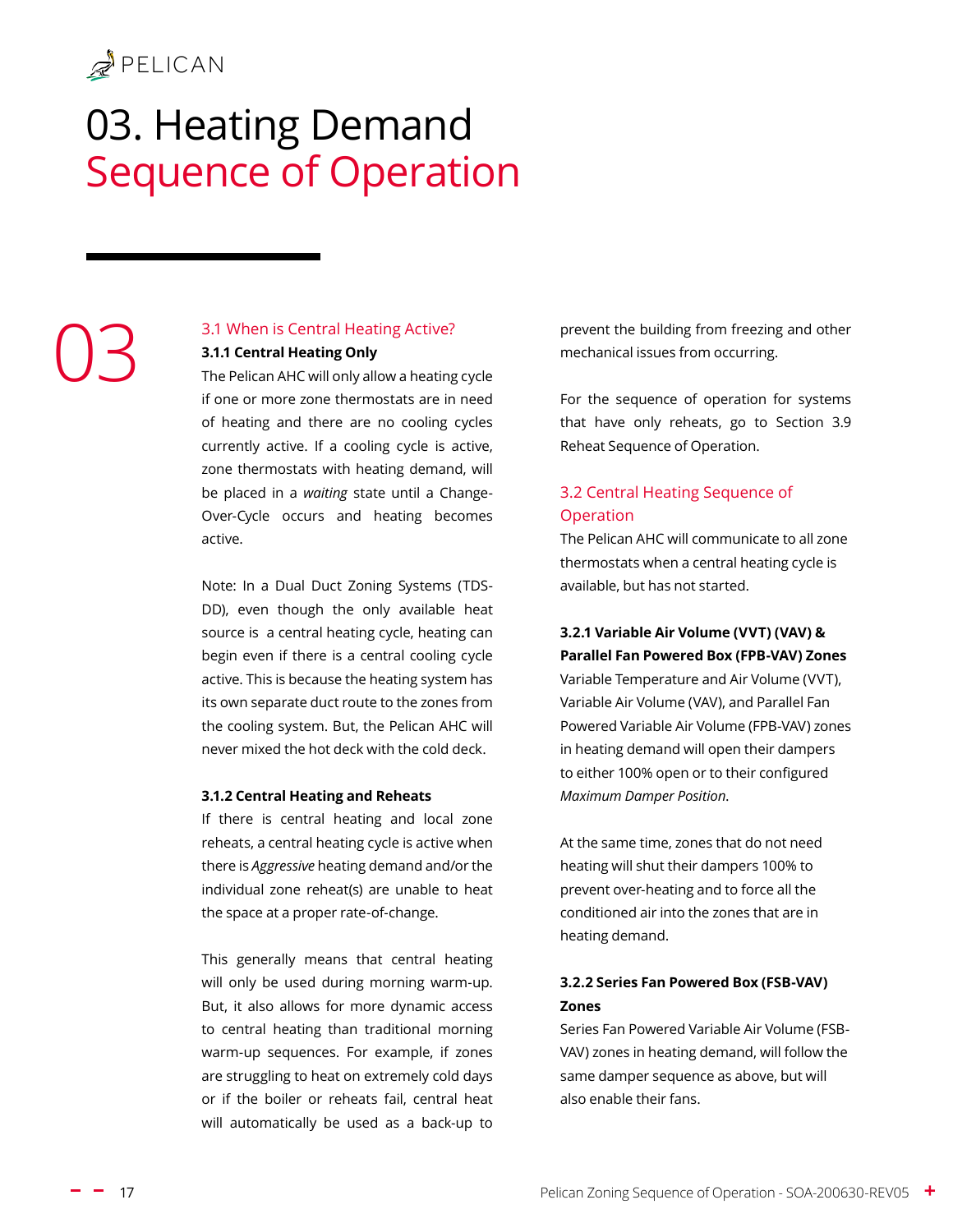#### <span id="page-17-0"></span>**3.2.3 Mixing Box Constant Volume (MB-CV) Zones**

Mixing Box (MB-CV) zones in heating demand will rotate their dampers so the hot deck is 100% open and the cold deck is 100% closed.

At the same time, zones which do not need heating will rotate their dampers so the cold deck is 100% open and the hot deck is 100% closed to prevent over-heating and to force all the conditioned air into the zones that are in heating demand.

#### **3.2.4 Dual Duct Variable Air Volume (DDS-VAV) Zones**

Dual Duct Variable Air Volume (DDS-VAV) zones in heating demand will open their hot deck dampers to either 100% or to their configured *Maximum Damper Position*.

At the same time, zones that do not need heating will shut their hot deck dampers 100% to prevent over-heating and to force all the conditioned air into the zones that are in heating demand.

#### **3.2.5 Zone Communication**

Zone thermostats will communicate to the Pelican AHC when their dampers are opened or closed and the AHC will start a cooling cycle.

#### **3.2.6 Bypass Damper**

If a Bypass Damper (VVT) is installed for supply static management, the Pelican AHC will open it to 100% Bypass before enabling the fan, to prevent any dramatic pressure rises. The Bypass damper position will be adjusted to maintain the configured [Target](#page-23-1)  [Operating Static.](#page-23-1)

#### **3.2.7 Variable Speed Fan (VFD)**

If a Variable Speed Fan is installed for supply static pressure management, the Pelican

AHC will enable the VFD at the configured minimum fan speed, and adjust the speed to the configured *[Target Operating Static](#page-23-1)* or the *Target Heat Operating Static,* if configured.

The default sequence is for the Pelican AHC the enable the Fan and heating source at the same time and verify the *[Minimum Static](#page-23-2)  [Pressure](#page-23-2)* configuration is met. If the *[Minimum](#page-23-2)  [Static Pressure](#page-23-2)* is not met, the Pelican AHC will immediate disable mechanical heating, but keep the Fan enabled.

On optional sequence is for the Pelican AHC the enable the Fan two (2) minutes before, and verify the *[Minimum Static Pressure](#page-23-2)* configuration is met, before starting any heating.

#### **3.2.8 Outside Air Damper**

If the Pelican AHC is controlling an outside air damper it will open it to the configured *[Minimum Damper Position](#page-25-1)* to provide ventilation.

#### **3.2.9 Enable Heat Stages**

The first stage of heat will be enabled and additional heating stages will be enabled to reach the *[Target Supply Air Temperature](#page-12-1)*. Heating will stay enabled until all heating demand is eliminated or a change-overcycle occurs. Heating staging sequence of operation is further explained in section [3.4](#page-19-1)  [Staging](#page-19-1).

#### <span id="page-17-2"></span>3.3 Central Heat Target Supply **Temperatures**

#### Default = Differential

There are two Target Supply Temperature Strategies that can be applied to a Pelican AHC: *[Differential](#page-17-1)* or *[Absolute](#page-18-1)*.

#### <span id="page-17-1"></span>**3.3.1 Differential**

The Pelican AHC will target a differential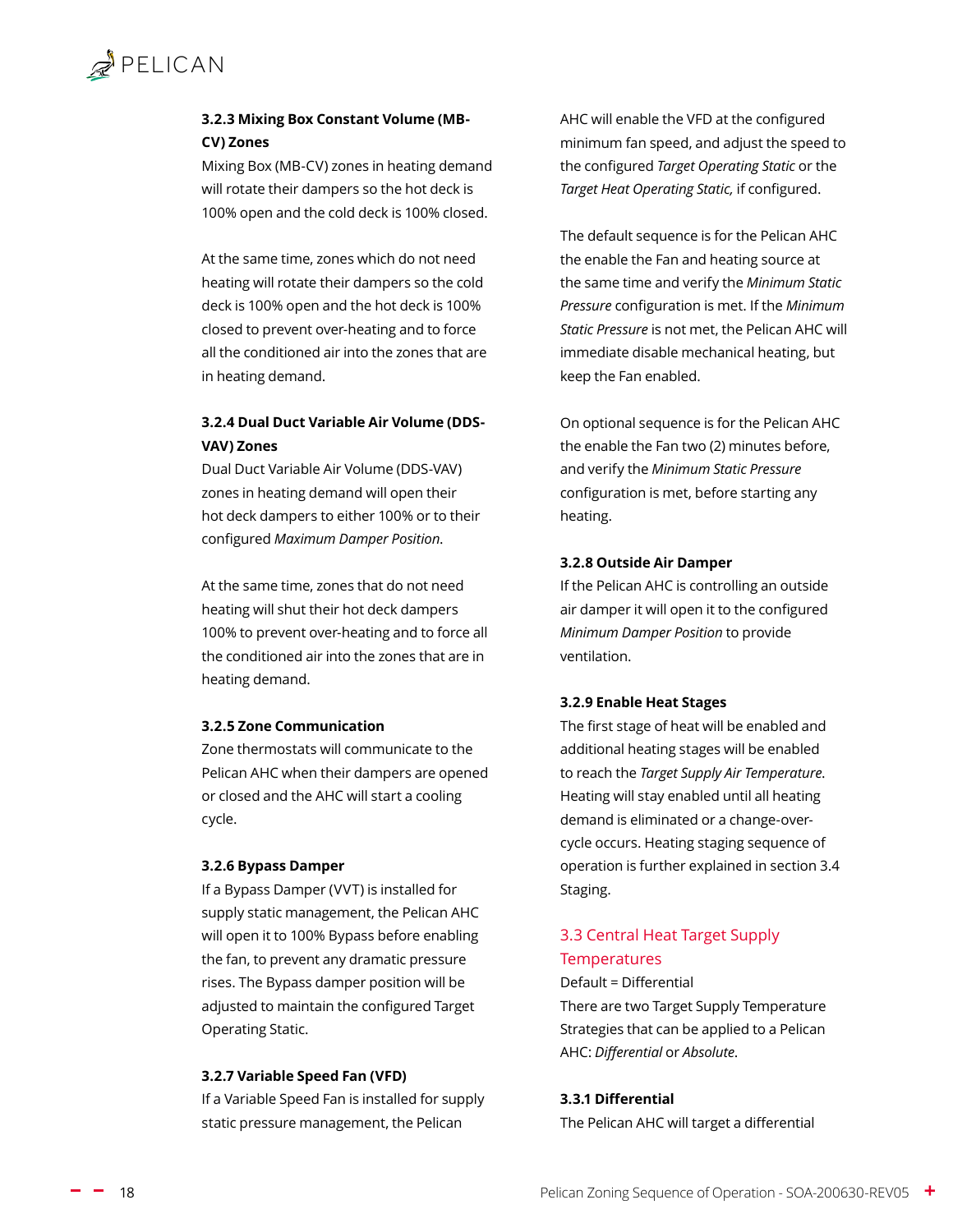<span id="page-18-0"></span>temperature (ΔT) between its return air temperature reading and the configured differential temperature setting. The ΔT targets are fully adjustable, with the defaults set to:

*Moderate Heat Differential* = 20°F *Aggressive Heat Differential* = 30°F

#### <span id="page-18-1"></span>**3.3.2 Absolute**

The Pelican AHC will target a specific supply air temperature. The supply targets are fully adjustable, with the defaults set to: *Moderate Heat Target* = 100°F *Aggressive Heat Target* = 115°F

#### **3.3.3 Which one to use?**

In most cases *Differential* vs. *Absolute* strategies will be very similar in their supply targets and in how they stage the available mechanical cooling sources.

The only advantage of *Differential* is that it is more dynamic, such as when the building goes from unoccupied to occupied and is starting in a very cold state.

There are a two scenarios where *Absolute* must be used: *Bypass Damper* and/or *No Return Air Probe*.

#### **3.3.4 Bypass Damper, use Absolute.**

If a Bypass damper is used for supply duct static pressure management, *Absolute* must be used.

Why? A Bypass damper recirculates the discharge air from the air handler back to the return air instead of allowing it into the zones. This will accentuate a supply air high temperature issue.

#### **3.3.5 No Return Temperature Sensor, use Absolute.**

If there is no return air temperature sensor

connected to the Pelican AHC or the return air temperature sensor is not reading temperatures correctly, *Absolute* must be used.

Why? The *Differential* strategy uses the return air temperature reading to calculate a target supply temperature. If the Pelican AHC does not know the return air temperature or it is not reading it correctly, the supply air target will not be correct.

#### 3.4 Supply Temperature Reset

The supply temperature the Pelican AHC will target is determined by zone thermostat demand: *[Moderate](#page-18-2)* or *Aggressive*.

#### <span id="page-18-2"></span>**3.4.1 Moderate Demand**

Zone thermostats request a *Moderate* heating cycle if or when their space temperature is 1°F or less below their heat temperature set-point.

#### **3.4.2 Aggressive Demand**

Zone thermostats request an *Aggressive* heating cycle when their space temperature is greater than 1°F below their heat temperature set-point.

#### **3.4.3 Why these two resets?**

In most situation, zones start with an *Aggressive* cycle when transition from unoccupied to occupied. But, once zones are tempered they are maintained by *Moderate* cycles.

This two step strategy is effective because it uses a higher supply temperature target (*Aggressive*) to quickly bring the building to occupied temperature set-points, while running at a slightly lower supply temperature (*Moderate*) to maintain spaces at their temperature.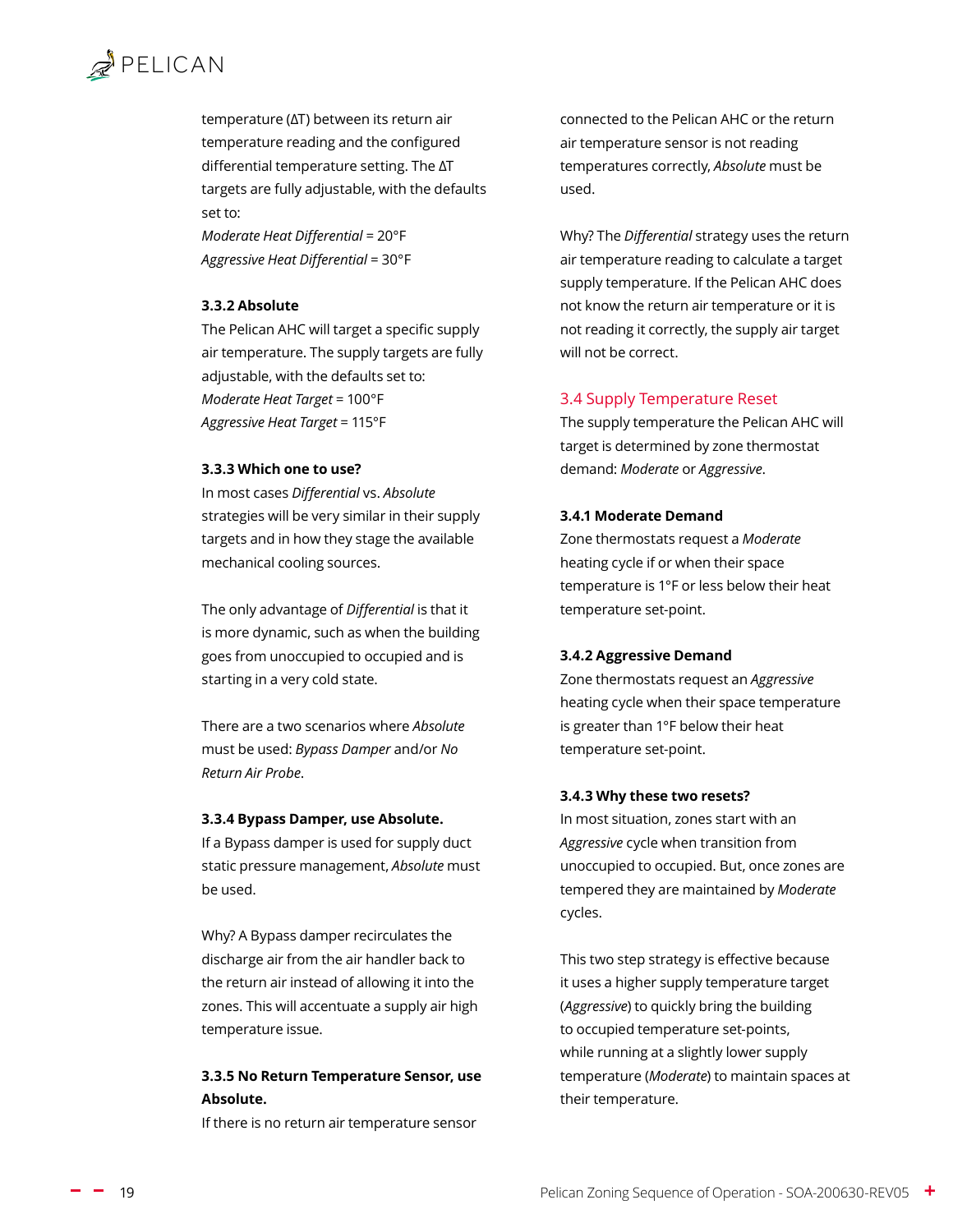#### <span id="page-19-1"></span><span id="page-19-0"></span>3.5 Staging

**3.5.1 Heat Stage Sequence of Operation** A Pelican Z8 AHC can control up to three (3) stages of heating, while a Pelican Z24 AHC can control up to six (6) stages of heating.

When a heating cycle is active, the Pelican AHC will stage the air handler up and down to maintain a [target supply temperature.](#page-17-2)

The AHC will continue to stage up available heat stages until the supply temperature is at the supply temperature target, with an allowance of 5°F above the target.

For example, if the target supply temperature is 100°F, the Pelican AHC will continue to enable additional stages until 100°F is reached. And will keep that number of stages active until either the supply temperature raises to 105°F, at which point it will disable a stage, OR the target supply temperature resets, which can require either an increase or decrease in the number of active stages, OR heating demand is eliminated, which requires all stages to be disabled.

Note: During a heating cycle the AHC will keep at least the first stage of heating enabled, even if the supply temperature is more than 5°F above its target supply temperature, unless *[Allow Zero Heat Stages](#page-19-2)* is set to **Yes**.

There is also a *High Limit Temperature Safety* that will force all active stage of heating to Off. For more information on *High Limit Temperature Reset*, go to [Section 3.6](#page-20-1)  [Maximum Supply Temperature Safety.](#page-20-1)

#### <span id="page-19-2"></span>**3.5.2 Allow Zero Heat Stages**

Setting *Allow Zero Heat Stages* to **Yes** allows the Pelican AHC to disable first stage of heat during a heating cycle.

For example, if the Pelican AHC has the first stage of heat enabled and the supply air temperature raises more than 5°F above the target supply temperature, the Pelican AHC will disable the first stage of heat until the supply temperature drops back below the target supply air temperature, and then reenable the first stage of heat.

There are three cases where *Allow Zero Heat Stages* should be set to **Yes**: *[Bypass](#page-19-3)  [Damper](#page-19-3),* the output of *[The lowest heating stage](#page-19-4)  [produces too much heat when the building is in](#page-19-4)  [low heating demand](#page-19-4),* or the *[Maximum Supply](#page-20-1)  [Temperature Safety](#page-20-1)* is ever reached*.*

#### <span id="page-19-3"></span>**3.5.3 Bypass Damper, set Allow Zero Heat Stages to Yes**

If a Bypass damper is used for supply duct static pressure management, *Allow Zero Heat Stages* should be set to **Yes**.

Why? A Bypass damper recirculates the discharge air from the air handler back to the return air instead of allowing it into the zones. This will accentuate a supply air high temperature issue.

#### <span id="page-19-4"></span>**3.5.4 Lowest Heating Stage Produces too much Heat, set Allow Zero Heat Stages to Yes.**

Some AHU's do not have a small enough first stage of heat to keep the discharge air temperature at the target supply temperature when only one small zone is in heating demand. Setting *Allow Zero Heat Stages* to **Yes** helps mitigate this high temperature issue.

#### 3.6 Modulating Heat Stage

If the AHU has a modulating hot water/ steam valve or a modulating gas furnace, the Pelican AHC can be configured to control this modulation point to the target supply temperature.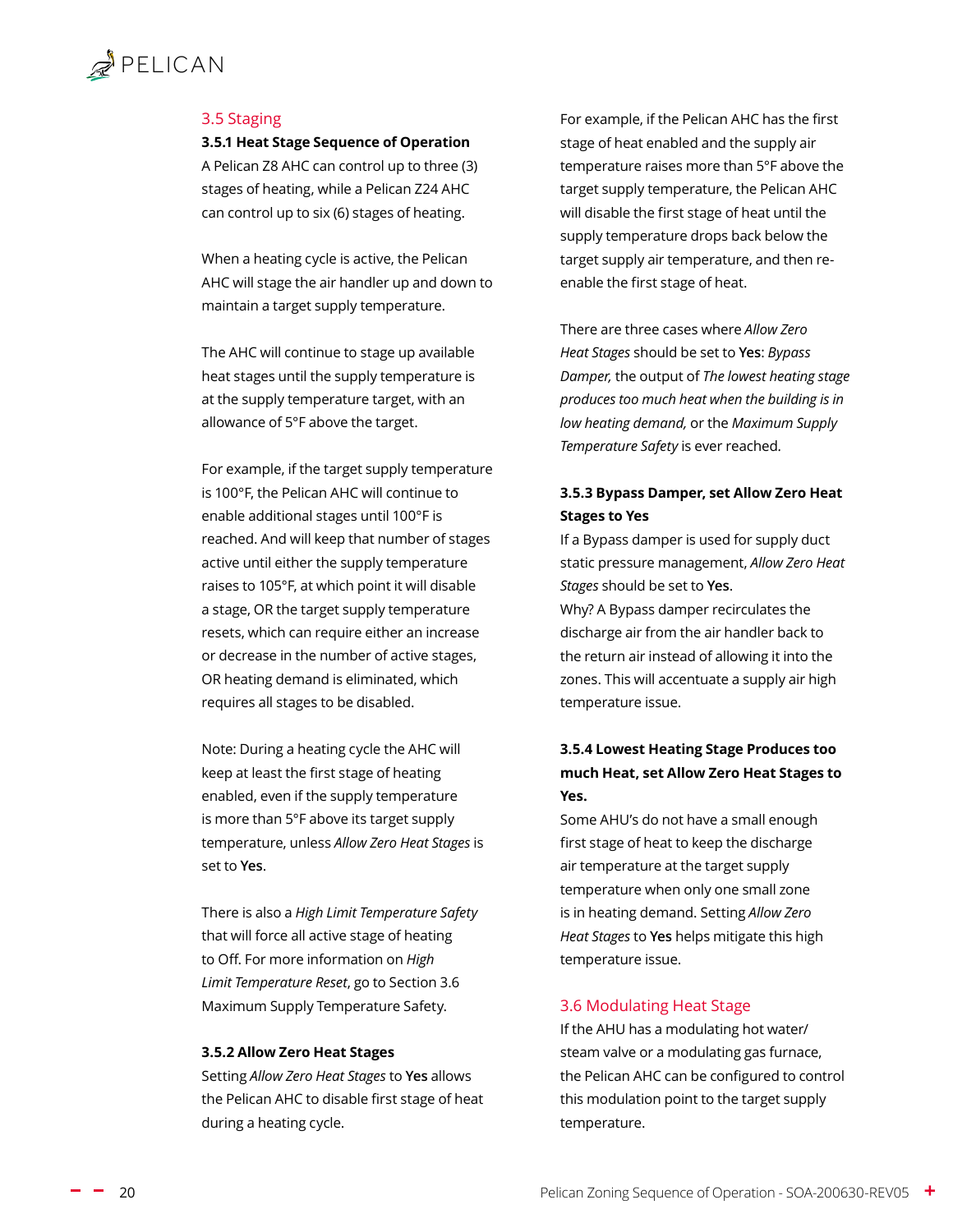#### <span id="page-20-0"></span>**3.6.1 Variable Temperature**

The Pelican AHC can be configured to send 0 - 10 VDC control signal to a variable input to increase or decrease the heating output of the AHU.

There are two configurations that affect the Pelican AHC modulating algorithm: *[Initial](#page-20-2)  [Actuator Position](#page-20-2)* and *[Change Actuator Delay](#page-20-3)  [Minutes](#page-20-3)*.

#### <span id="page-20-2"></span>**3.6.2 Initial Actuator Position**

Default = 30%

This sets the starting percentage the Pelican AHC will place the variable heating source to when heating is first enabled.

As the supply air temperature changes, the Pelican AHC will calculate a new variable output position and continue to adjust this position to maintain a [target supply](#page-12-1)  [temperature.](#page-12-1)

It is important for the supply air temperature to rise at a proper rate when heating is enabled. The percentage set in this configuration should correlate with a good initial supply temperature rise, but not be so extreme that the supply temperature surpasses the Pelican or AHU [high limit](#page-14-1)  [temperature](#page-14-1) safeties.

#### <span id="page-20-3"></span>**3.6.3 Change Actuator Delay Minutes** Default =  $1$

This sets a delay between when the last variable output adjustment was made by the Pelican AHC and the next one occurs.

In most cases this should be left at 1 minute. The only reason to change this setting is if when the Pelican AHC makes an adjustment the affect on the supply air temperature is delayed over a long period. This occurrence is seen in some hot water systems, but rarely seen on modulating gas furnaces.

#### **3.6.4 Sequence of Operation: Multi-Stage Air Handler with a Modulating First Stage**

If the AHU's first stage of heating is modulating and the other stages are fixed On/Off, the Pelican controller will modulate the first stage continuously to maintain the target supply temperature.

For example, at the start of a heating cycle the first stage of heating will be enabled. If the first stage modulates to 100% output, but the supply temperature is below the target supply temperature, then a second stage of heating will be enabled by the Pelican AHC. Depending on the movement of the supply air temperature, the Pelican AHC will modulate the first stage of heating to hit the target supply temperature. This sequence continues through all available heating stages with a goal of maintaining the target supply temperature.

#### <span id="page-20-1"></span>3.7 Maximum Supply Temperature Safety

#### Default = 130°F

During a heating cycle, if the Pelican AHC sees the supply air temperature rise to or above the configured *Maximum Supply Temperature*, it will immediate disable all active heat stages, a reset will occur after ten (10) minutes, and an alarm will be generated at the Pelican EMS.

If the *Maximum Supply Temperature* is ever reached, *[Allow Zero Heat Stages](#page-19-2)* should be set to **Yes**.

#### 3.8 Minimum Heating Capacity

Some AHU's do not have a small enough first stage of heating to keep the discharge air temperature from getting too hot or the airflow over the heating coil from going too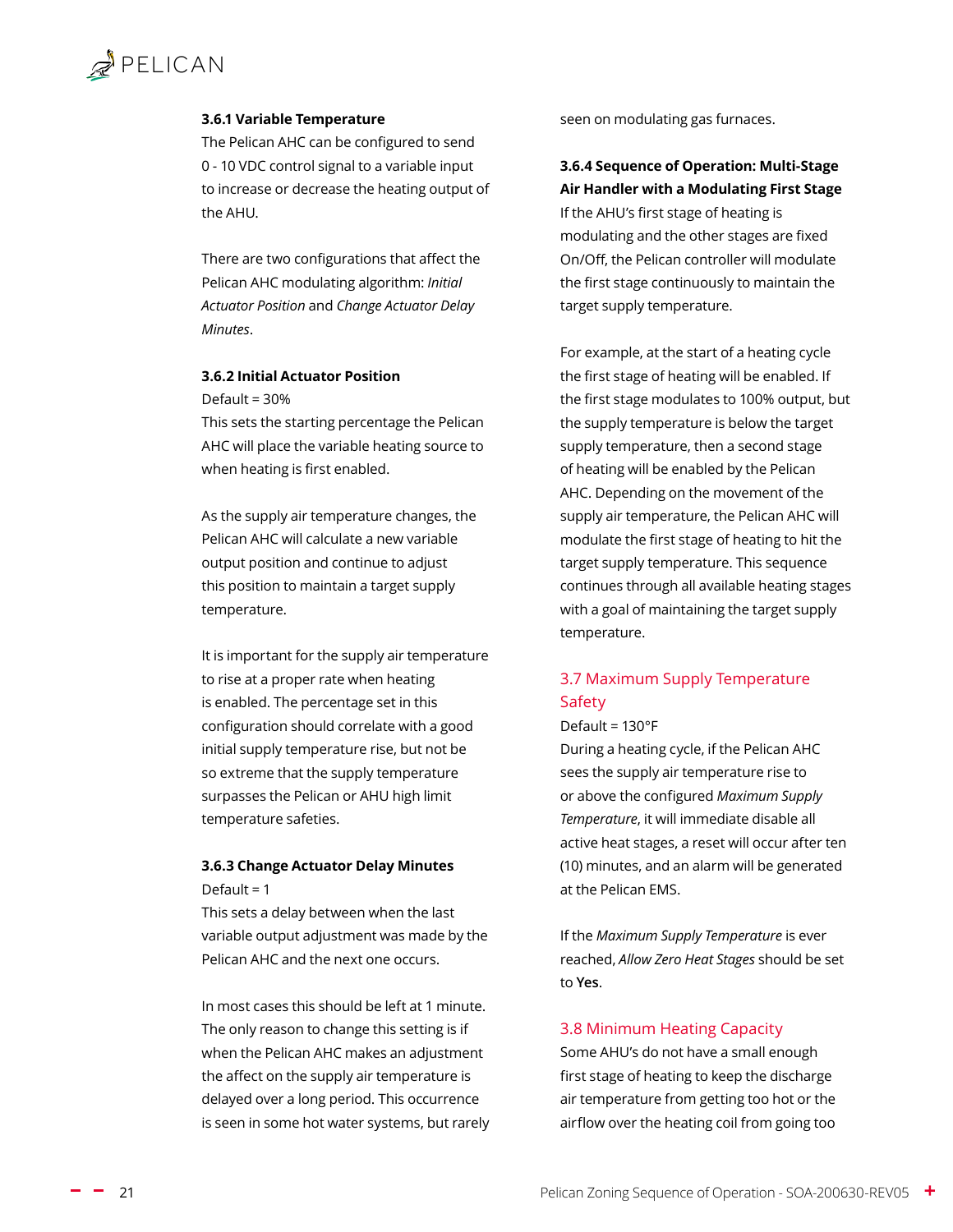<span id="page-21-0"></span>

slow when only one small zone is in heating demand.

This can create mechanical issues, but Pelican's *[Allow Zero Heat Stages](#page-19-2)* and *[Maximum](#page-20-1)  [Supply Temperature Safety](#page-20-1)* are designed to prevent mechanical issues by placing the AHU into a reset cycle.

To help manage this rare situation, Pelican uses their *[Capacity Management Algorithm](#page-34-1)*. *Capacity Management* is further explained in section [6.4 Capacity Management](#page-34-1)  and *Minimum Heating Capacity* is further explained in this section.

#### **3.8.1 Zone Sizes**

Each Pelican zone thermostat can be configured to a *size* in the Pelican EMS. These sizes indicate how much airflow (CFM) is delivered into the space during a heating cycle.

#### *Size Options:*

x-small (< 200 sq. ft.) small (200 - 500 sq. ft.) medium (500 - 1000 sq. ft.) (*default)* large (1000 - 2000 sq. ft.) x-large (> 2000 sq. ft.)

When zones are configured with *sizes*, the Pelican AHC can be configured with a *Minimum Heating Capacity* percentage to prevents heating from being enabled until that percentage of heating demand is reached. Default = 0%. *Minimum Heating Capacity* can be set from 0% to 100%.

When a heating cycle is in demand, the Pelican AHC divides the total square footage of all its zones by the square footage of the zone in heating demand. If this percentage is at or above the configured *Minimum Heating Capacity*, heating will be enabled. If this

percentage is below, then heating will be held off.

This strategy is designed to prevent heating when there is not enough heating demand. This algorithm should only be used as a last resort option since it can create discomfort in some zones during low heating demand periods.

For more detail on the entire Capacity Management algorithm, go to sectio[n 6.4](#page-34-1)  [Capacity Management.](#page-34-1)

#### <span id="page-21-1"></span>3.9 Reheat Sequence of Operation

The Pelican AHC will communicate to all zone thermostats when a reheat cycle is available, but has not started.

#### **3.9.1 Variable Air Volume (VAV) Zones**

Variable Air Volume (VAV) zones that have reheats and are in heating demand, will set their dampers to either 100% open or to their configured Maximum Damper Position.

At the same time, zones that do not need heating will either shut their dampers 100% or, if their Pelican zone thermostat FAN is set to **ON**, will open their dampers to 100% or their configured *Minimum Damper Position*, to accept circulation air.

#### **3.9.2 FSB-VAV & FPB-VAV Zones**

Series Fan Powered Variable Air Volume (FSB-VAV) and Parallel Fan Powered Variable Air Volume (FPB-VAV) zones in heating demand, will set their dampers to 100% closed and enable their local fan.

These zones do not request any cycles from the Pelican AHC when in heat demand since they operate local reheats and fans.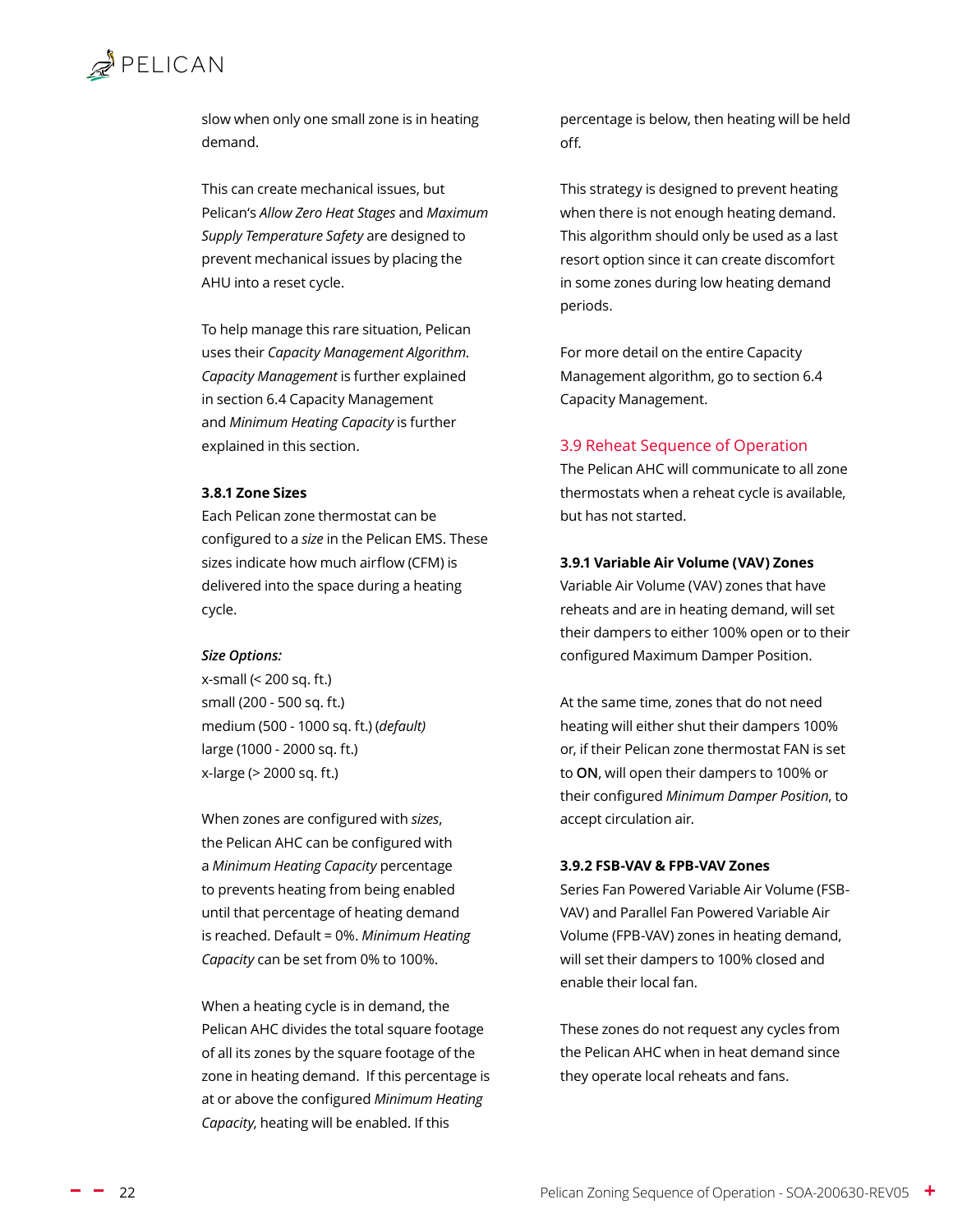#### <span id="page-22-0"></span>**3.9.3 Bypass Damper**

If a Bypass Damper (VVT) is installed for supply static management, the Pelican AHC will open it to 100% Bypass before enabling the fan, to prevent any dramatic pressure rises. The Bypass damper position will be adjusted to maintain the configured [Target](#page-23-1)  [Operating Static.](#page-23-1)

#### **3.9.4 Variable Speed Fan (VFD)**

If a Variable Speed Fan is installed for supply static pressure management, the Pelican AHC will enable the VFD at the configured minimum fan speed, and adjust the speed to the configured [Target Operating Static](#page-23-1).

The Pelican AHC enables the fan two minutes before and verifies the that [Minimum Static](#page-23-2)  [Pressure](#page-23-2) configuration is met before allowing any reheat cycles. Except for FSB-VAV and FPB-VAV reheat cycles since they have their own local fan.

#### **3.9.5 Outside Air Damper**

If the Pelican AHC is controlling an outside air damper it will open it to the configured *[Minimum Damper Position](#page-25-1)* to provide ventilation.

#### **3.9.6 Enable Reheats**

The Pelican AHC will communicate to Pelican zones thermostats that have reheats and are in heating demand that they can enable their reheats.

Pelican zones thermostats will enable their reheats and keep them enabled until their spaces are satisfied or a change-over-cycle occurs.

If the Minimum Static Pressure or Maximum Static Pressures are ever reached, the Pelican AHC will communicate to all active reheat thermostats to go into a reset cycle.

Pelican zone thermostats will immediate disable their reheat and wait for a reset confirmation from the Pelican AHC.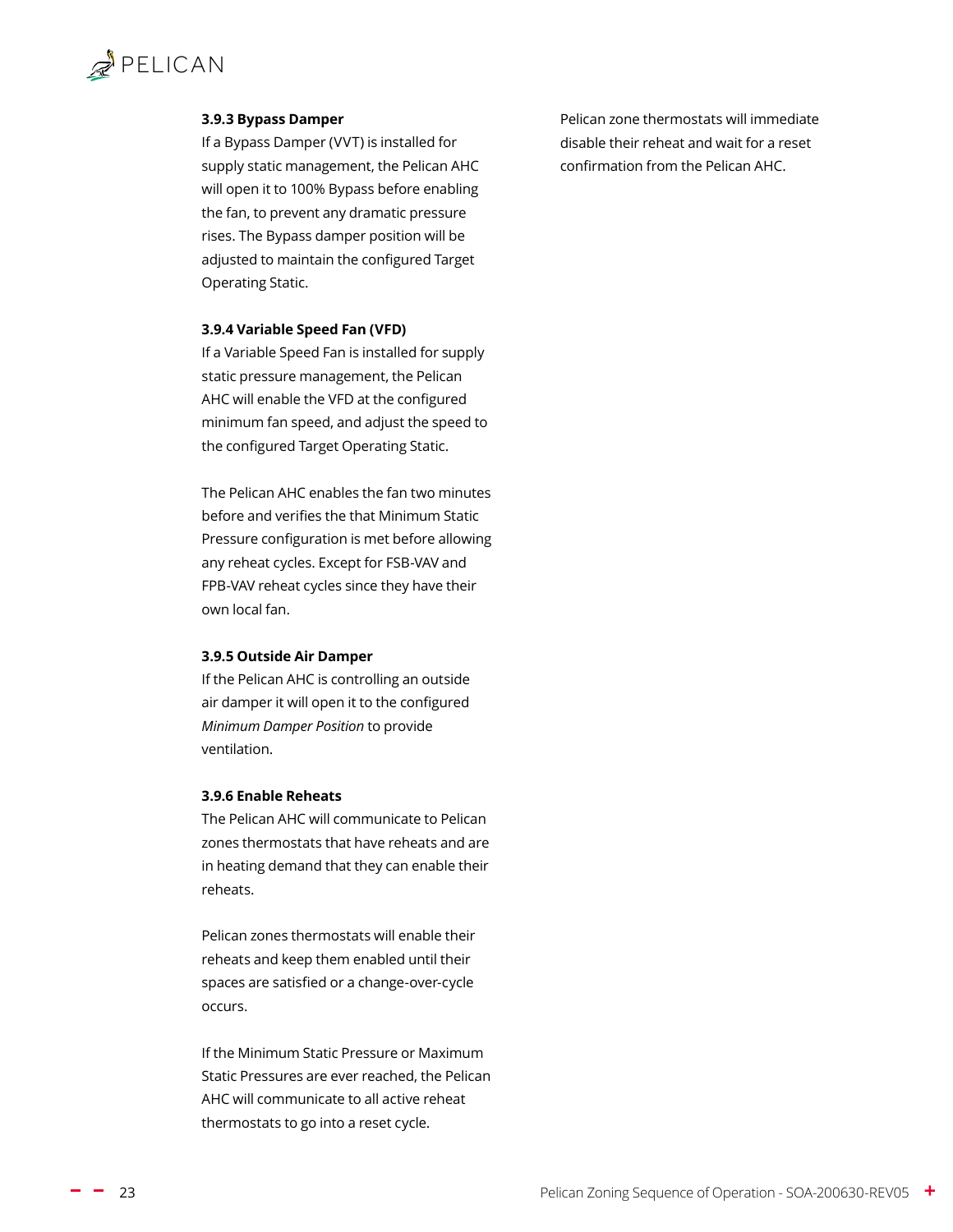04

# <span id="page-23-0"></span>04. Supply Duct Static Pressure Sequence of Operation

#### <span id="page-23-4"></span>4.1 Supply Static Pressures

The Pelican AHC uses its built-in differential pressure sensors to detect the supply duct static pressure. The Pelican AHC will manage airflow rates to the active target supply duct static pressure anytime the air handler is operational. There are two target supply duct static pressure configurations for the Pelican AHC: Target *Operating Static* and Target *Circulation Static*.

#### **4.1.1 When is Target Operating Static used?**

During a central cooling, central heating, or reheat cycle, the Pelican AHC will adjust a VFD or Bypass Damper to maintain the *Target Operating Static*.

#### **4.1.2 When is Target Circulation Static used?**

During a circulation cycle, the Pelican AHC will adjust a VFD or Bypass Damper to maintain the *Target Circulation Static*.

#### <span id="page-23-1"></span>4.2 Target Operating Static

Default = 0.75" W.C.

The *Target Operating Static* should be configured so when zone's are in a central cooling, central heating, and/or reheat cycle, the airflow (CFM) rate into each zone equals the correct airflow (CFM) rate to properly change the entire space's air temperature. For further assistance on how to find and balancing to the proper *Target Operating Static*, go to Section [7.2 Finding the Correct](#page-39-1) 

[Target Operating Static Pressure](#page-39-1).

#### <span id="page-23-3"></span>4.3 Target Circulation Static

Default = 0.50" W.C.

The *Target Circulation Static* should be set so when zone's are in a circulation cycle, the airflow (CFM) rate into each zone allows for proper ventilation, limited noise, and rebalancing. For further assistance on how to find and balancing to the proper *Target Circulation Static*, go to Section [7.5 Finding the](#page-43-1)  [Correct Target Circulation Static Pressure.](#page-43-1)

#### <span id="page-23-2"></span>4.4 Minimum Static Pressure Safety Default = 0.10" W.C.

The *Minimum Static Pressure* safety prevents central cooling, central heating, and/or reheat cycles from running if there is insufficient airflow.

#### **4.4.1 Air Handler Start-Up (Unoccupied to Occupied)**

When the Pelican AHC enables the supply fan, if it sees the supply duct static pressure below the *Minimum Static Pressure*  configuration, it will generated an alarm at the Pelican EMS and disable or hold off all mechanical heating or cooling sources.

#### **4.4.2 During an Active Cycle**

If the Pelican AHC is in an active central cooling, central heating, or reheat cycle and sees the supply duct static pressure at the *Minimum Static Pressure*, it will immediately disable all active central cooling, central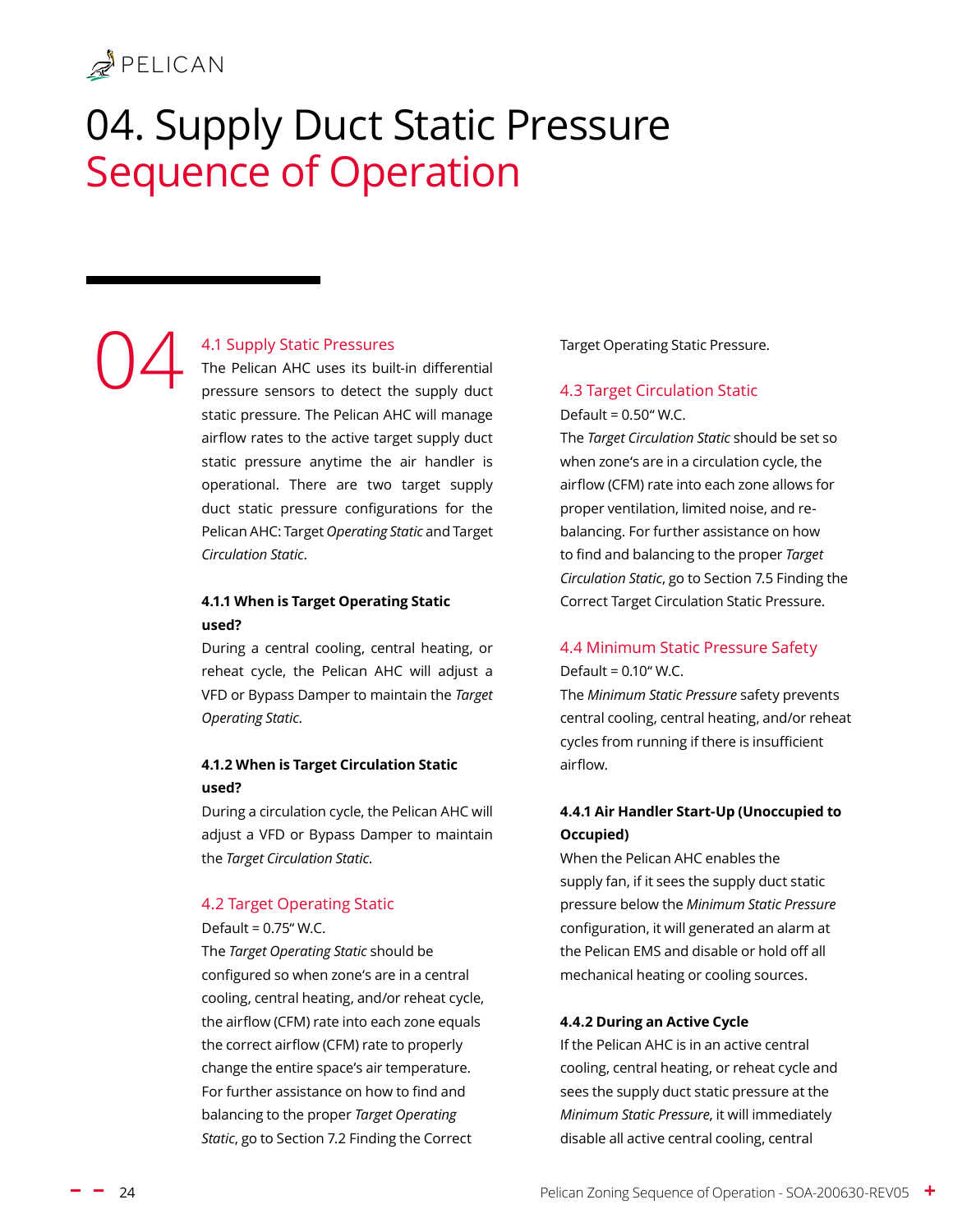# <span id="page-24-0"></span> $R$

heating, and reheat cycles and an alarm will be generated at the Pelican EMS. After ten (10) minutes the Pelican AHC will go into a reset cycle and re-enable central cooling, central heating, or allow reheats if the static pressure is at or above the *Minimum Static Pressure* configuration.

#### 4.5 Maximum Static Pressure

#### Default =1.5" W.C.

The *Maximum Static Pressure* immediately disables all active functions at the AHU, including the supply fan, central cooling, central heating, and local functions at the zones such as reheats (zones will keep their dampers at their last position). An alarm will be generated at the Pelican EMS.

An automated reset occurs after ten (10) minutes to try and re-engage the supply fan. If the Maximum Static Pressure is reached, the Pelican AHC will go into another ten (10) minute reset cycle.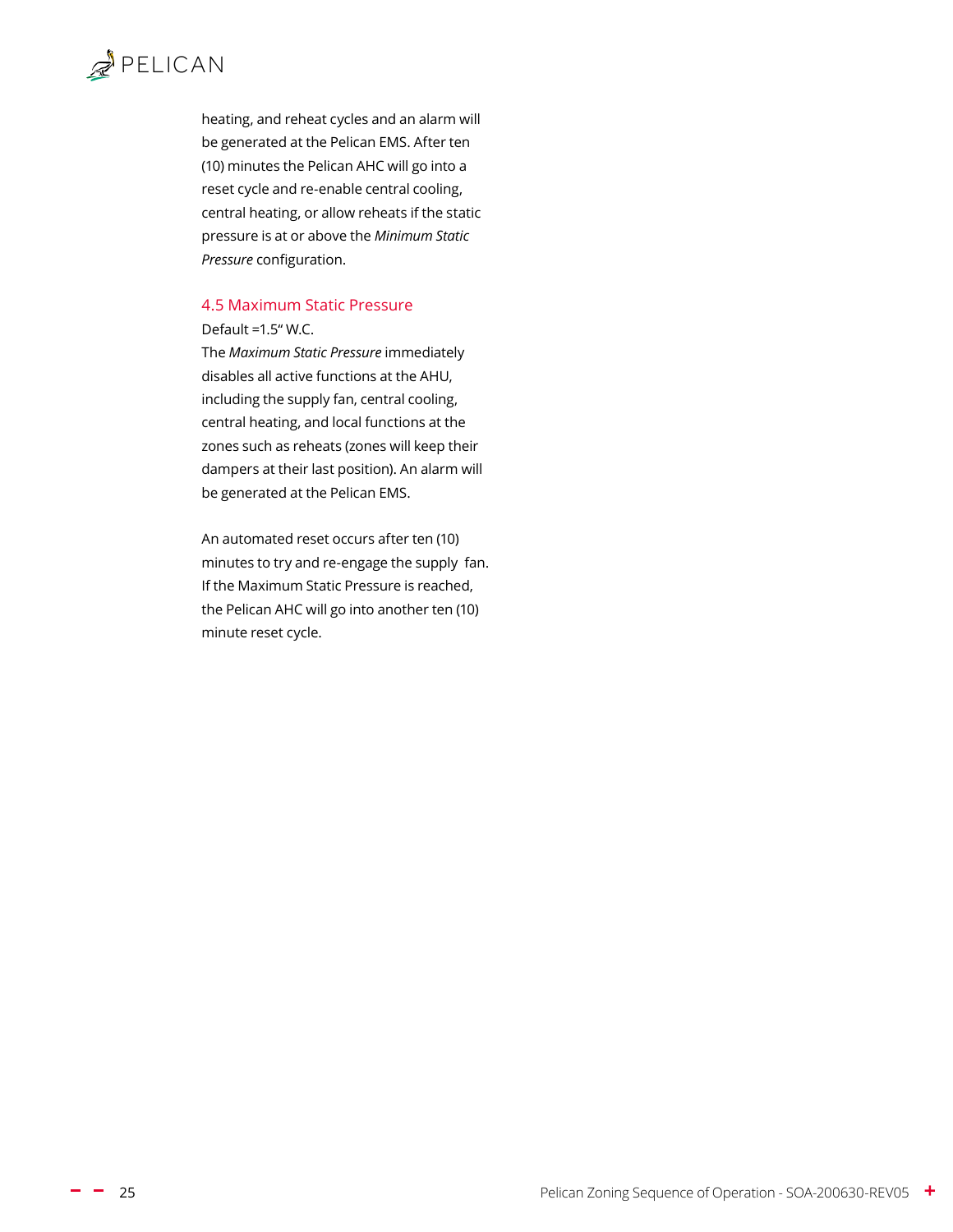05

# <span id="page-25-0"></span>05. Ventilation Management Sequence of Operation

#### 5.1 Design Regulations: California 2019 Title 24

The Pelican Solution is designed to meet California 2019 Title 24 regulations. For ventilation management, Pelican references *Section 120.1 - Requirements for Ventilation and Indoor Air Quality* and *ASHREA Standard 62.1-2019.* The California regulation exceeds ventilation requirements of *ASHREA 62.1*, so where *California 2019 Title 24* is identified in this section, it is meant to indicate the sequences will exceed *ASHREA 62.1*.

Key sections in *California 2019 Title 24* and *ASHREA 62.1* will be referenced in this section. The reader should reference and review these documents.

California 2019 Title 24: Go to the California Energy Commission (CEC) website or this direct link to the document https://ww2. energy.ca.gov/2018publications/CEC-400- 2018-020/CEC-400-2018-020-CMF.pdf.

ASHREA 62.1: Requires a purchase of the regulations to review. This can be found by going to https://ashrea.org.

#### 5.2 Ventilation Management

There are three main mechanical functions that apply to ventilation management: *[Outside Air Damper Position](#page-25-1)*, *[Fan Speed](#page-27-2)*, and *[Zone Damper Positions](#page-27-3)*.

Between the six (6) different zone system's

the Pelican Zoning Solution can control (reference Section [1.3 Common Zoning](#page-6-1)  [Designs](#page-6-1)), the only variable in ventilation sequence of operations is *Zone Damper Position*.

This section goes over *Outside Air Damper Position* and *Fan Speed* ventilation sequence of operation, and then each zoning system's *Zone Damper Position* sequence of operation.

#### <span id="page-25-1"></span>5.3 Outside Air Damper Position

During occupied periods, the outside air damper must always opened to the calculated minimum ventilation airflow rate as required by local and state codes, or as defined in 120.1(c)3 of California 2019 Title 24 or ASHREA 62.1 Section 6.

This airflow rate is to be balanced and converted into an outside air damper open percentage and then configured into the *Minimum Damper Position* configuration of the Pelican AHC. For more information on how to find the correct Minimum Damper Position reference Section 7.4 Finding the Correct Outside Air Minimum Damper Position.

#### 5.4 Standard Ventilation Sequence of Operation

During an occupied heating, cooling, reheat and circulation cycles, the Pelican controller will set the outside air damper to its configured *Minimum Damper Position*, or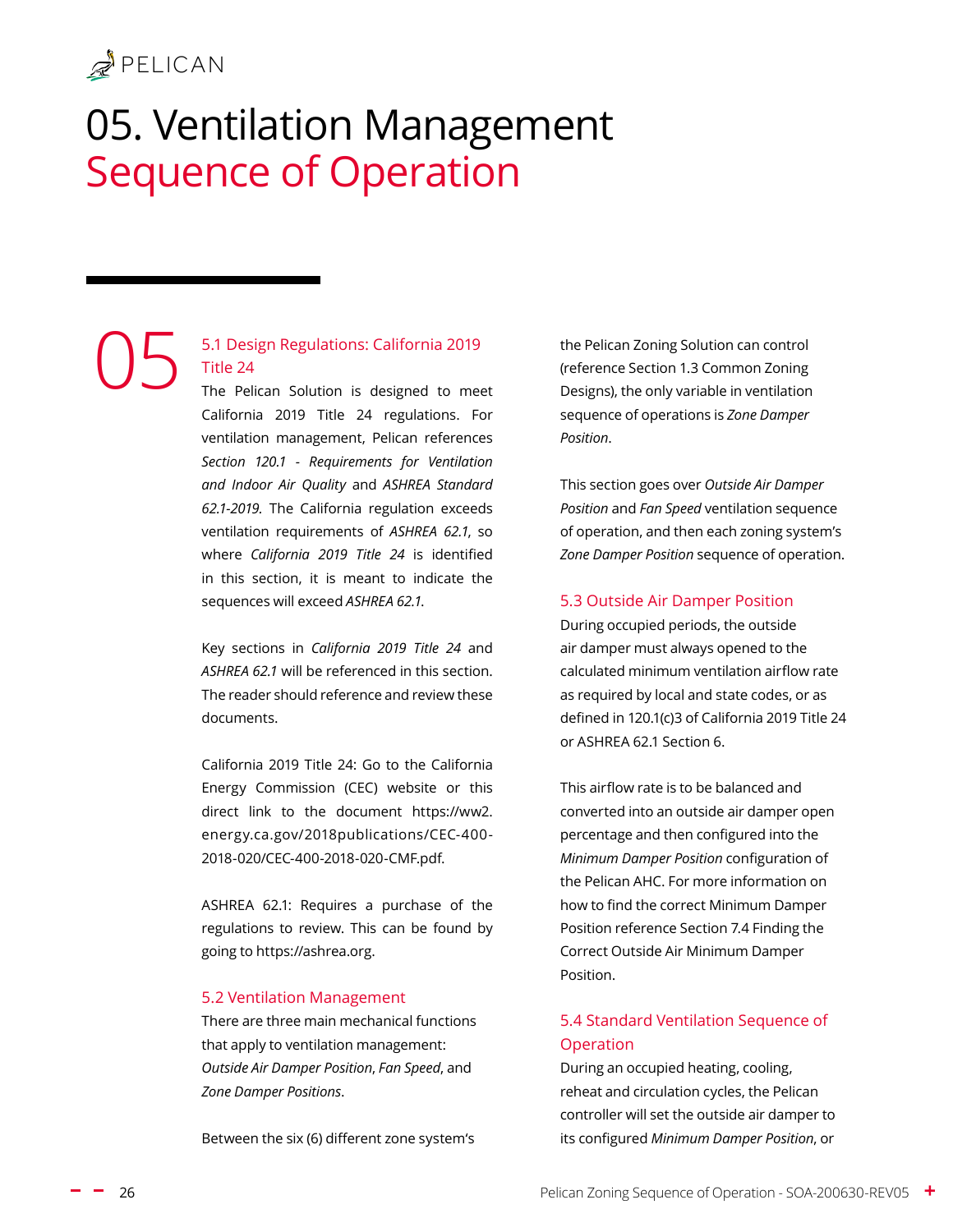<span id="page-26-0"></span>further open, as explained in Section [5.6 Fan](#page-27-2)  [Speed](#page-27-2), but never less.

Note: Occupied, unoccupied, heating, cooling, and circulation cycles are dictated by the demands of Pelican zone thermostats.

Zone thermostats communicate their requests to the Pelican AHC, which responds in relation to these demands. If a Pelican zone thermostat is **NOT** calling for anything, then its zone damper will be 100% closed. If NO Pelican zone thermostats are calling for anything, then all zone dampers will be 100% closed and the AHC will be OFF.

It is **important** to schedule and/or set Pelican zone thermostats to have Fan **ON** during all occupied periods, so that circulation/ ventilation cycles occur when there are no heating or cooling cycles.

During unoccupied periods, Pelican zone thermostats can be scheduled to setback space temperature settings with *Outside Air Ventilation* disabled. This allows the Pelican solution to reduce unnecessary ventilation during unoccupied periods and generate energy savings.

#### <span id="page-26-1"></span>5.5 Demand Controlled Ventilation Sequence of Operation

Demand ventilation is used to dynamically adjust the outside air damper position in relation to when and how occupied a space is.

For Demand Ventilation to be available, Pelican zone thermostats must be installed with integrated CO2 sensors. Each Pelican CO2 sensor has a configured *CO2 Threshold*, Default = 800 PPM.

California 2019 Title 24 Section 120.1(d)4

states: *For each system with demand control ventilation, CO2 sensors shall be installed in each room. . . CO2 sensors shall be located in the room between 3 ft and 6 ft above the floor or at the anticipated height of the occupants' head.* 

The Pelican CO2 sensor is integrated into the Pelican zone thermostat, so it is in the ideal location for proper zone CO2 detection, if it is also in the ideal location for proper zone temperature detection.

#### **5.5.1 CO2 Levels are Below the CO2 Threshold**

During occupied hours, if all Pelican zone thermostat's CO2 readings are below their *CO2 Threshold*, the Pelican AHC will place the AHU's outside air damper at its configured *Minimum Damper Position* during a heating, cooling, reheat, and circulation cycles.

#### **5.5.2 CO2 Level are Above the CO2 Threshold**

During occupied hours, if any Pelican zone thermostat's CO2 readings are above their *CO2 Threshold*, the Pelican AHC will increase the AHU's outside air damper beyond its configured *Minimum Damper Position,* during a heating, cooling, reheat, and circulation cycles, but will never exceed its *Maximum Damper Position*.

California 2019 Title 24 Exception to Section 120.1(d)4C states: *The outdoor air ventilation rate is not required to be larger than the design outdoor air ventilation rate required by Section 120.1(c)3 regardless of CO2 concentration.*

The airflow rate required for the design of the building should be balanced and converted to an outside air damper open percentage and then configured into the *Maximum Damper Position* configuration of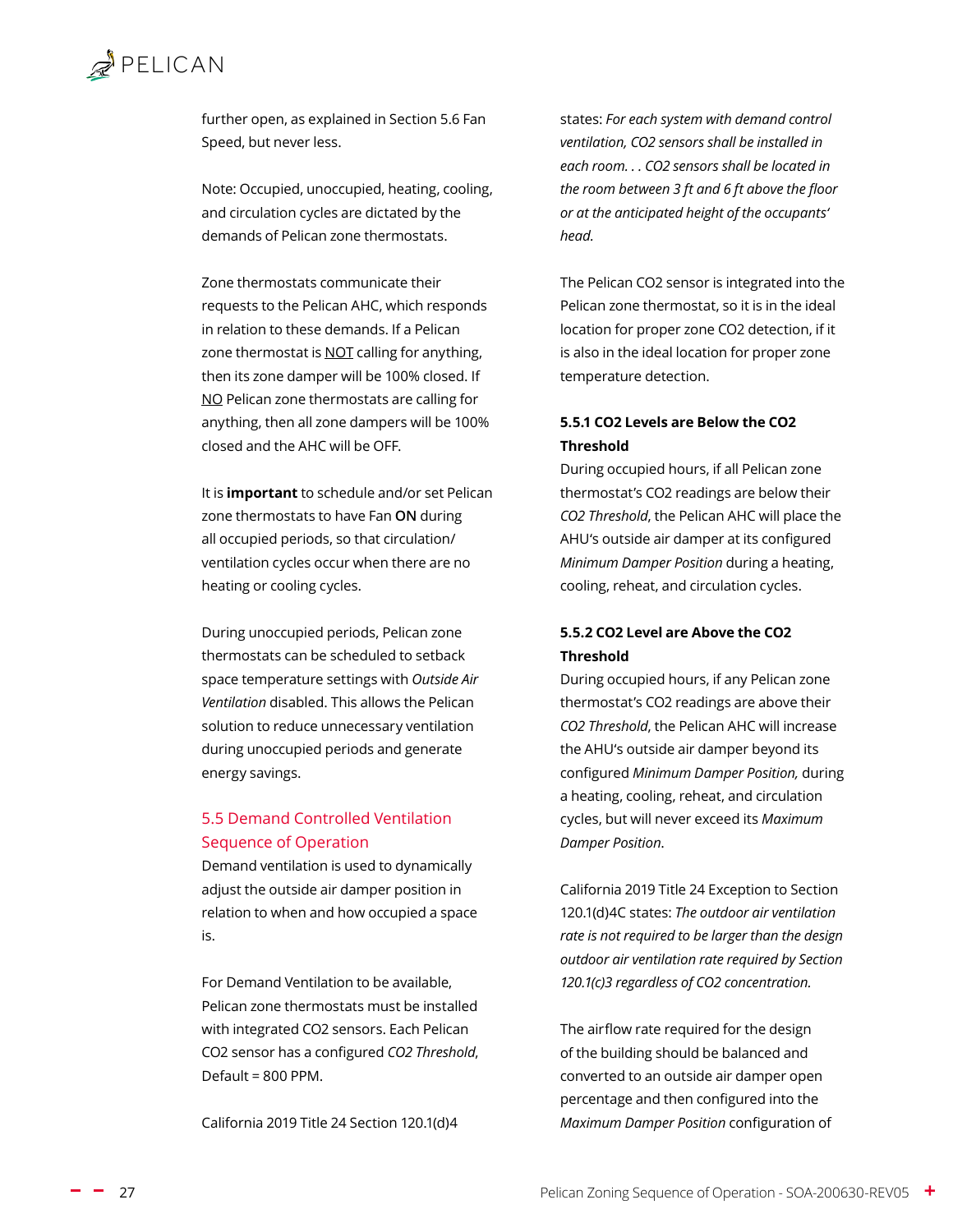#### <span id="page-27-0"></span>the Pelican AHC.

Otherwise, the increase in outside air damper open percentage will be in proportion to the increase in CO2 levels above the C*O2 Threshold*, with the outside air damper being 100% open if or when CO2 levels are at 1500 PPM.

#### <span id="page-27-2"></span>5.6 Fan Speed

As the Pelican AHC adjusts the AHU's fan speed (VFD) or bypass damper, it dynamically adjusts the outside air damper position to maintain proper ventilation rates.

#### **5.6.1 Ventilation During Target Operating Static Cycles**

When the Pelican AHU is maintaining the *Target Operating Static* (central cooling, heating, and reheat cycles), the outside air damper will be at the Pelican AHC's configured Minimum Damper Position. Unless Demand Control Ventilation is active, For more information on Demand Control Ventilation, reference Section [5.5](#page-26-1)  [Demand Controlled Ventilation Sequence of](#page-26-1)  [Operation.](#page-26-1)

#### **5.6.2 Ventilation During Target Circulation Static Cycles**

When the Pelican AHU is maintaining the *Target Circulation Static*, the outside air damper percentage will be adjusted to maintain proper minimum ventilation rates.

The Pelican AHC automatically adjusts the outside air damper open percentage in proportion to the difference between the configured *Target Operating Static* and *Target Circulation Static* configurations.

For example, if the configurations in the Pelican AHC are:

Minimum Damper Position = 10%

 Target Operating Static = 1" W.C. Target Circulation Static = 0.5" W.C.

The outside air damper position, during these different static targets, will be:

Operating Static Pressure: 10% open (Minimum Damper Position)

Circulation Static Pressure: 20% open (calculation below)

Calculating the Circulation Static Pressure: (Operating Static Pressure) / (Circulation Static Pressure) = (Multiplier)

1" W.C.  $/$  0.5" W.C. = 2.0

(Multiplier) \* (Minimum Damper Position) = (New Damper Position)

 $2.0 * 10\% = 20\%$  open

#### <span id="page-27-1"></span>**5.6.3 Why the Pelican AHC Must Control the Outside Air Damper!**

It is important that if the air handler has a modulating outside air damper the Pelican AHC is in direct control over the movement of this damper, and not a third-party controller. If a third-party controller (or the air handler itself) is managing the outside air damper it will be unable to adjust the outside air damper to proper ventilation rates as the fan speed or bypass adjusts, and will not meet local and state codes.

#### <span id="page-27-3"></span>5.7 Zone Damper Positions

#### **5.7.1 Ventilation in Variable Air Volume and Temperature (VVT) Zones**

During a central cooling or central heating cycle, zones in cooling or heating demand will open their dampers to 100% or to their *Maximum Damper Position*. And zones with no heating or cooling demand, will shut their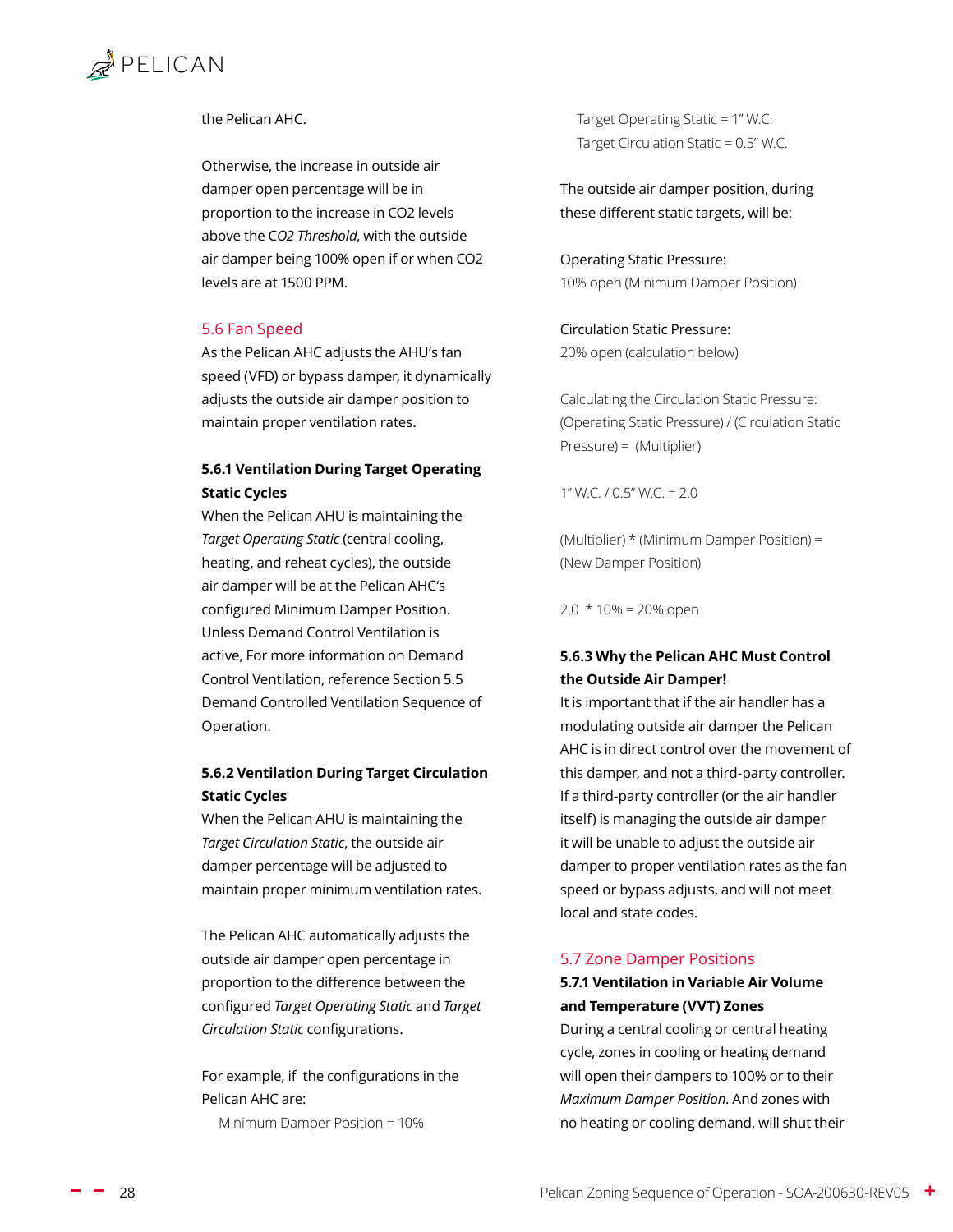<span id="page-28-0"></span>dampers 100%. The Pelican AHC will maintain the *[Target Operating Static](#page-23-1)* pressure and place the outside air damper to the *Minimum Damper Position*.

During a circulation cycle, all zones thermostats with Fan set to **ON** will open their dampers to 100% or to their *Ventilation Damper Position.* The Pelican AHC will maintain the T*[arget Circulation Static](#page-23-3)* pressure and place the outside air damper to the *calculated Minimum Damper Position*; as described in section [5.6 Fan Speed](#page-27-2).

It is **important** to schedule and/or set Pelican zone thermostats to have Fan **ON** during all occupied periods, so that circulation cycles occur during satisfied periods.

With all VVT systems the only source of heating and cooling are from the central air handler. This means that during a cooling or heating cycle the only zones that can open their dampers are zones which have cooling or heating demand (the other zones must completely shut their dampers to prevent over-cooling or over-heating). Because there are periods where zone supply dampers are completely shut, there are allowances during these periods that the Pelican Zoning Solution (as with other VVT systems) work within.

#### **5.7.2 How does this meet Minimum Ventilation Regulations?**

California 2019 Title 24 recognizes the need for this exception of continuous outdoor air rates to a space in Exception to Section 120.1(d)1, which states: *Temporary reduction. The rate of outdoor air provided to a space may be reduced below the level required by Section 120.1(c) for up to 30 minutes at a time if the average rate for each hour is equal to or greater than the required ventilation rate.*

This is a critical part of design for proper operation with a VVT system. Why? If zones are not allowed to fully shut their dampers in a VVT system, then zones, which are satisfied or are in need of the opposite cycle, will over-cool or over-heat and be forced into a change-over-cycle request. And zones which are receiving heating or cooling will not get all the conditioned air from the air handler, which reduces their space temperature rate-of-change, making heating or cooling the space take longer than needed. Both of these sequences prevent VVT zones from going into a circulation cycle and can prolong periods of no ventilation, which is undesirable.

Because circulation cycles occur regularly and over extended periods, the Pelican solution is able to make up the difference of short missed ventilation periods, with these longer circulation cycles.

California 2019 Title 24 Section 120.1(c)3 defines another key aspect to VVT zoned ventilation: *Transfer Air. The rate of outdoor air required by Section 120.1(c)3 may be provided with air transferred from other ventilated spaces if: A. Use of transfer air is in accordance with Section 120.1(g); and B. The outdoor air that is supplied to all spaces combined, is sufficient to meet the requirements of Section 120.1(c)3 for each space individually.*

This exception identifies that as long as the circulation air from the building is being mixed with outside air at the total minimum airflow rate, as required by local and/or state codes, it meets minimum ventilation requirements. Why? Because zoned systems use a common return duct, there is always air being removed from all zoned spaces (since indoor spaces are not perfectly sealed) and returned to the air handler to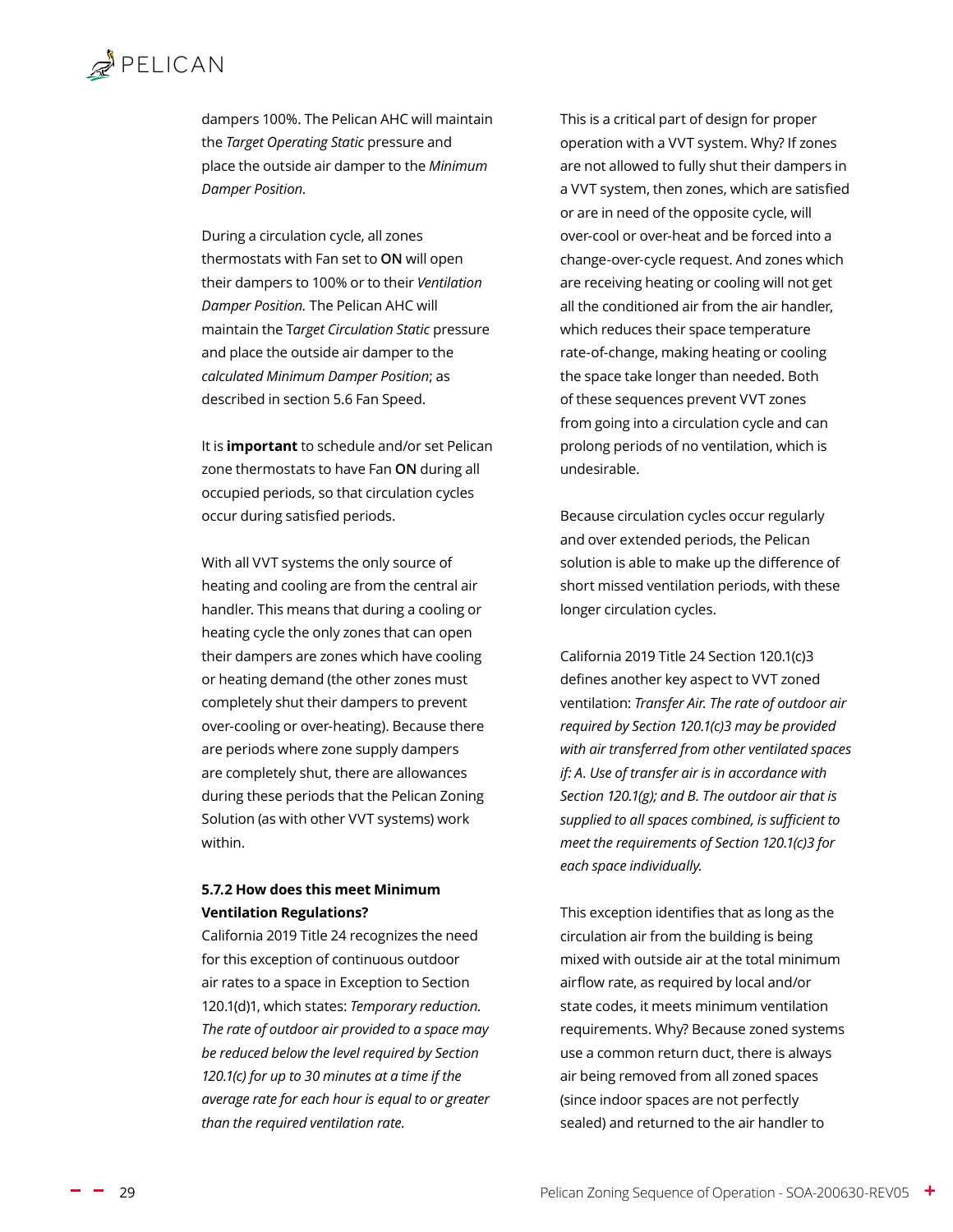<span id="page-29-0"></span>be mixed with outside air. Pelican keeps the outside air damper at the configured total "all spaces" minimum ventilation position no matter how many actual zone's supply dampers are open. This additional exception and definition mean that even when some zone dampers are shut, there is still a full "all spaces" ventilation airflow rate going into the building and being mixed with the return air to meet the required reduction in airborne particles for the entire zoned system.

#### **5.7.3 Ventilation in Variable Air Volume (VAV) Zones**

For Variable Air Volume (VAV) zones, Pelican adds one more sequence of operation, outside of what is explained above.

VAV systems use local reheats to heat zones, so the only time some zone dampers will be fully shut is during an occupied central cooling cycle (to prevent satisfied zones or zones with opposite demand from overcooling).

When some zones are in a reheat cycle, the Pelican AHC maintains the *Target Operating Static* pressure or the *Target Heating Operating Static*, if configured, sets the outside air damper to the *Minimum Damper Position*, and disables mechanical cooling.

Zones with active reheats will open their damper to 100% open or their configured *Maximum Damper Position*. And zones that do not have heating demand, will either open their dampers to their configured *Minimum Damper Position* (if their Fan setting is set to **ON**) or set their dampers to 100% closed (if their Fan setting is set to **AUTO**).

It is **important** to schedule and/or set Pelican zone thermostats to have Fan **ON** during all occupied periods, so that circulation cycles

occur during reheat cycles and satisfied periods.

This sequence accomplishes two goals :

1. It allows for ventilation to continue into every zone, even when some zones are being heated.

2. It allows the Pelican solution to effectively balance the entire zoned system because air is being moved around the building at a proper airflow rate (which eliminates hot/ cold spots).

#### **5.7.4 Ventilation in Fan Powered Variable Air Volume (FPB-VAV) & (FSB-VAV) Zones**

During a central cooling cycle, the zone thermostats operate the same as in Variable Air Volume (VAV) systems, the Pelican AHC maintains the *Target Operating Static* and sets the outside air damper to the *Minimum Damper Position*. The main difference from VAV systems is, FPB-VAV and FSB-VAV zones which do not need cooling, will shut their supply dampers 100%, but if they need heating, will enable their local fans to transfer common return plenum air into their space and will enable their reheats.

During a recirculation cycle, the Pelican AHC maintains the *Target Circulation Static* pressure, sets the outside air damper to the *calculated Minimum Damper Position*, and disables mechanical cooling. All FPB-VAV and FSB-VAV zones will open their supply dampers to 100% or to their configured *Minimum Damper Position*. (if their Fan setting is set to **ON**) or set their dampers to 100% closed (if their Fan setting is set to **AUTO**).

It is **important** to schedule and/or set Pelican zone thermostats to have Fan **ON** during all occupied periods, so that circulation cycles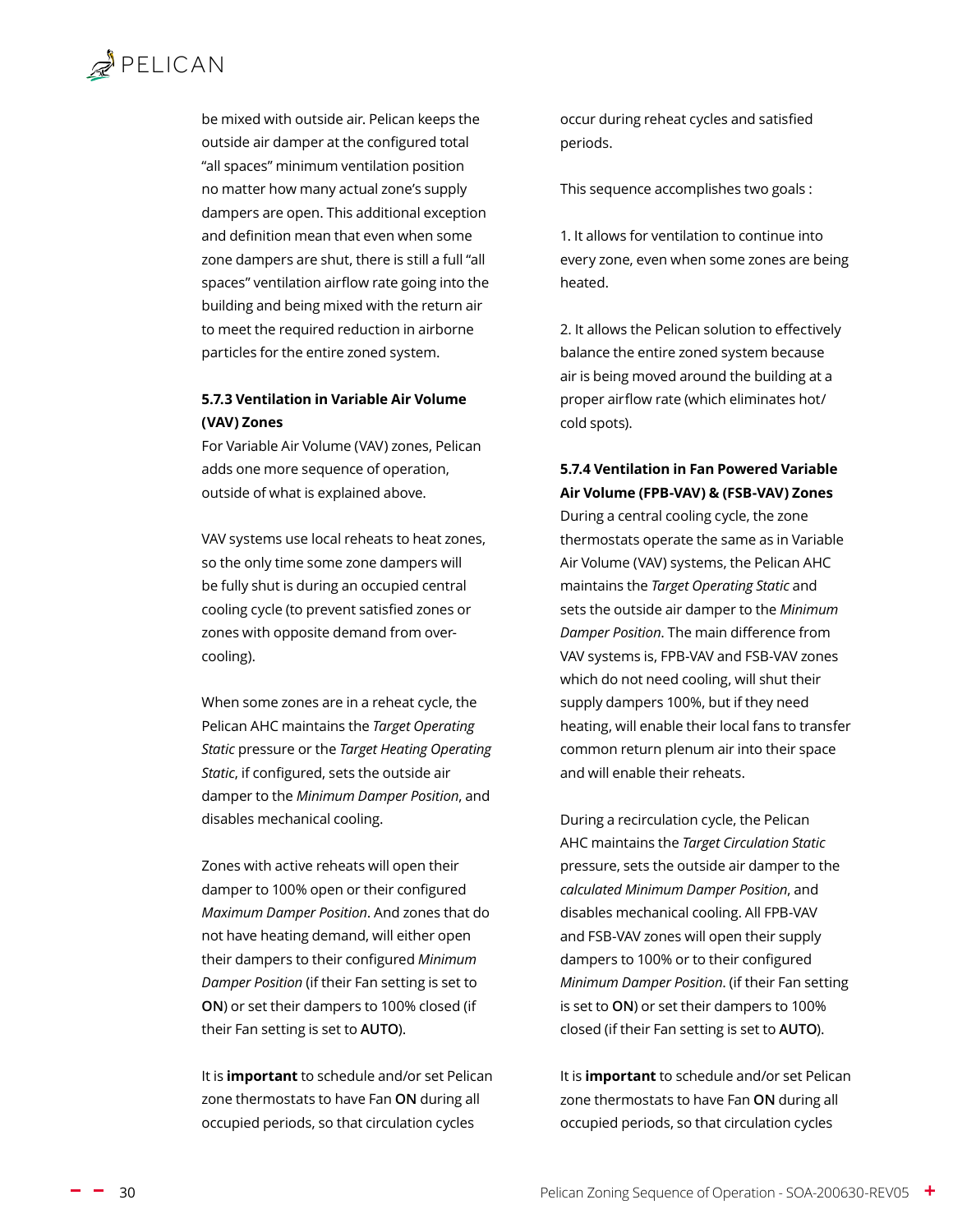<span id="page-30-0"></span>

occur during reheat cycles and satisfied periods.

#### **5.7.5 Ventilation in Mixing Box Constant Volume (MB-CV) Zones**

Mixing Box (MB-CV) zones are always ventilated and the supply fan is constant volume. The outside air damper is normally ducted to both the cold deck and hot deck, so both decks get the same mixed ventilation air when the supply fan is in operation.

During occupied hours, the fan is always at 100% fan speed and the outside air damper will be at the configured *Minimum Damper Position*. Zones will either have their hot deck open or their cold deck open, so there is always continuous ventilation when the supply fan is active.

During cooling, ventilation, and/or economizer cycles, the Pelican AHC can be set to temper the hot deck to prevent overcooling of satisfied zones.

It is **important** to schedule and/or set Pelican zone thermostats to have Fan **ON** during all occupied periods, so that circulation cycles occur during satisfied periods.

#### **5.7.6 Ventilation in Dual Duct Variable Air Volume (DDS-VAV) Zones**

DDS-VAV zones are always ventilated. The outside air damper is normally ducted to the cold deck. When a cooling cycle is active, the Pelican AHC on the cold deck AHU will maintain the *Target Operating Static* pressure, the outside air damper will be at the *Minimum Damper Position*, and zones in cooling demand will open their cold deck damper 100% or to their configured *Maximum Damper Position,* while their hot deck dampers will be 100% closed. At the same time, zones not in cooling demand,

will open their hot deck dampers to 100% or to their *Minimum Damper Position* and close their cold deck dampers 100% to prevent over-cooling.

The zones with their cold deck dampers open will receive the total building minimum ventilation rates, while zones with their hot deck dampers open, will receive *Transfer Air* ventilation, since all zones share common return ducts.

The reverse sequence occurs when a heating cycle occurs. The Pelican AHC on the cold deck AHU will maintain the T*arget Circulation Static* and the outside air damper will be at the *calculated Minimum Damper Position*. Zones in heating demand will open their hot deck damper 100% or to their Maximum Damper Position and shut their cold deck dampers 100% to prevent overheating. At the same time, zones not in heating demand, will open their cold deck dampers to 100% or to their configured *Minimum Damper Position*  and close their hot deck dampers 100% to prevent over-heating.

The zones with their cold deck dampers open will receive the total building minimum ventilation rates, while zones with their hot deck dampers open, will receive *Transfer Air* ventilation, since all zones share common return ducts.

The only time a DDS-VAV zone will be in a temporary ventilation reduction period is when both a cooling cycle and heating cycle are active. Zones that do not need either heating or cooling will shut both their hot and cold deck dampers

The allowance for temporary ventilation reduction in California 2019 Title 24 recognizes the need for this exception of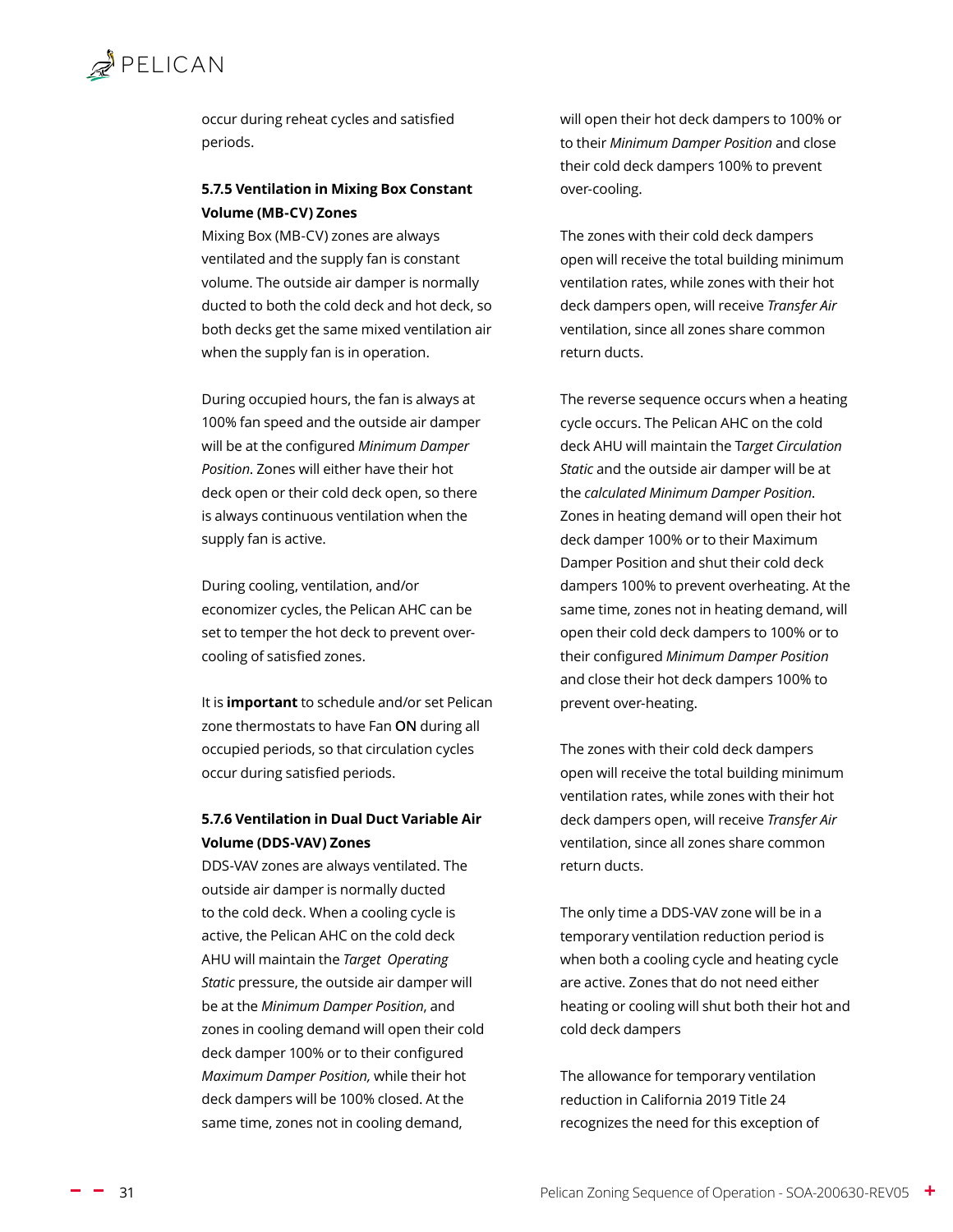

continuous outdoor air rates to a space in Exception to Section 120.1(d)1.

In a DDS-VAV zoned system, this is an extremely rare occurrence. The Pelican AHC's approach to recirculating and balancing air in a dual duct system prevents imbalance between zones and a simultaneous heating and cooling cycle are almost never seen.

It is **important** to schedule and/or set Pelican zone thermostats to have Fan **ON** during all occupied periods, so that circulation cycles occur during satisfied periods.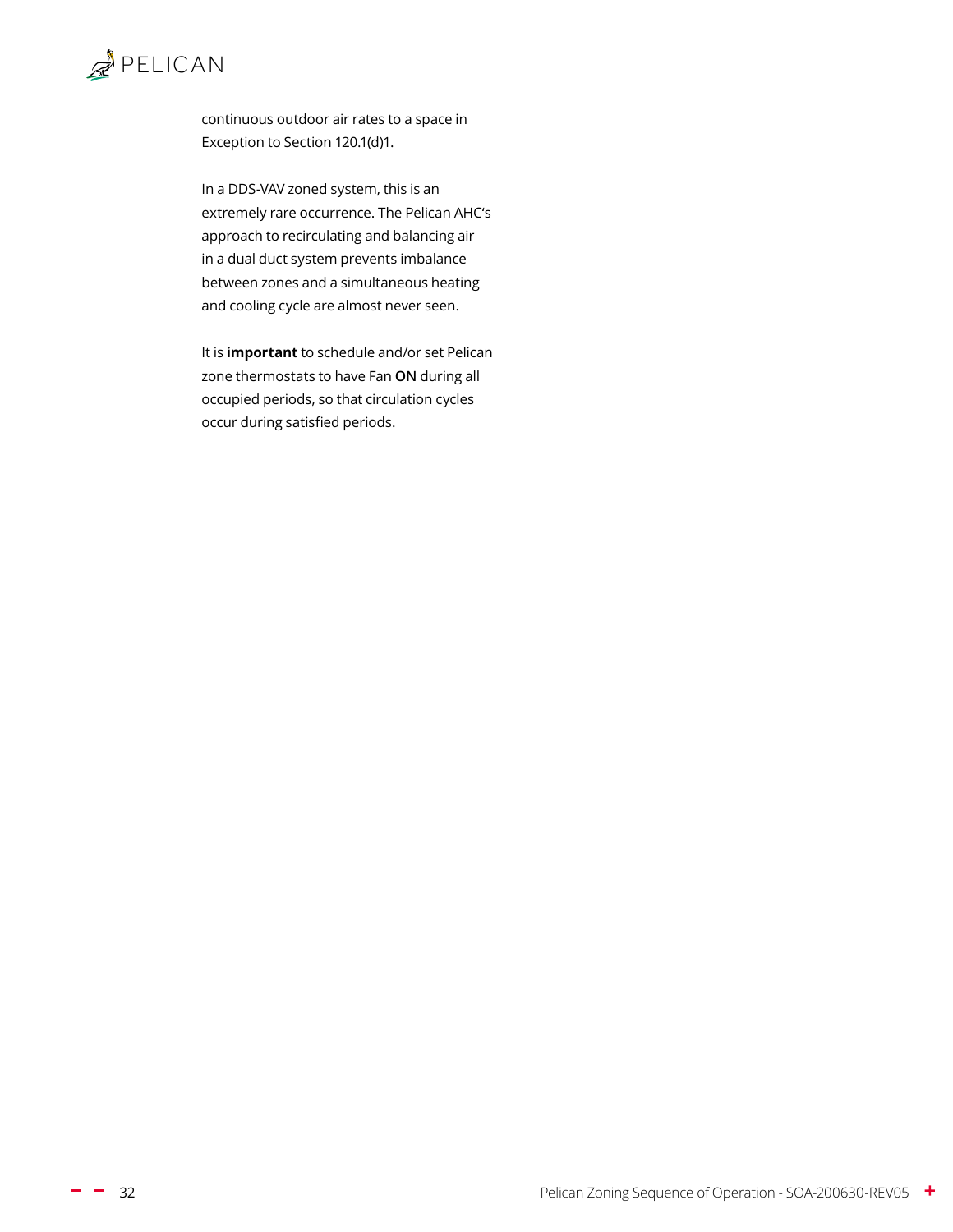# <span id="page-32-0"></span>06. Additional Algorithms Sequence of Operation

# 06

#### <span id="page-32-1"></span>6.1 Change-Over Logic

**6.1.1 From Unoccupied to Occupied**

If there are no active heating or cooling cycles, and simultaneous demand occurs, the Pelican AHC will start on a first come, first serve basis.

#### **6.1.2 Voting for Change-Over**

If an active cycle has been in operation for 30 minutes and zones in demand are not satisfied, the Pelican AHC will take a vote from all zones to determine if a change-over sequence should take place.

Zones with space temperatures furthest from their set-point will have higher votes than zones with space temperatures close to their set-point.

If the vote for the current cycle exceeds the vote for a change-over, then the Pelican AHC will keep the current cycle active until either all zones in the current demand cycle are satisfied or another 30 minutes hits, at which point the AHC will immediate change to the opposite cycle.

If the vote for the opposite cycle exceeds the vote for the current cycle, then the Pelican AHC will immediate change to the opposite cycle and reset its vote timer.

This sequence occurs and resets continuously.

#### 6.2 Optimum Start

Each Pelican zone thermostat can be scheduled to an occupied time, with an occupied heating and cooling set-point, which can then be set for *Optimum Start*.

When thermostats are set for *Optimum Start*, thermostats will calculate when its zone requires cooling or heating to reach its occupied space temperature set-point by the set occupied time.

This optimized start-time is a calculation based on the previous seven (7) days of operational data, specific to that thermostat's spaces' rate-of-change. This algorithm incorporate using outside air (economizer) to pre-cooling the building; when available.

During an *Optimum Start* sequences, thermostats can be scheduled to NOT request ventilation. Many local and state codes require *Optimum Start* sequences to have the outside air damper shut, until one (1) hour before the building becomes occupied, at which point the outside air damper should go to the *Minimum Damper Position* to pre-ventilate the building. This is scheduled for each Pelican zone thermostat.

#### <span id="page-32-2"></span>6.3 Economizer Fault Detection and **Diagnostics**

Economizer fault detection and diagnostics provides continuous feedback of proper outside air damper operation. The Pelican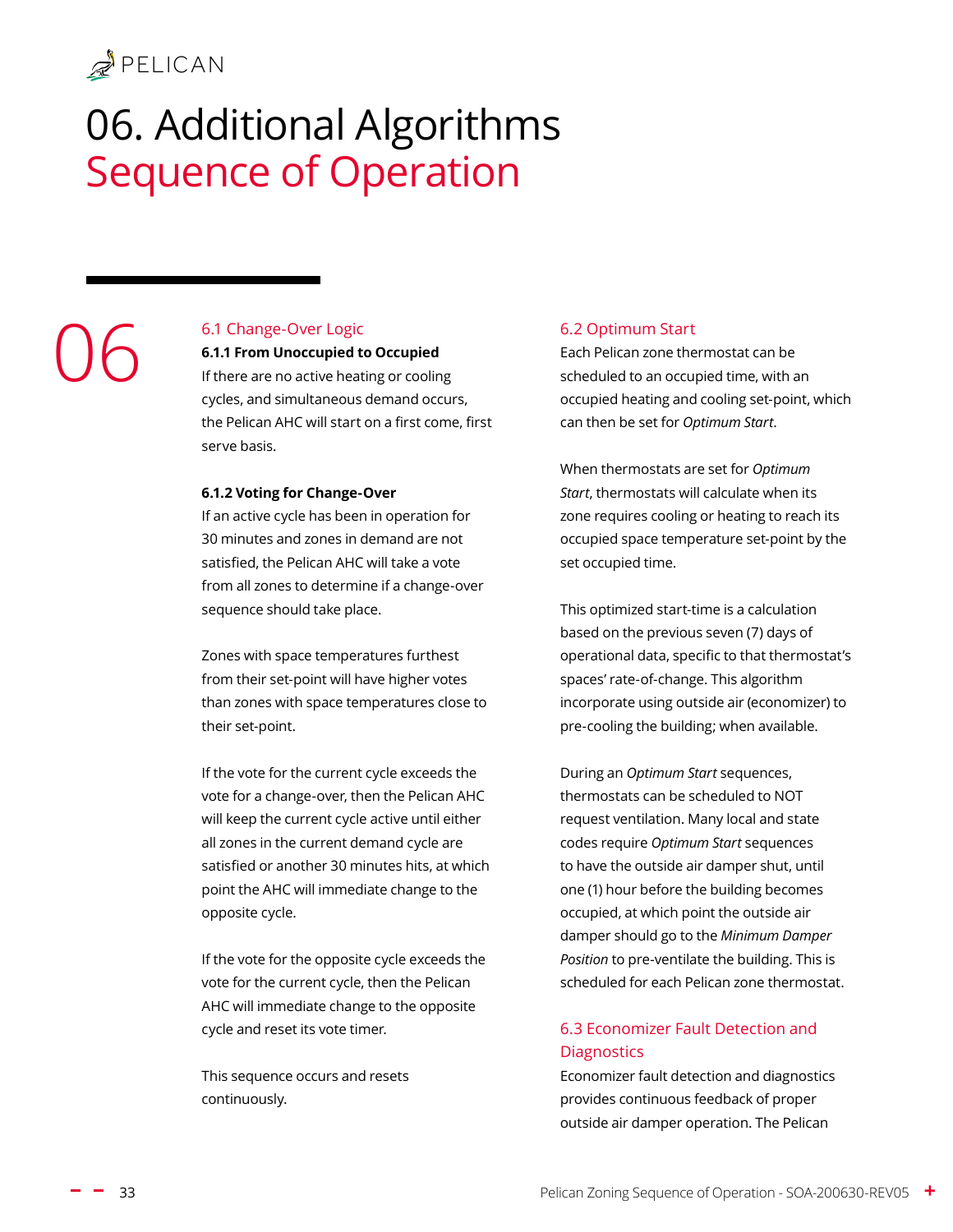<span id="page-33-0"></span>AHC has an input used to monitor a position feedback signal from the outside air damper actuator.

#### **6.3.1 System Status**

Through the Pelican EMS the following statuses are indicated in real-time and stored for historical viewing. (Note: This is a requirement by California 2019 Title 24 Section 120.2(i) Economizer Fault Detection and Diagnostics):

- 1. Free cooling available.
- 2. Economizer enabled.
- 3. Compressor enabled.

4. Heating enabled, if the system is capable of heating.

- 5. Mixed air low limit cycle active.
- 6. All sensor values are displayed.

#### **6.3.2 Outside Air Damper Faults**

When the Pelican AHC places the outside air damper to a specific position, if the feedback signal from the outside air damper actuator is not within 2% of the Pelican AHC output, one of the following faults will be generated at the Pelican EMS:

- 1. Not economizing when it should.
- 2. Economizing when it should not.
- 3. Damper not modulating.
- 4. Excess outdoor air.

#### *Not economizing when should.*

This fault indicates that the Pelican AHC is trying to open the outside air damper for economization, but the outside air damper is not opening to the Pelican AHC configured fully open damper position.

There are two items to check to discover why this alarm was generated: 1. The outdoor air damper should be visually checked that it is moving correctly. 2. If the outdoor air

damper is moving correctly, the Pelican AHC configured voltage for the economizer *Open Damper Position* should be checked for accuracy.

#### *Economizing when it should not.*

This fault indicates that the Pelican AHC is trying to close the outside air damper, but the outside air damper is open further than it should be.

There are two items to check to discover why this alarm was generated: 1. The outdoor air damper should be visually checked that it is moving correctly. 2. If the outdoor air damper is moving correctly, the Pelican AHC configured voltage for the economizer *Closed Damper Position* should be checked for accuracy.

#### *Damper not modulating.*

This fault indicates that the Pelican AHC is trying to open the outside air damper for ventilation, but the outside air damper is not moving.

If this alarm was generated a visual check of the outdoor air damper should be made to confirm it is moving correctly.

#### *Excess outdoor air.*

This fault indicates that the Pelican AHC is trying to set the outside air damper to the correct ventilation position, but the outside air damper is staying further open than desired.

If this alarm was generated a visual check of the outdoor air damper should be made to confirm it is moving correctly.

#### *Temperature Faults*

A temperature fault identifies if the Pelican AHC sees the supply air, outside air, or return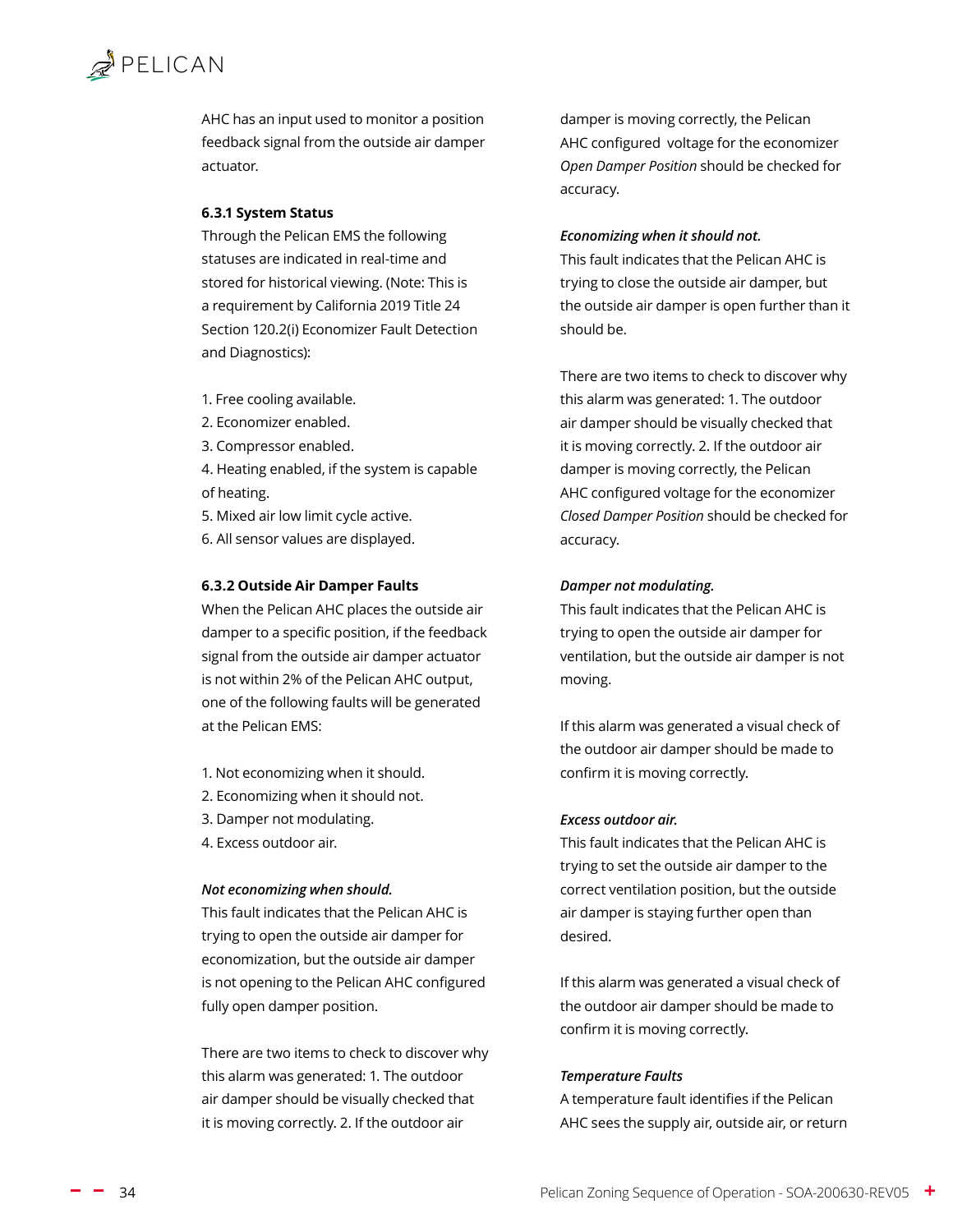<span id="page-34-0"></span>air temperature sensor has failed. These faults will also be generated at the Pelican EMS.

If this alarm was generated a visual check of the failed alarm temperature should be made to confirm it is making good contact with the inputs on your Pelican AHC.

#### **6.3.3 California 2019 Title 24 Regulations on Economizer Fault Detection and Diagnostics**

California 2019 Title 24 Section 120.2(i)6 states: *Faults shall be reported in one of the following ways: A. Reported to an Energy Management Control System regularly monitored by facility personnel. B. Annunciated locally on one or more zone thermostats, or a device within five (5) feet of zone thermostat(s), clearly visible, at eye level, and meeting the following requirements: i. On the thermostat, device, or an adjacent written sign, display instructions to contact appropriate building personnel or an HVAC technician; and ii. In buildings with multiple tenants, the annunciation shall either be within property management offices or in a common space accessible by the property or building manager. C. Reported to a fault management application which automatically provides notification of the fault to remote HVAC service provider*

Pelican meets 120.2(i)6 by reporting all faults to the Pelican EMS, which is normally utilized by facility personnel and can be utilized by HVAC service providers.

#### <span id="page-34-1"></span>6.4 Capacity Management

One challenge with zoned systems is operating the air handler when only one small zone is in central heating or central cooling demand and the rest of the building is satisfied. This only becomes a challenge if the air handler does not have a small enough first stage to be active when only this small zone is in demand.

Why? When only one small zone is in heating demand, the amount of air (CFM) that is pulled from that zone and across the heating coil might not be great enough and/or moving fast enough to prevent the supply temperature from getting too hot. When the supply air temperature gets too hot, mechanical damage can occur. This can create mechanical issues, but Pelican's *[Allow Zero Heat Stages](#page-19-2)* and *[Maximum Supply](#page-20-1)  [Temperature Safety](#page-20-1)* are designed to prevent mechanical issues by placing the AHU into a reset cycle.

When only one small zone is in cooling demand, the amount of air (CFM) that is pulled from that zone and across the evaporator coil might not be great enough and/or moving fast enough to prevent the supply temperature from getting too cold. When the supply air temperature gets too cold, the moisture in the supply air, which condenses on the evaporator coil, will begin to freeze. This can create mechanical issues, but Pelican's *Minimum [Supply Temperature](#page-20-1)*  configuration is designed to prevent mechanical issues by placing the AHU into a reset cycle.

To help manage this challenge and prevent resets from occurring, Pelican uses their *Capacity Management* algorithm.

#### **6.4.1 Minimum Heating, Cooling, and Fan Capacity Percentage**

There are three capacity limiters configurable for a Pelican AHC: *Minimum Heating*, *Minimum Cooling*, and *Minimum Fan* capacity. Defaults for all capacities are = 0%. Setting can be set from 0% to 100%.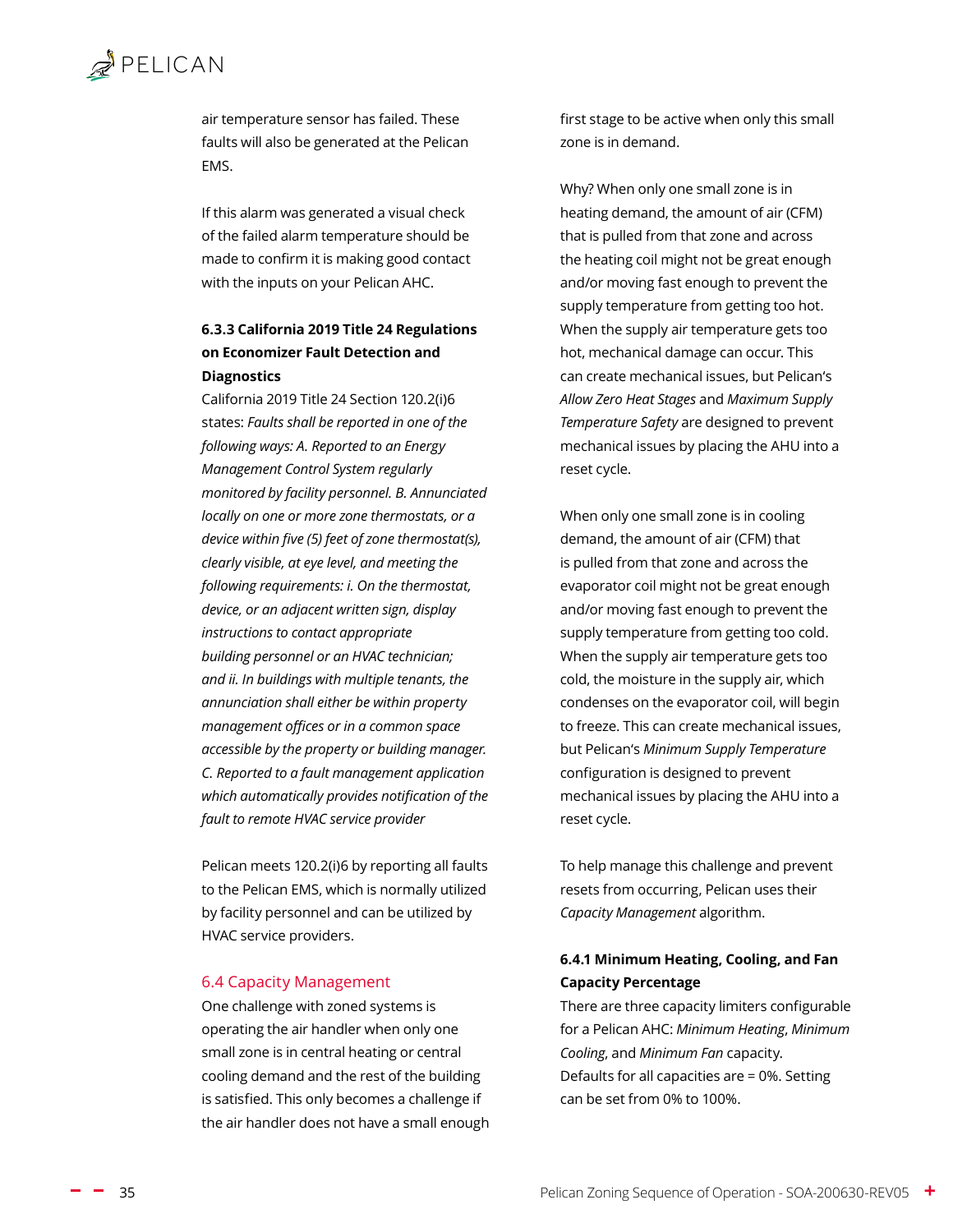## <span id="page-35-0"></span> $\mathbb{Z}$  PELICAN

When a cooling cycle is in demand, the Pelican AHC divides the total square footage of all its zones by the square footage of the zones in cooling demand. If this percentage is at or above the configured *Minimum Cooling Capacity*, cooling will be enabled. If this percentage is below, then cooling will be held off.

When a heating cycle is in demand, the Pelican AHC divides the total square footage of all its zones by the square footage of the zones in heating demand. If this percentage is at or above the configured *Minimum Heating Capacity*, heating will be enabled. If this percentage is below, then heating will be held off.

When a circulation cycle is in demand, the Pelican AHC divides the total square footage of all its zones by the square footage of the zones in circulation demand. If this percentage is at or above the configured *Minimum Circulation Capacity*, the fan will be enabled. If this percentage is below, then the fan will be held off.

#### **6.4.2 Zone Sizes**

Each Pelican zone thermostat can be configured to a *size* in the Pelican EMS. These sizes indicate how much airflow (CFM) is delivered into the space during a cooling or heating cycle.

#### *Size Options:*

x-small (< 200 sq. ft.) small (200 - 500 sq. ft.) medium (500 - 1000 sq. ft.) (*default)* large (1000 - 2000 sq. ft.) x-large (> 2000 sq. ft.)

#### **6.4.3 Setting Zone Sizes**

Knowing exact square footage of each zone is not required when configuring Zone Sizes in

the Pelican Capacity Management algorithm. The importance piece is that size selections are close to accurate in the amount of airflow (CFM) going into each zone. This way the Pelican AHC can accurately calculate when the required percentage of airflow (CFM) is available to it and when it is not.

One way to think about each *Zone Size* setting is to simplify the ratio:

x-small (< 200 sq. ft.) = 1 small (200 - 500 sq. ft.) = 2 medium (500 - 1000 sq. ft.) = 3 large (1000 - 2000 sq. ft.) =  $4$ x-large (> 2000 sq. ft.) = 5

By breaking down the sizes into simple numbers, we are able to think of them in simpler ratios to each other. In this example, if there are three zones:

zone  $1 = x$ -small  $(1)$ zone  $2 = x$ -small (1) zone  $3 = x$ -large (5)

And the only zone calling for cooling is zone 1, then only 14% of the total spaces are in demand.

*1 (zone 1) + 1 (zone 2) + 5 (zone 3) = 7 1 (zone 1) / 7 = 0.142 or 14%*

If the Minimum Cooling Capacity percentage is set to 20% then the above example will not allow for the cooling cycle to start, unless other zones are able to allow for dump air [\(6.4.4 Zone Dump Allowance\).](#page-36-1)

If zone 3 is set to *[Limited Dump Allowance](#page-36-2)* and it determines that it can be a temporary dump zone, then the new total space percentage is 86% and the cooling cycle will be allowed.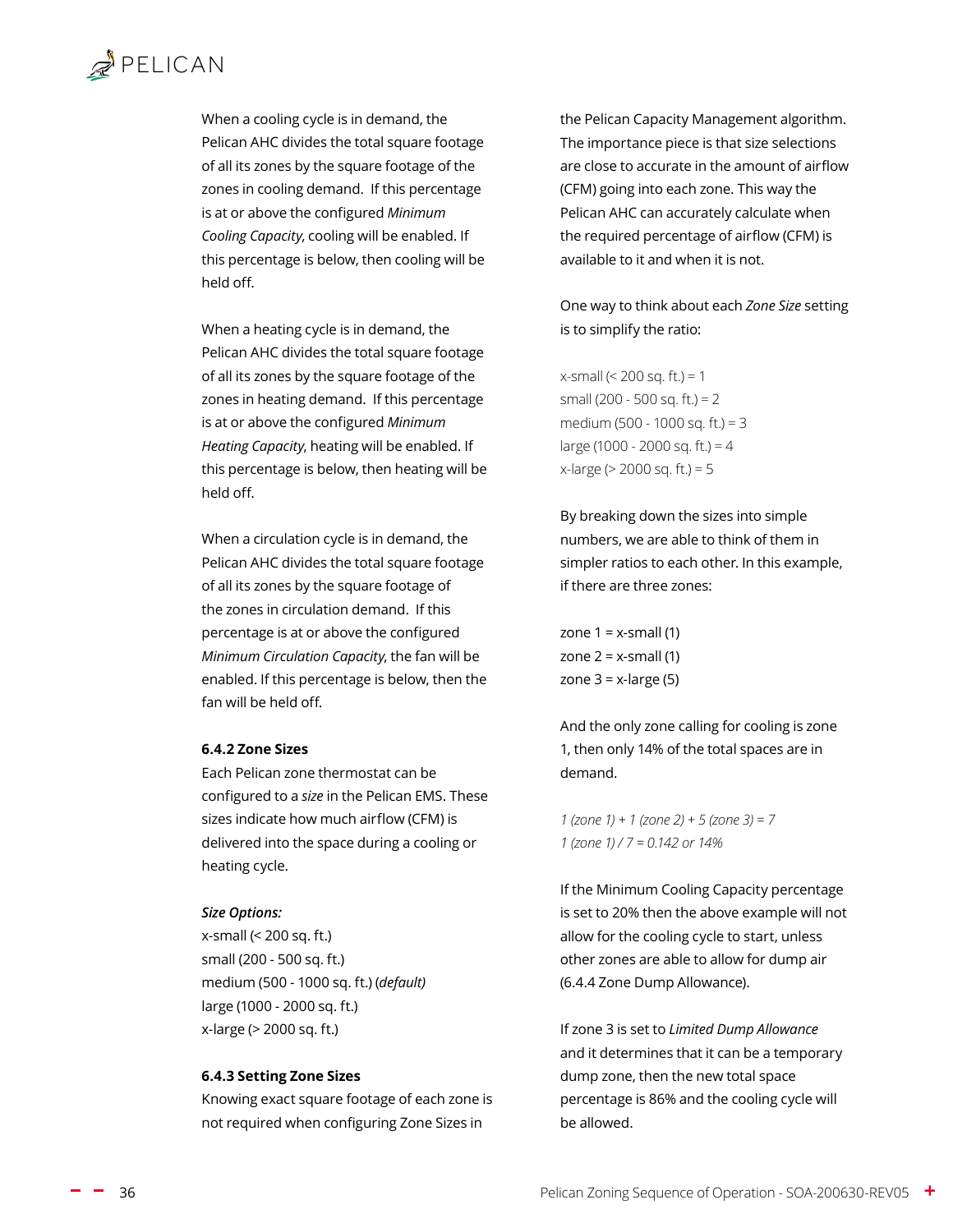<span id="page-36-0"></span>

*1 (zone 1) + 1 (zone 2) + 5 (zone 3) = 7 (1 (zone 1) + 5 (zone 3) / 7 = 0.857 or 86%*

If zone 2 is set to *[Limited Dump Allowance](#page-36-2)* and it determines that it can be a temporary dump zone, then the new total space percentage is 29% and the cooling cycle will be allowed

*1 (zone 1) + 1 (zone 2) + 5 (zone 3) = 7 (1 (zone 1) + 1 (zone 2) / 7 = 0.285 or 29%*

These calculations occur continuously before and during a cooling, heating, or circulation cycle. As zones become available the total capacity percentage will increase and vise versa as zones are no longer available.

#### <span id="page-36-1"></span>**6.4.4 Zone Dump Allowance**

Each zone can be configured to a *Dump Allowance*. A dump allowance indicates when the zone can or cannot be used to accept extra airflow (CFM). There are three (3) zone dump allowance configurations: *No, Limited, Yes.*

#### *No (Dump Allowance)*

*No Dump Allowance* means that during an active heating or cooling cycle these zones will never allow additional airflow (CFM) into their spaces, unless they are participating in the heating or cooling cycle.

#### <span id="page-36-2"></span>*Limited (Dump Allowance)*

*Limited (Dump Allowance)* is interpreted differently between an active heating or cooling cycle:

When heating is held off by the *Minimum Heating Capacity* percentage limiter, zones not in heating demand, but have a space temperature 1°F or less above their heat set-point, and are set as *Limited (Dump* 

*Allowance)*, will open their dampers to accept heat from the central AHU, with an allowance of over-conditioning by 1°F above their heat set-point.

For example, if a zone is set to *Limited (Dump Allowance)* and the *Minimum Heating Capacity* percentage is set to 20%, but the total in demand zones only equate to 15%. Zones set to *Limited (Dump Allowance)* can open their dampers to provide additional airflow (CFM), increasing the total in demand percentage, but only as long as their zone's space temperature stays 1°F or less above their heat set-point. If their heat set-point is 72°F then this allowance is no more than a space temperature of 73°F.

When cooling is held off by the *Minimum Cooling Capacity* percentage limiter, zones not in cooling demand, but have a space temperature 1°F or less below their cool set-point, and are set as *Limited (Dump Allowance)*, will open their dampers to accept cooling from the central AHU, with an allowance of over-conditioning by 1°F below their cool set-point.

For example, if a zone is set to *Limited (Dump Allowance)* and the *Minimum Cooling Capacity* percentage is set to 20%, but the total in demand zones only equate to 15%. Zones set to *Limited (Dump Allowance)* can open their dampers to provide additional square footage, increasing the total in demand percentage, but only as long as their zone's space temperature stays 1°F or less below their cool set-point. If their cool set-point is 70°F then this allowance is no more than a space temperature of 69°F.

#### *Yes (Dump Allowance)*

*Yes (Dump Allowance)* when heating or cooling is held off by the *Minimum Capacity*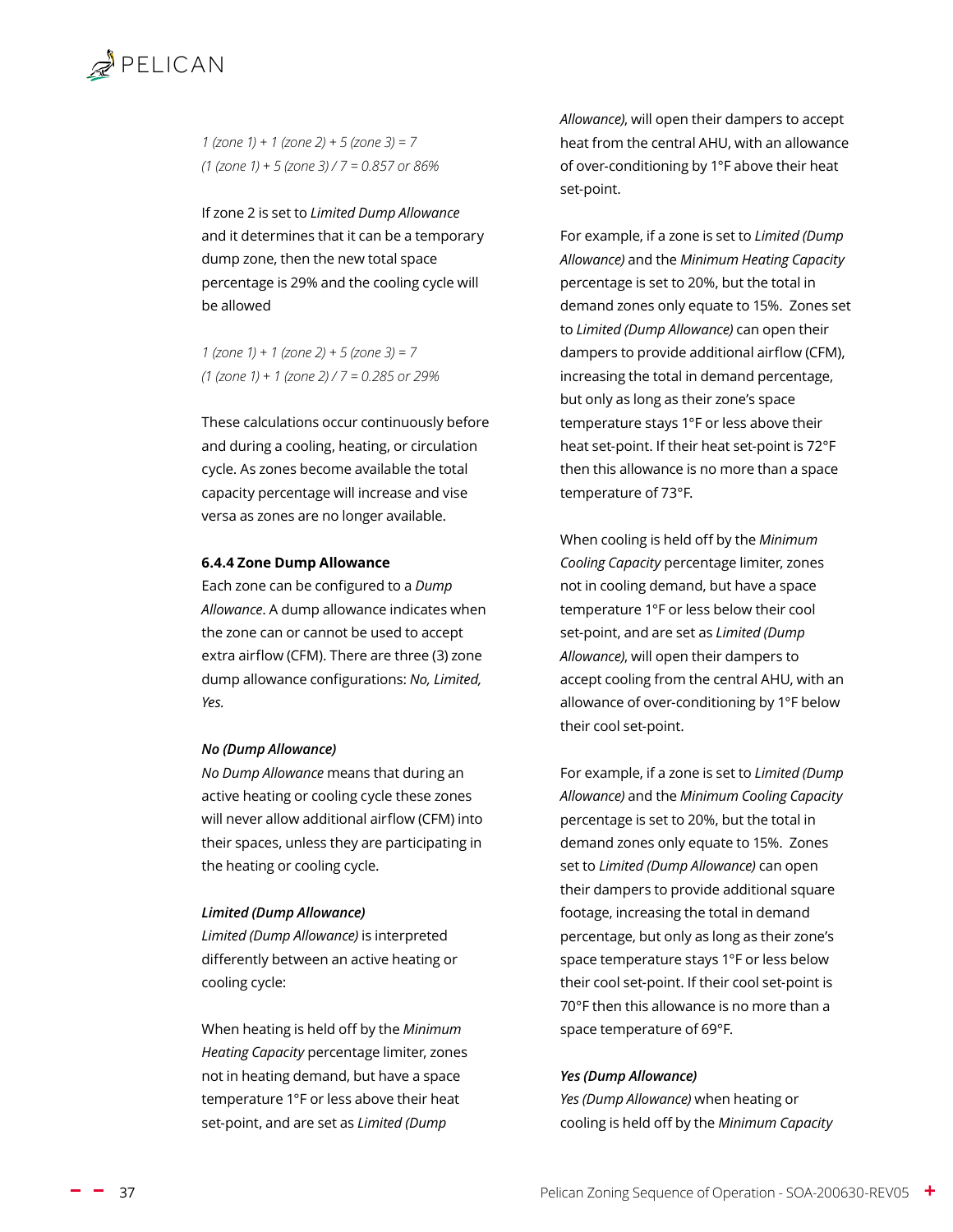<span id="page-37-0"></span>percentage limiters, zones set as *Yes (Dump Allowance)*, will always open their dampers to accept heating or cooling from the central AHU to increase the total in demand percentage.

#### **6.4.5 Zones with Two-Position Damper Actuators**

Zones with a two-position damper actuator set to *Limited* or *Yes (Dump Allowance),* will open their dampers to 100% open or their configured *Maximum Damper Position*, when temporary dumping is required.

#### **6.4.6 Zones with Floating Damper Actuators**

Zones with floating damper actuators set to *Limited* or *Yes (Dump Allowance),* will calculate a percentage open position between fully closed and their *Maximum Damper Position,*  when temporary dumping is required.

This calculation is designed to allow for additional airflow (CFM) rates, while trying to keep zones from over-heating or overcooling.

#### **6.4.7 Best Practices**

It is extremely important that before enabling *Capacity Management* all zone dampers are verified to be operating correctly and all other mechanical pieces in the system are operating as described in this document.

If there are any mechanical issues, enabling capacity management will make these issues worse.

It is also extremely important that before enabling *Capacity Management* the entire system has been balanced correctly. For assistance with balancing, reference section [7.1 Balancing Process.](#page-39-2)

Capacity Management is used in very rare situations and as a last resort option. Normally issues being identified by the Pelican solution, is due to other mechanical issues that do not require *Capacity Management*. These mechanical issues should first be fixed, before enabling *Capacity Management*!

#### 6.5 Pelican AHC with Boiler Controller set to ON

The Pelican AHC has a configuration called *Boiler Controller.* This sequence will only operate if the Pelican AHC has a temperature input labeled *Boiler Supply Water Temperature*.

Note: Turning this configuration **ON** changes the signal outputs of the Pelican AHC. It sets (W) as a boiler pump start/stop and (W2) as a boiler start/stop.

This configuration prevents reheat zones from operating until the Pelican AHC sees the Boiler Supply Water Temperature within configured temperature ranges.

#### 6.6 Loss of Internet Connection

#### **6.6.1 Loss of power at the Pelican AHC.**

A power failure will shut off the Pelican AHC due to power loss. Zones will be unable to receive information from the Pelican AHC and will go into a *waiting* state and shut down all operations. When power resumes, the air handler controller will automatically reconnect with zones and resume normal operations.

#### **6.6.2 Loss of power at a Pelican zone thermostat.**

A power failure will shut off the Pelican zone thermostat due to power loss. When power resumes, the thermostat will shut down its damper and any reheat cycles (if still active).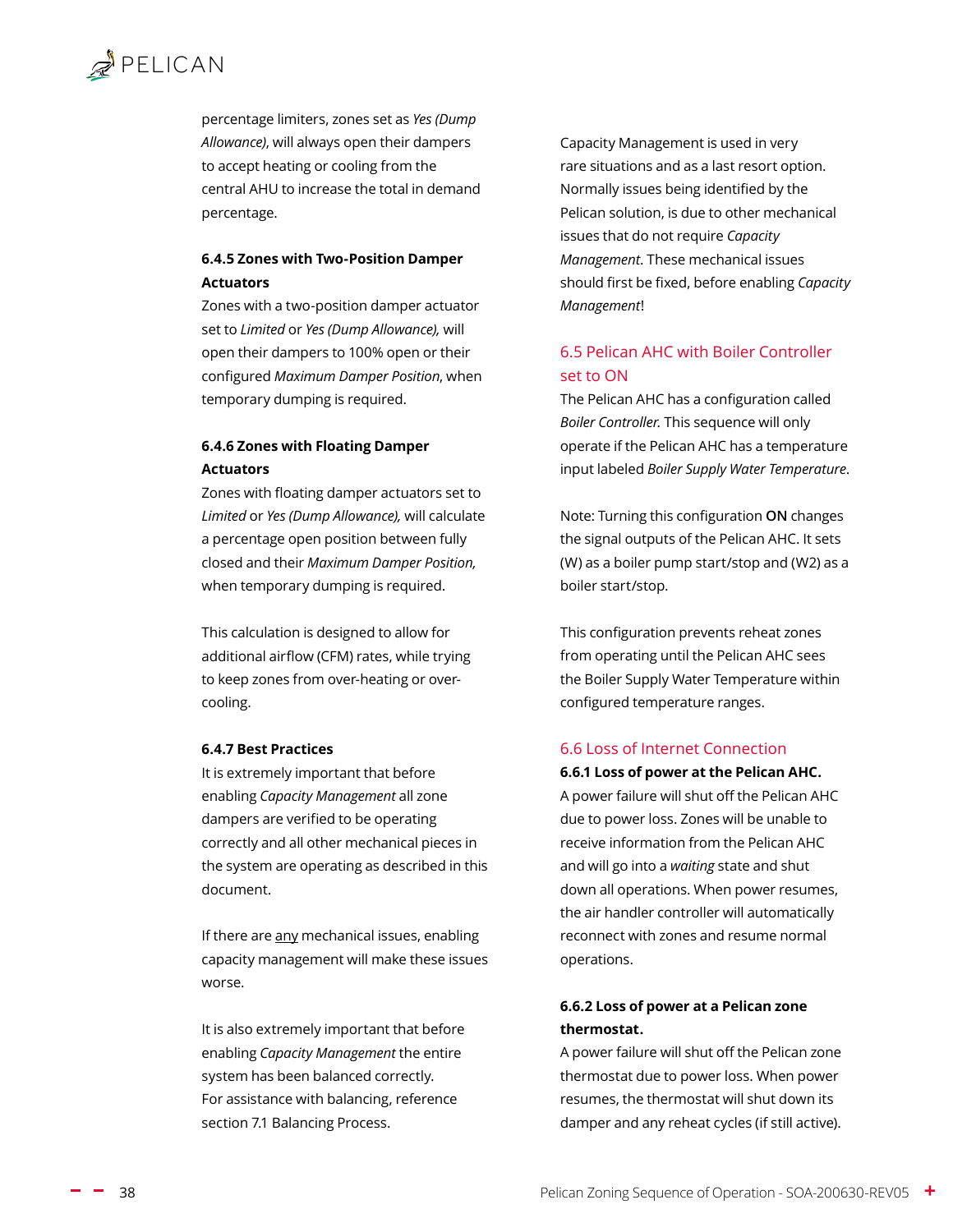<span id="page-38-0"></span>It will automatically reconnect with the Pelican AHC and resume normal sequences.

#### 6.7 Loss of Internet

The Pelican solution does not rely on an Internet connection for the sequences in this document to operate. There are only two items lost due to no Internet connection: No access to make adjustments from the Pelican Web-App and No historical data stored on the Pelican Web-App. Once Internet is restored, these two items become available.

#### **6.7.1 Loss of power, during loss of Internet**

In the rare case of a power failure when there is no Internet access, when Pelican zone thermostats power back-up they will not know the current time until they can connect back to the Internet. This will disable thermostat's schedules, but it does not prevent the operation of the Pelican zoning solution.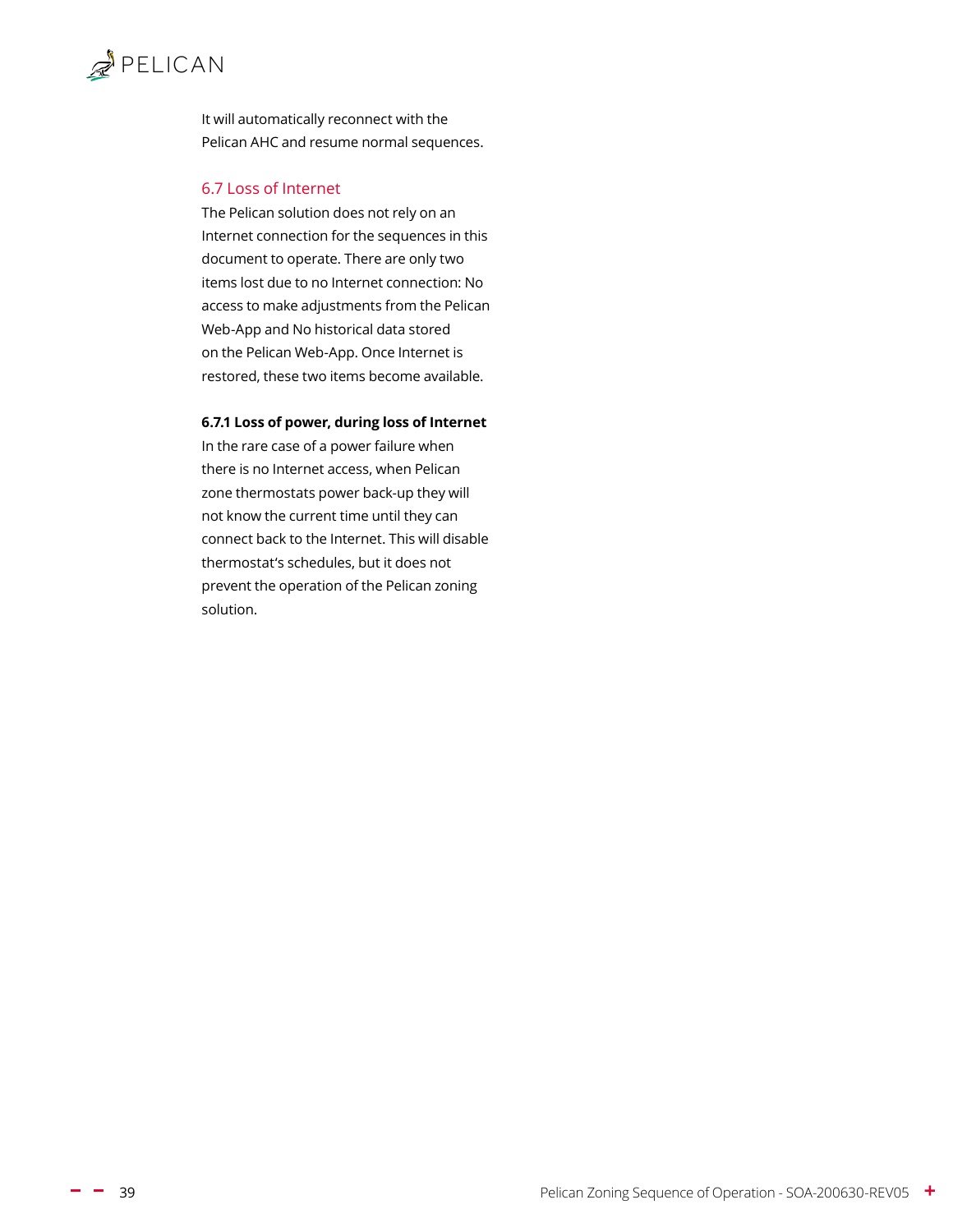07

# <span id="page-39-0"></span>07. Balancing Process of Events

#### <span id="page-39-2"></span>7.1 Balancing Process

The Pelican AHC targets configured Operating and Circulation Static Pressure during different cycles; as explained in section [4.1 Supply Static Pressures.](#page-23-4) It is important that these static targets are set correctly to produce the correct airflow (CFM) rate into each zone.

All configurations and adjustments to the Pelican AHC are done through the Pelican EMS. The Pelican EMS can be accessed on any Internet connected (Smartphone, Tablet, or Personal Computer) through a web-browser.

To properly balance the system you will need a certified air balance hood to record zone airflow (CFM) rates and the outside air damper airflow (CFM) rate.

Before starting this balancing sequence, set all Pelican zone thermostats to *System Mode* set to **OFF** and *Fan Mode* set to **AUTO,** unless directed otherwise in the step you are on.

#### <span id="page-39-1"></span>7.2 Finding the Correct Target Operating Static Pressure

To start you will need to finding and configure the correct *Target Operating Static* pressure for your Pelican AHC.

#### **Step 1:**

Log into the Pelican Web-App associated with this building's Pelican Solution.

#### **Step 2:**

Select Admin > Thermostat Configuration and configure all the Pelican zone thermostats that are part of this zone system, as follows:

System Type: Zone Damper

Zone Controller: (select the Pelican AHC that this thermostat communicates with)

Damper Type: Open/Close (for balancing purposes it is best to start with Open/Close and then set Floating as you balance individual zones).

Reheat Type: Open/Close (for balancing purposes it is best to start with Open/Close and then set Floating as you balance individual zones).

Select the *Back* button in the upper left hand corner. These configurations will automatically be saved and pushed to the Pelican zone thermostats.

This section does not go through all the configurations for a Pelican zone thermostat, but points out the important configurations for balancing the system.

#### **Step 3:**

Select Admin > Zone Controller > the Pelican AHC you are balancing > Configuration Settings.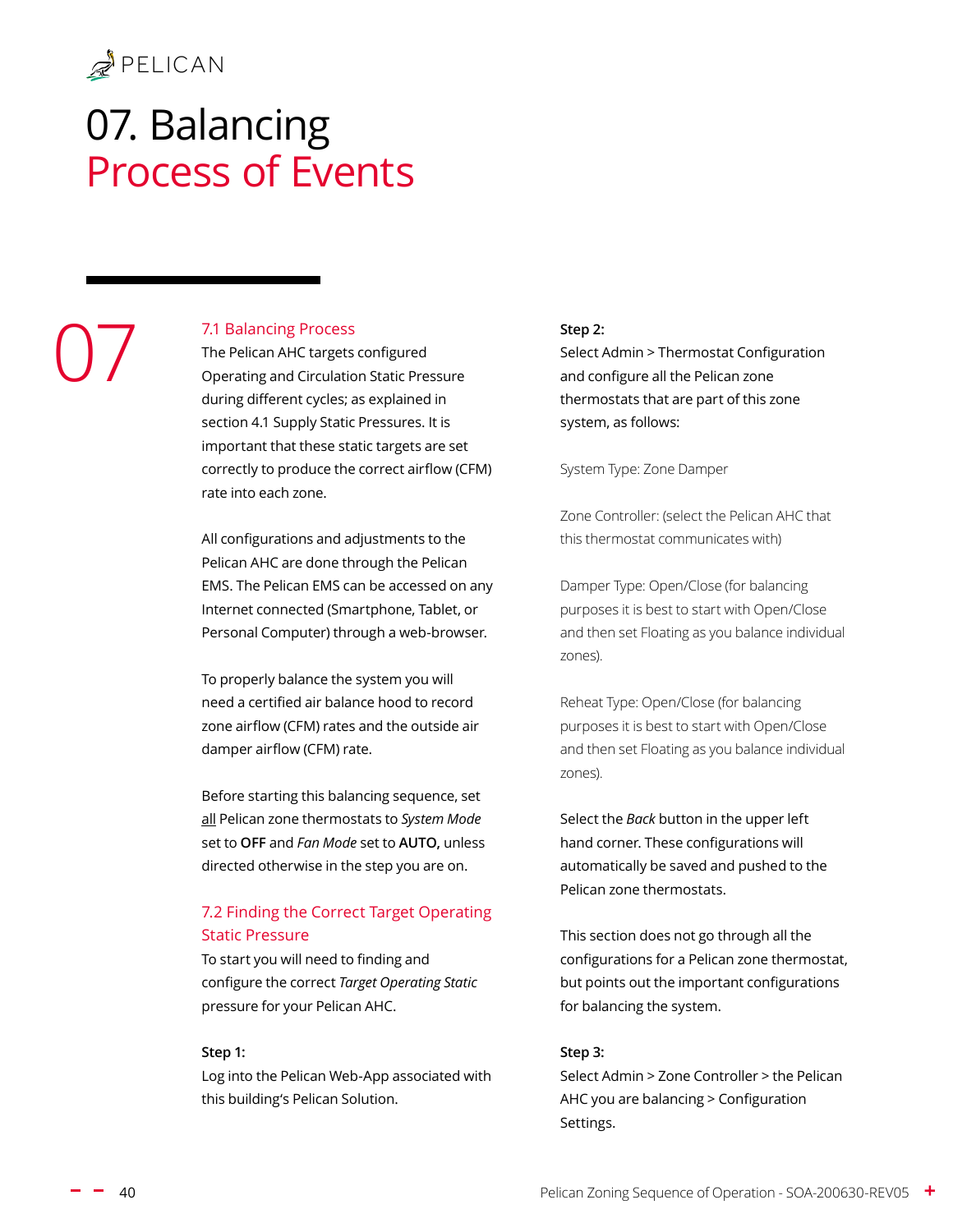#### **Step 4:**

#### *Variable Speed Fan (VFD)*

Make sure *Variable Speed Fan* is set to **ON**  and set the *Minimum Operating Speed* to the lowest speed allowed by your AHU design. Default = 20%.

Note: Turning *Variable Speed Fan* to **ON** will automatically set *Static Pressure* to **ON**.

#### *Bypass Damper*

Make sure *Bypass Damper* is set to **ON** and set the *Open* and *Closed* damper voltages are set correctly for your Bypass damper actuator.

Note: Turning *Bypass Damper* to **ON** will automatically set *Static Pressure* to **ON**.

#### **Step 5:**

#### *Static Pressure*

Under *Static Pressure* find *Target Circulation Static.* Input the expected *Target Operating Static* (in inch W.C.) into the *Target Circulation Static* configuration field.

Even though you are balancing to the *Target Operating Static* pressure, this process uses the *Target Circulation Static* to find the correct *Target Operating Static*.

Why? By using the *Target Circulation Static,* we can enable and disable zone thermostats without starting any stages of cooling or heating at the AHU.

Set *Minimum Static* to 0.00 inch W.C. and *Maximum Static* to 0.5 inch above your *Target Circulation Static* configuration. The goal here is to prevent static resets from occurring as you adjust your static targets, but not allow the supply static pressure to go higher than allowed by your duct work.

#### **Step 6:**

Navigate to the Main Menu on your Pelican Web-App and set all Pelican zone thermostats part of this zoned systems' *Fan* to **ON**.

Why? When zone thermostats call for Fan, they will open their dampers to 100% open or to their configured Maximum Damper Position. The Pelican AHC will start the supply fan and modulate to the configured *Target Circulation Static* from step 5.

#### **Step 7:**

Using a certified air balance hood, measure the airflow (CFM) rate at all zone supply air ducts. Find the zone with the lowest airflow (CFM) rate.

#### **Step 8:**

On the Pelican Web-App, navigate back to the Pelican AHC you are balancing:

Select Admin > Zone Controller > the Pelican AHC you are balancing > Configuration Settings

While measuring the zone with the lowest airflow (CFM) rate, increase the *Target Circulation Static* configuration until this zone's airflow (CFM) rate matches the specified maximum cooling airflow (CFM) rate for this zone.

Once this is found, this will be the *Target Operating Static* pressure for this zoned system. Copy the *Target Circulation Static* configuration and paste it into the *Target Operating Static* configuration for this Pelican AHC.

Keep FAN set to ON and continue to *Balancing all remaining zones*.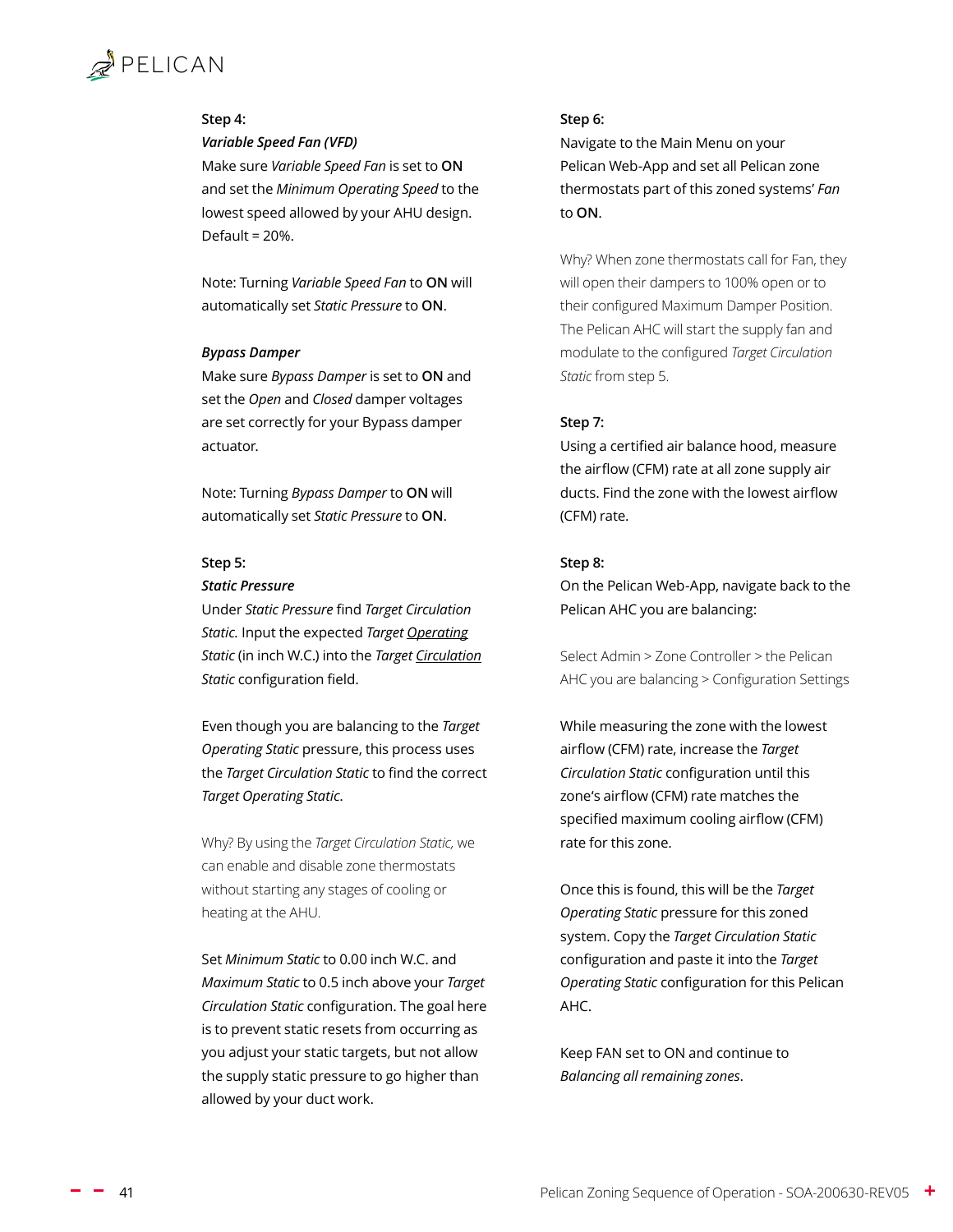## <span id="page-41-0"></span> $\mathbb{Z}$  PELICAN

#### <span id="page-41-1"></span>7.3 Balancing all Remaining Zones

Now your *Target Operating Static* pressure is set, you will want to balance the remaining zones to their correct maximum cooling airflow (CFM) rates.

Do not start this process if you have not gone through section [7.2 Finding the Correct](#page-39-1)  [Target Operating Static Pressure](#page-39-1).

Make sure all Pelican zone thermostats have their *System Mode* set to **OFF** and *Fan Mode* set to **ON**.

#### *Balancing Open/Close Dampers*

Open/Close dampers require the use of a certified air balance hood to record the airflow (CFM) rate at each zone, and manually balancing them by setting mechanical maximum open stops on their damper actuators.

Never set mechanical stops to prevent zone dampers from fully closing with the Pelican Solution. This document explains why this is not required and also why this will prevent your Pelican solution from operating correctly. If you have questions about this, contact Pelican Technical Support and request Sales Engineering assistance.

#### *Balancing Floating Dampers*

Floating dampers can be balance through the Pelican EMS.

#### **Step 1:**

Take a certified balancing hood to the zone you want to balance and measure the airflow (CFM) rate going into the zone.

#### **Step 2:**

Log into the Pelican Web-App associated with this building's Pelican Solution.

Select Admin > Thermostat Configuration > and navigate to and select the Pelican zone thermostat that controls the supply damper in the zone you are in.

*Step 3:* Set the following configurations:

Damper Type: Floating.

Actuator Travel Time: to the travel rate to move the damper from fully closed to fully open for this zone. Default = 90 sec.

Ventilation Damper Position: 100% (this will be balanced later) .

Maximum Damper Position: to the maximum open percentage you want this zone to be at to adjust to the maximum cooling airflow (CFM) rate.

Go to the Pelican zone thermostat. Change the *Fan Mode* to **AUTO**, wait one minute, and then back to **ON**. The thermostat will open its damper 100% and then back down to its configured *Maximum Damper Position*.

After the configured, *Actuator Travel Time* has elapsed. Use a certified balancing hood to measure the new airflow (CFM) rate going into the zone. If the CFMs are not at the correct rate, go through this process again until the zone is balanced to the correct maximum cooling CFM.

#### **Step 3:**

Follow Step 2 for all remaining zones, until all zones are balanced.

#### <span id="page-41-2"></span>7.4 Finding the Correct Outside Air Minimum Damper Position

With the correct *Target Operating Static* pressure configured and all zone balanced to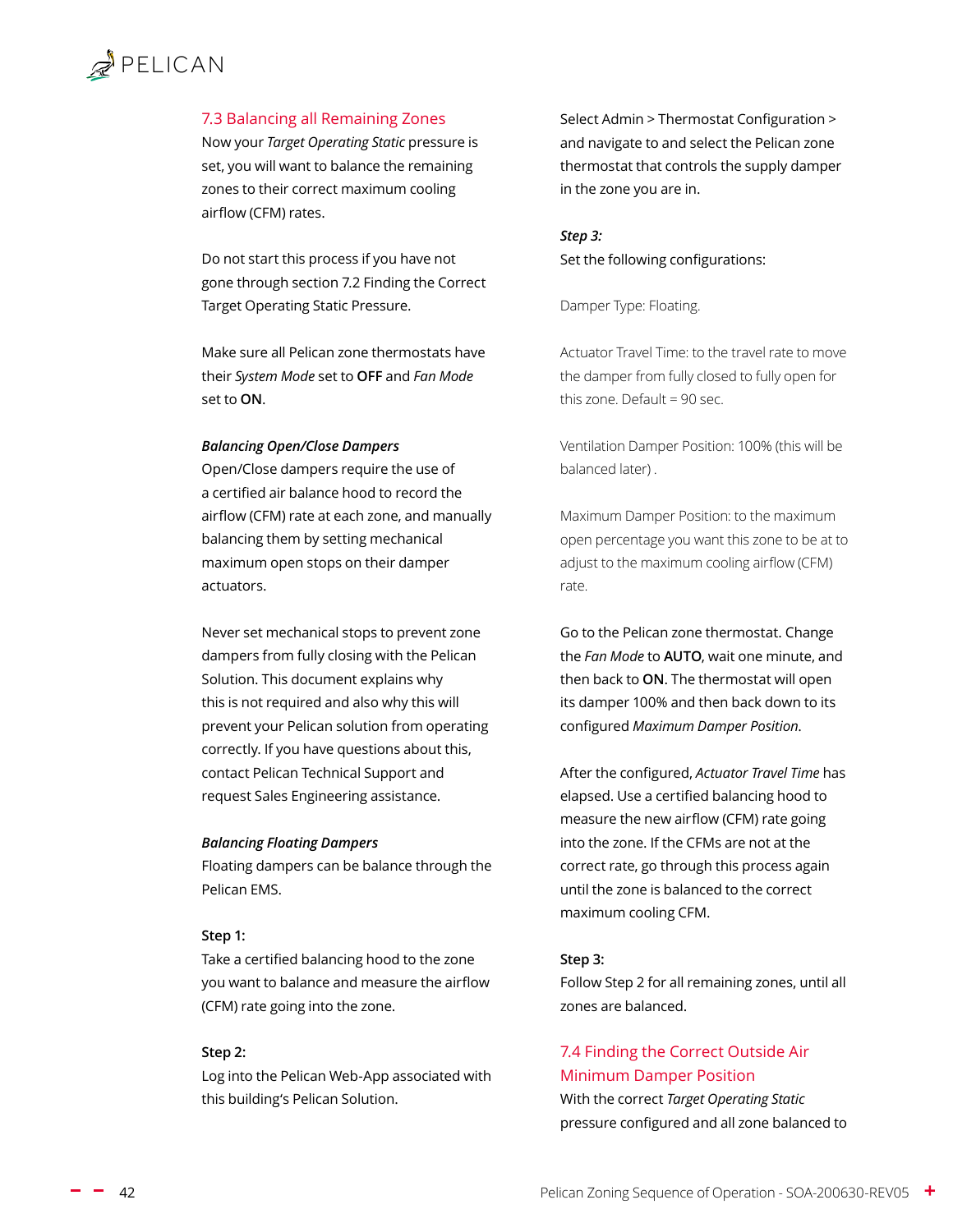their correct maximum cooling airflow (CFM) rate, you can balance the *Outside Air Damper* to the correct airflow (CFM) rate for occupied ventilation.

Do not start this process if you have not gone through Section [7.2 Finding the Correct](#page-39-1)  [Target Operating Static Pressure](#page-39-1) and [7.3](#page-41-1)  [Balancing All Remaining Zones.](#page-41-1)

Make sure all Pelican zone thermostats have their *System Mode* set to **OFF** and *Fan Mode* set to **ON**.

#### **Step 1:**

Log into the Pelican Web-App associated with this building's Pelican Solution.

Select Admin > Zone Controller > the Pelican AHC you are balancing > Configuration Settings.

#### Navigate to *Economizer* and set to **ON**. Set the following configurations:

High Limit Shut Off: Auto

Activation Differential: this is a personal choice. Default =  $4^{\circ}$ F.

Fixed Enthalpy Limit: set to Yes if you are in a climate where it becomes humidity. Default = No.

Variable Damper: set the Open and Closed voltages to the correct outputs to place your outside air damper to 100% open and 100% closed.

Default Open = 10.0 VDC, Closed = 2.0 VDC

Minimum Damper Position: this is what we are balancing, so leave at Default = 10%.

Track Damper Position: set to Yes if there is a

position feedback signal from your outside air damper actuator to your Pelican AHC. Set to No if there is no feedback loop.

Demand Ventilation: set to OFF (for now, even if you have Pelican CO2 thermostats).

Maximum Ventilation Position: set to 100%.

#### **Step 2:**

After you are done with Step 1, your Pelican AHC will set your AHU's outside air damper to 10% (the default Minimum Damper Position), since all your Pelican zone thermostats are calling for Fan.

Take a certified balancing hood to the AHU's outside air damper and measure the airflow (CFM) rate going into the AHU.

#### **Step 3:**

Navigate back to the configuration page of the Pelican AHC as explained in Step 1 of this section.

Find *Minimum Damper Position* and adjust the configuration to either a lower or higher percentage, depending on if you want to increase or deceases the airflow (CFM) rate you recorded coming into your Outside Air Damper.

There is no save button, once you type the new percentage your Pelican AHC will begin to move the outside air damper to this new configuration.

Using a certified balancing hood, re-measure the airflow (CFM) rate going into the AHU. Follow this step until the airflow (CFM) rate matches the required ventilation airflow (CFM) for this zoned system.